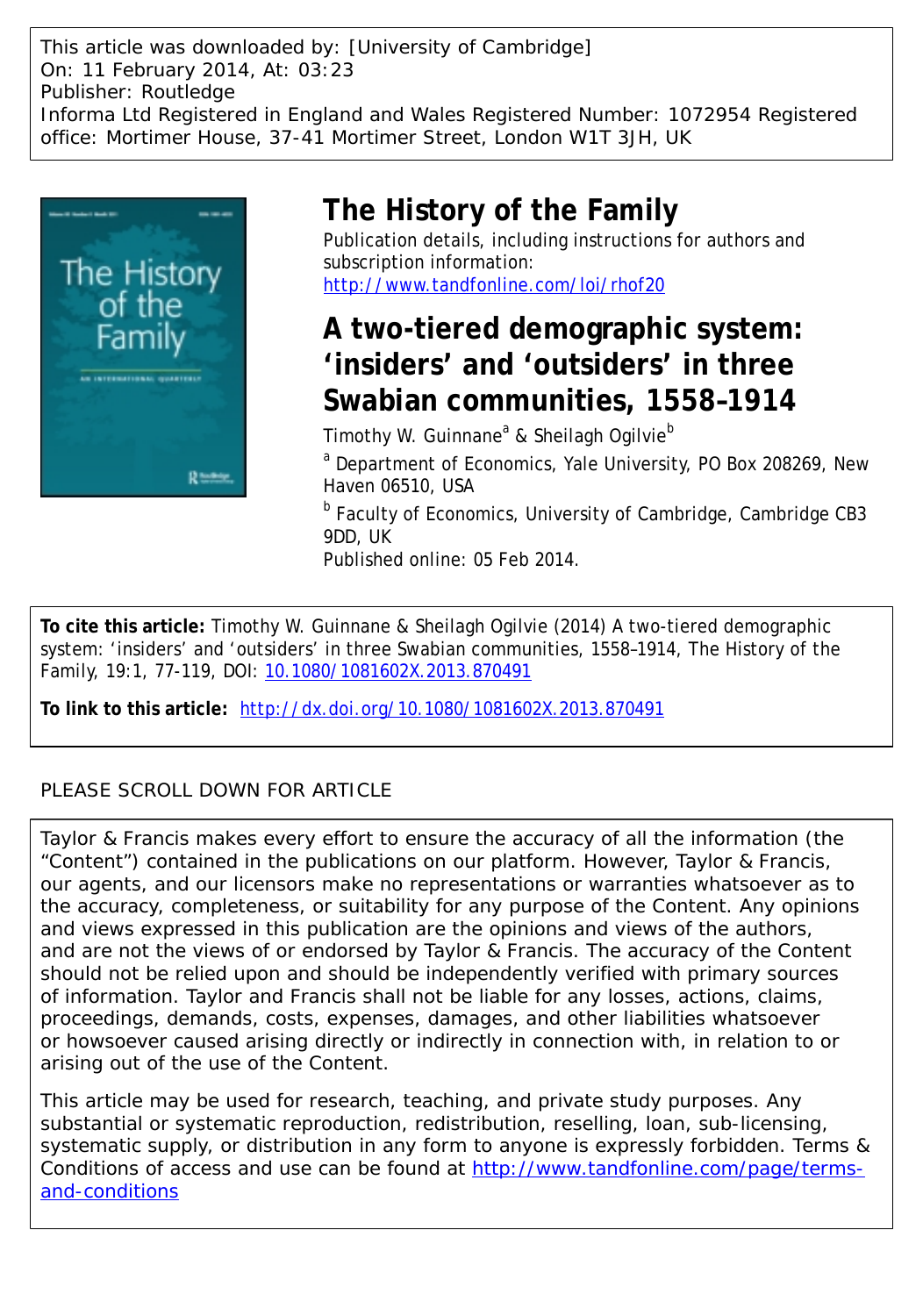# A two-tiered demographic system: 'insiders' and 'outsiders' in three Swabian communities, 1558 – 1914

Timothy W. Guinn[a](#page-1-0)ne<sup>a[\\*](#page-1-1)</sup> and Sheilagh Ogilvie<sup>[b](#page-1-0)</sup>

<span id="page-1-0"></span><sup>a</sup>Department of Economics, Yale University, PO Box 208269, New Haven 06510, USA;<br><sup>b</sup>Eaculty of Economics, University of Cambridge, Cambridge CB3, ODD, UK  ${}^{b}$ Faculty of Economics, University of Cambridge, Cambridge CB3 9DD, UK

(Received 20 November 2013; accepted 26 November 2013)

This paper presents first results from a project to reconstitute the demographic behavior of three villages in Württemberg (southern Germany) from the mid-sixteenth to the early twentieth century. Using high-quality registers of births, deaths, and marriages, and unusual ancillary sources, we improve on the family-reconstitution techniques pioneered by Louis Henry and applied to good effect by the Cambridge Group and other scholars. This paper focuses on simple, standard demographic measures, in order to provide a broad overview and support comparisons with other places. An extreme system of demographic regulation operated in these Württemberg communities until around 1870. This regulation created a two-tiered demographic system. A group of 'insiders' were able to marry, and experienced both high marital fertility and high infant and child mortality. A second group, consisting of 'outsiders', were prevented from marrying. Many, especially the males, left the community; those who stayed contributed to growing illegitimacy and associated levels of infant and child mortality that were even higher than for the offspring of 'insiders'.

Keywords: western European marriage pattern; politische Ehekonsens; Wuerttemberg

Recent research on long-run economic development stresses the role of population behavior in fostering the accumulation of physical and human capital.<sup>[1](#page-36-0)</sup> This interest highlights the need for careful empirical analysis of demographic behavior in the past. Much current research on economic growth relies too heavily either on stylized facts that mask interesting and informative variation, or research on a relatively narrow part of Europe, or both. This paper reports first results from a project that delves into the specifics of demographic behavior in three south German villages between 1558 and 1914. It spans the onset of the demographic transition from high to low fertility, and the industrial revolution that transformed economic techniques and practices. This paper does not address the wider economic growth literature, but the type of research it reports is crucial to understanding those transformations.

Compared to England and France, the two European societies whose historical demography is best known, our communities were poor and economically stagnant. They were also characterized by local constraints on decision-making, including controls that were deliberately intended to shape demographic decisions by the poorer social strata. Our results suggest that these economic and institutional constraints divided the population into two groups, which we call 'insiders' and 'outsiders.' Insiders were able to marry, and then experienced high rates of marital fertility and infant and child mortality. Just why fertility and mortality were so high awaits further research, but it clearly reflects

<span id="page-1-1"></span><sup>\*</sup>Corresponding author. Email: [timothy.guinnane@yale.edu](mailto:timothy.guinnane@yale.edu)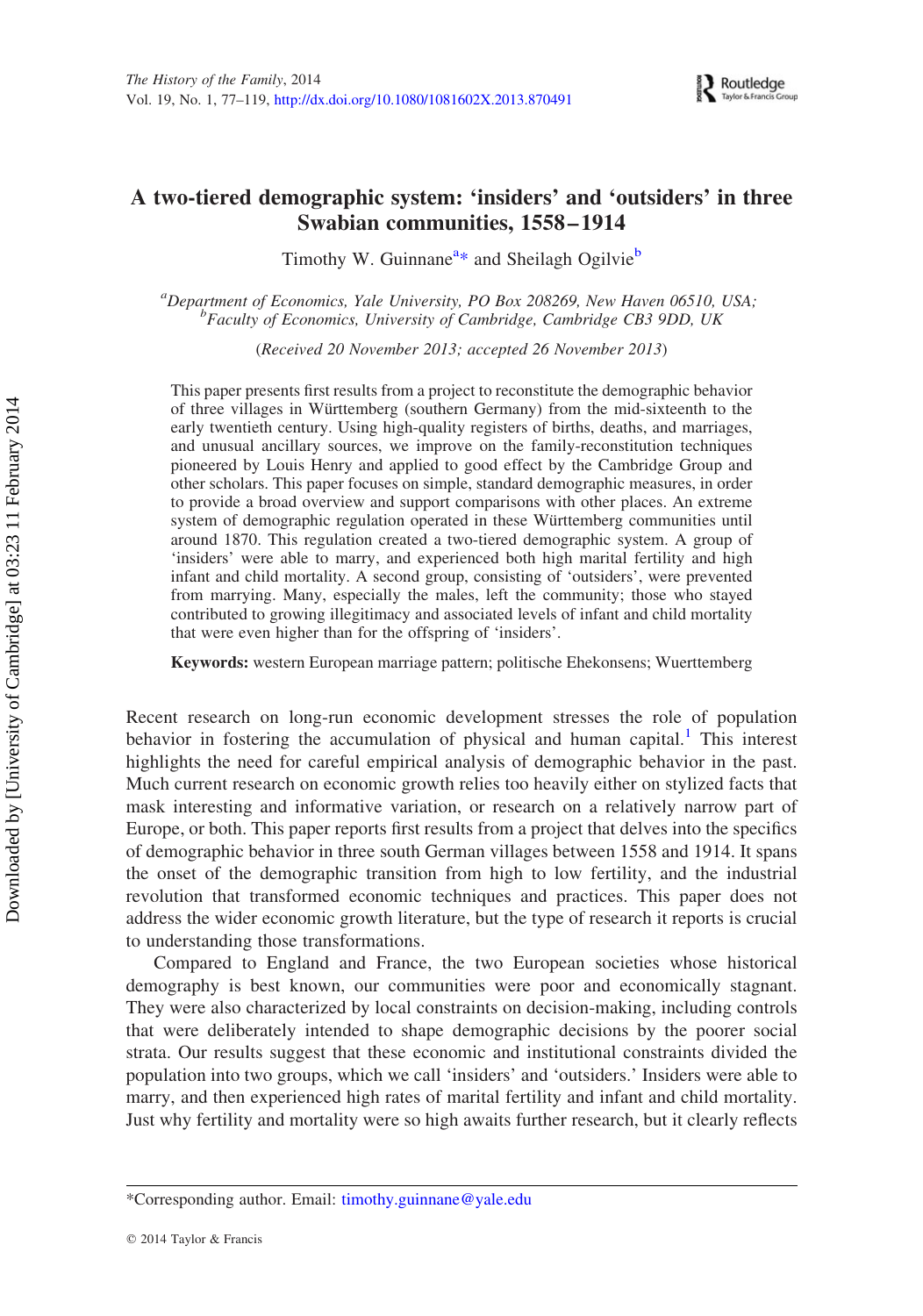a low incidence of breastfeeding, which may in turn reflect the opportunity cost of time for 'insider' women.[2](#page-36-1) Outsiders either left the community or remained but were not allowed to marry; their children, if any, were illegitimate and experienced even higher levels of mortality than the children of 'insiders'.

Demographic decisions in Württemberg, as in many other parts of Central Europe before the late nineteenth century, took place in the context of the politische Ehekonsens, the requirement that a couple obtain permission from the local authorities before they could marry (Knodel, [1967;](#page-40-0) Schomerus, [1976](#page-41-0); Matz, [1980;](#page-40-1) Borscheid, [1982;](#page-38-0) Ehmer, [1991](#page-39-0); Mantl, [1997](#page-40-2), [1999;](#page-40-3) Ogilvie, [1995,](#page-40-4) [2003\)](#page-41-1). The historiography has taken conflicting views of the Ehekonsens. Some scholars have argued that it was enforced to a considerable extent, leading to restrictions on marriage, unusually high levels of illegitimacy, and out-migration by many of those denied places as married persons entitled to head their own independent households in the local economy. Others have claimed that the *politische* Ehekonsens was merely formal, could not be enforced in practice, and therefore played no appreciable role in demographic decisions. Although the main aim of this paper is to introduce our wider project and to present the basic demographic characteristics of the communities under analysis, our sources do allow us to compare demographic behavior before and after the repeal of the marriage controls. In the places we study, the abolition of the politische Ehekonsens was immediately followed by dramatic increases in the number of marriages as well as sharp reductions in illegitimacy. These findings suggest that the politische Ehekonsens could not only act as a binding constraint on marriage decisions, but also exercise a wider impact on fertility, infant mortality, and the entire demographic system. The findings presented here establish the demographic benchmarks which will be essential for undertaking an extensive statistical analysis of the impact of the marriage controls using ancillary, household-level socioeconomic data in the next stage of our project.

This paper draws most of its evidence from two sources. The more important is the family reconstitution for each of the three communities. Family reconstitution starts with nominative registers of births, deaths, and marriages, and then links items of information within and between individuals in such a way as to enable computation of key demographic parameters. For example, by linking a person's birth entry to his death entry, we know how old he was when he died. Our family reconstitutions follow the technique pioneered by Louis Henry and applied by the Cambridge Group and others (see, for example, Wrigley et al. 1997). But we have unusual, additional sources – census-type listings, tax registers, property lists and inventories – that permit us to improve upon traditional family reconstitution methods in two respects. First, some of our ancillary information allows us to resolve otherwise ambiguous situations, for example, making clear the separate identities of two persons with identical names. Second, our supplementary information allows us to expand the 'reconstitutable' portion of the population because it gives us a sharper picture of who is or is not in a community at any given time. We also use the registers of births, deaths, and marriages in a more straightforward way, simply by compiling counts of events by year. This approach yields less information than family reconstitution, but allows us to analyze the entire population, not just the subset whose families can be reconstituted. It also makes comparisons possible, since there is a large literature based on such counts.<sup>[3](#page-36-2)</sup>

Our second, quite unusual source consists of nearly annual counts of the resident population of each community based on church visitation reports. For consistency, when we are dealing with these counts of *inhabitants*, we use the term 'population totals'. When we refer to the total number of events reported in the registers, we call these 'counts'.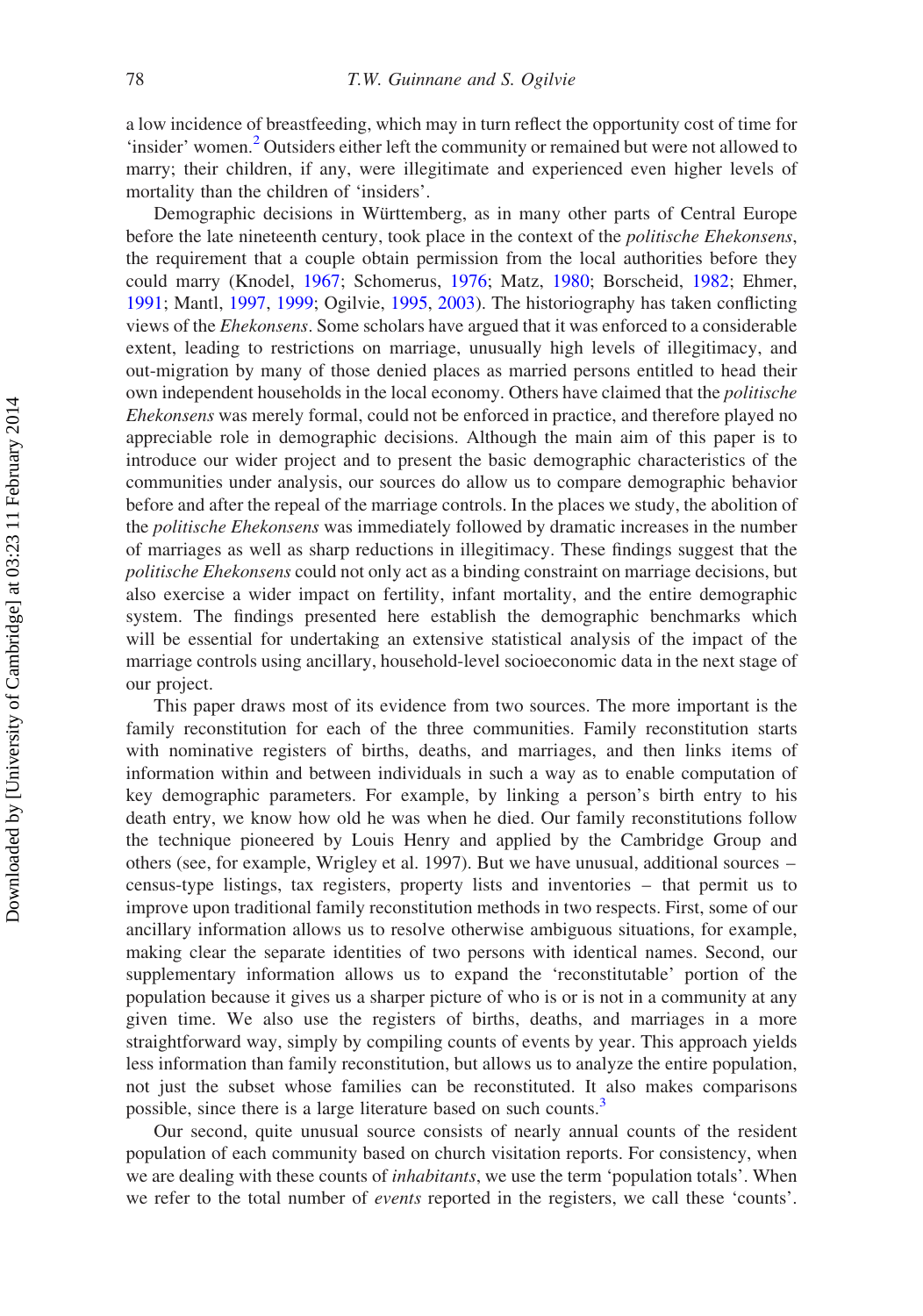Information that relies on linkage of one of more specific events derives from the 'reconstitution'.

We try, where possible, to compare our results to other German demographic studies, although most are based on data sources other than family reconstitution. Knodel [\(1988](#page-40-5))'s famous study of 14 German villages includes one Württemberg community, Oschelbronn, which lies about 40 km from two of our project communities (Wildberg and Ebhausen). Knodel's source are village-level genealogies (Ortssippenbücher) which differ slightly from family reconstitutions. Maisch ([1992\)](#page-40-6) also uses village genealogies in his 'histoire totale' of the Württemberg villages of Bondorf, Mötzingen, Nebringen and Tailfingen (all within a 15 – 40 km distance from our two project communities of Ebhausen and Wildberg), which reports some basic demographic measures. Medick [\(1996](#page-40-7))'s micro-history presents results from a family reconstitution of the Württemberg village of Laichingen, about 20 km from our third project community, Auingen. For the nineteenth century, demographic findings based on family registers and inventories are presented by Schomerus ([1976\)](#page-41-0) and Schraut ([1989\)](#page-41-2) on Esslingen, Borscheid ([1982\)](#page-38-0) on Nürtingen, and Müller ([2000\)](#page-40-8) on Feuerbach, all centers of Württemberg's late and gradual factory industrialization. We also refer to several studies from outside Württemberg, although still within the zone of marriage restrictions. Kaschuba and Lipp ([1982\)](#page-40-9) present demographic findings based on nineteenth-century family registers for the Anterior Austrian village of Kiebingen, which later became part of Württemberg and was subject to strict marriage controls. Lee [\(1977a\)](#page-40-10) presents results from family reconstitutions of the Bavarian estates of Massenhausen and Thalhausen, in which restrictions on marriage were even more severe than in Württemberg. Benz ([1999\)](#page-38-1) presents results from family reconstitutions of three Baden communities that also form part of Knodel's study and were subject to a slightly different variant of the political controls on marriage until the 1860s (Matz, [1980](#page-40-1), pp. 148, 181, 231; Ehmer, [1991,](#page-39-0) pp. 53– 55). Fertig ([2000\)](#page-39-1) analyzes the context for nineteenth-century emigration for the Baden village of Göbrichen based on a village genealogy linked to land registers. A final relevant comparison is Schlumbohm [\(1994](#page-41-3)), whose family reconstitution of the northwest German parish of Belm demonstrates the widely divergent demographic trajectory of a proto-industrial economy whose institutional constraints differed profoundly from those in Württemberg villages. While none of these studies is fully comparable to the present one, they provide a context for drawing both similarities and contrasts within the wider central European demographic system.

#### 1. The Württemberg communities of Auingen, Ebhausen, and Wildberg

Our demographic data come from the communities of Wildberg and Ebhausen in the Württemberg Black Forest, and Auingen on the Swabian Jura. [Figure 1](#page-4-0) shows their location relative to the Württemberg capital city of Stuttgart. The Duchy (after 1806) Kingdom) of Württemberg was a middle-sized state of central Europe  $-$  a 'German territory of the second rank' (Vann, [1984,](#page-42-0) p. 36). It had about half a million inhabitants in 1600, sustained serious population losses in the Thirty Years War (1618 –1648), but recovered again to 320,000 by 1700, 640,000 by 1797, 1.7 million by 1849, and just above 2 million in 1900 (Boelcke, [1987](#page-38-2), pp. 93 –96, 165, 215). Wu¨rttemberg was repeatedly devastated by warfare, partly inflicted exogenously but also exacerbated by its institutional structure, which enabled its rulers to alternate between conspicuous consumption and destructive military ventures, as during the Thirty Years War, the War of the Grand Alliance (1688–97), the Seven Years War (1756–63), the French Revolutionary Wars (during which Württemberg fought on both sides), the Seven Weeks War (1866), and the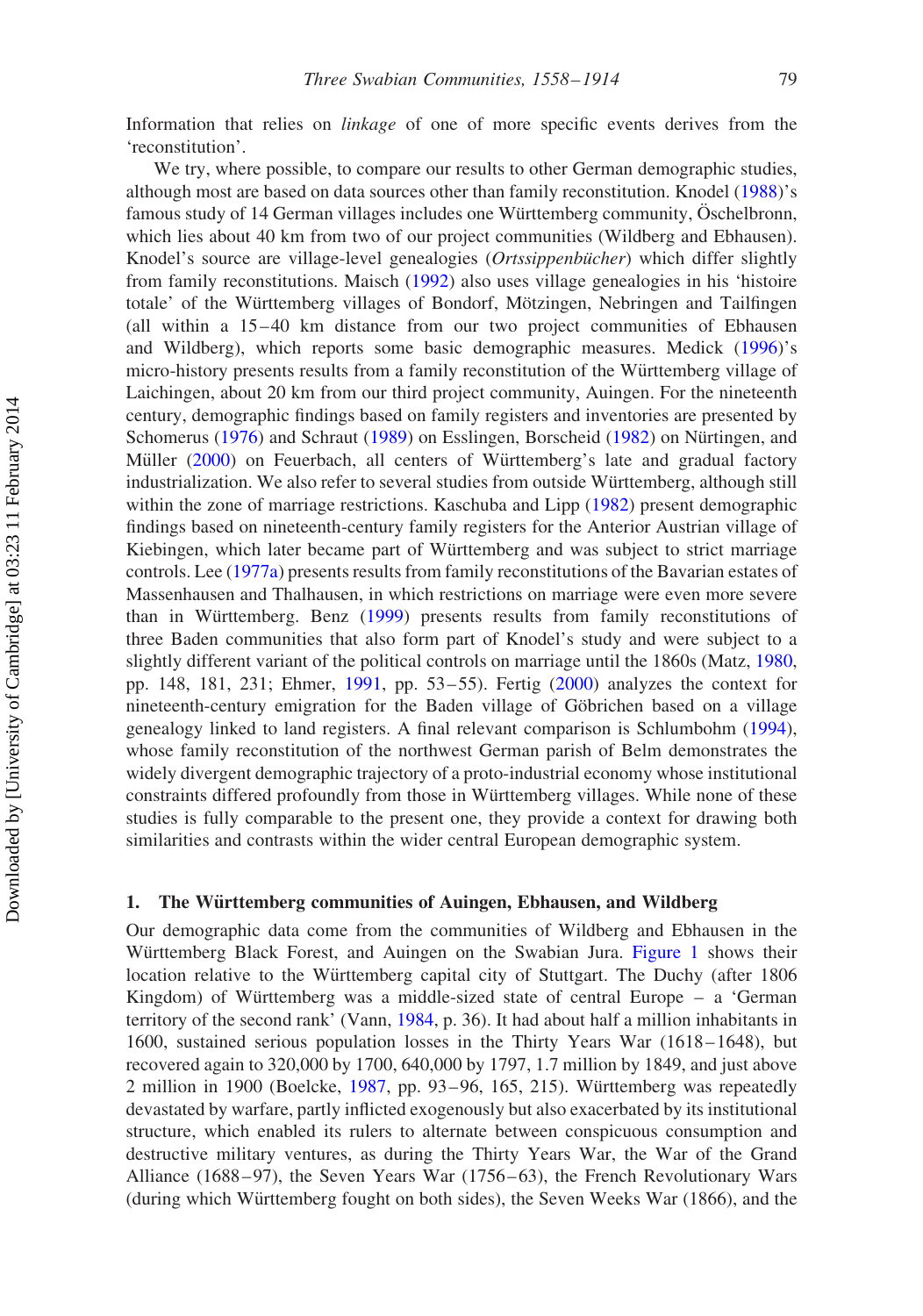<span id="page-4-0"></span>

Württemberg: Location of the Three Communities

Figure 1. Locator map of Auingen, Ebhausen, and Wildberg. Note: Adapted from Ogilvie, S. C. (1997). State Corporatism and Proto-Industry. Cambridge: Cambridge University Press.

Franco-Prussian War  $(1870-71)$ . A constant characteristic of Württemberg's rulers was their extravagance and consequent willingness to sell monopolies and other economic 'privileges' to powerful interest-groups in return for fiscal favours (Ogilvie, [1999](#page-41-4); Vann, [1984](#page-42-0); Wilson, [1995](#page-42-1)).

[Figure 2](#page-4-1) reports the populations of our three sample communities during the period under analysis.<sup>4</sup> For most of its history, Wildberg was the capital of one of Württemberg's 45 –60 districts, administering itself and 10– 12 villages, one of which was Ebhausen. Although Wildberg had the legal status of a town, it was small, with a population hovering between 1200 and 1600 throughout the period. Ebhausen, as a village, started out smaller

<span id="page-4-1"></span>

Figure 2. Populations of Auingen, Ebhausen, and Wildberg.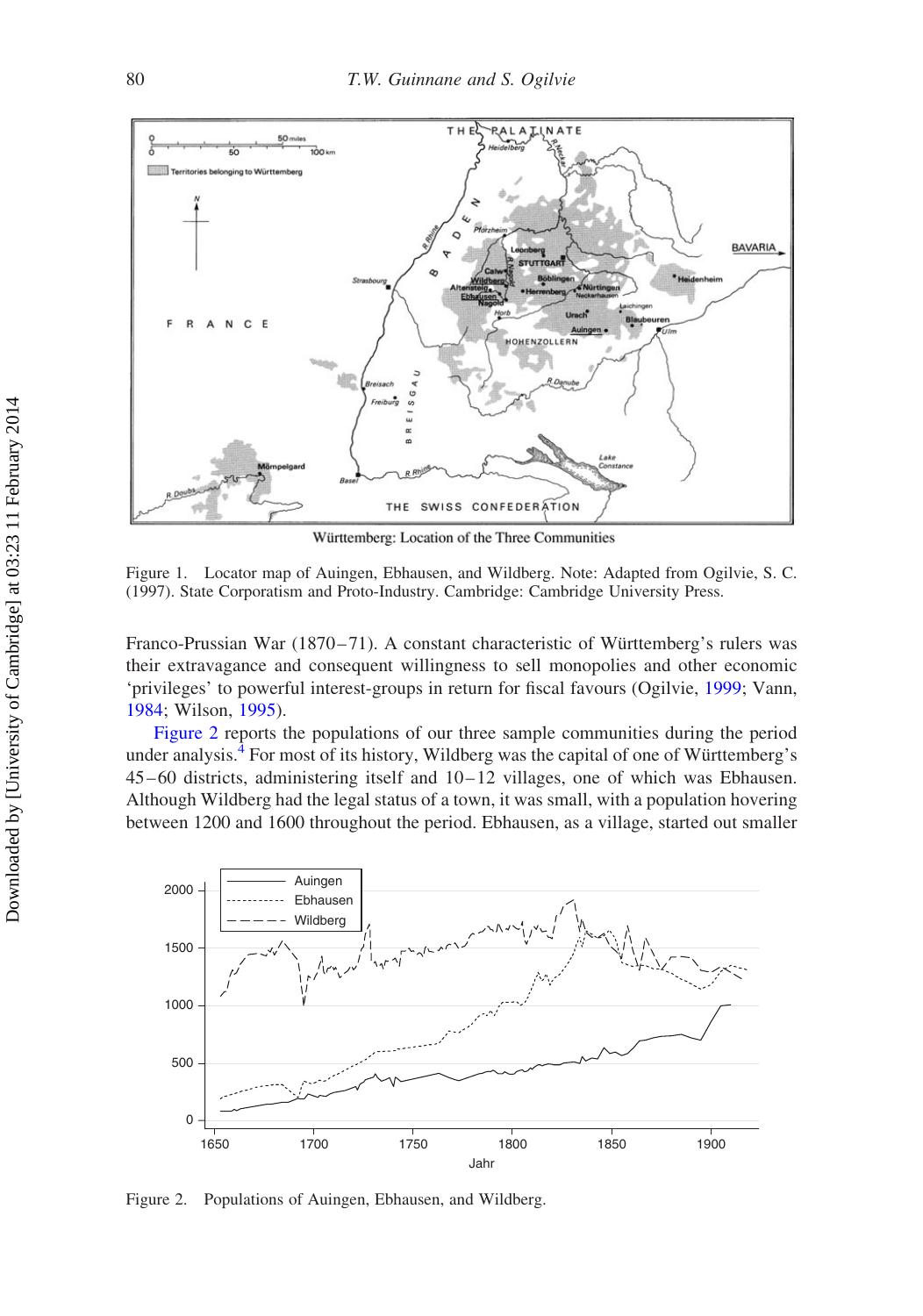but grew faster, nearly equaling Wildberg in 1850, but then falling back to 1200 inhabitants by 1900. Auingen was one of the villages of the administrative district of Münsingen, about 80 km away from Wildberg in eastern Württemberg. From 1580 up to 1634, Auingen remained a small, primarily agricultural village with a nearly stable population. The Württemberg military catastrophe of 1634 brought serious devastation, and Auingen lay totally deserted in 1645 –47. Post-war recovery was slow, and Auingen did not re-attain its pre-1618 population level until c. 1760. During the eighteenth century and the early nineteenth, Auingen more closely mirrored the slow population expansion of Wildberg than the accelerating growth shown by Ebhausen. But unlike either Wildberg or Ebhausen, Auingen maintained its population growth after c. 1850, accelerating after c. 1895 so that by 1916 it equaled Wildberg or Ebhausen in size.

Württemberg, like most of the German south, was economically undynamic between 1550 and 1914. Its agriculture was unproductive and continued to be carried out on small, fragmented holdings under the communal regulation of the three-field crop rotation system until the agrarian reforms of 1879. Württemberg industrialized late even by German standards, with factories first appearing in the 1830s but not becoming widespread until the later nineteenth century. But Württemberg did have a long history of rural crafts and export-oriented proto-industries, and in 1800 had one of the highest densities of industrial occupations per capita of any German state (Reininghaus, [1990](#page-41-5), p. 9). Alongside a general pattern of by-employed craftsmen-farmers, Württemberg had export-oriented proto-industries: the Urach linen region in the east (which included Auingen) and the Calw worsted region in the west (which included Wildberg and Ebhausen) (Flik, [1990;](#page-39-2) Medick, [1996](#page-40-7); Ogilvie, [1997\)](#page-40-11).

Wildberg saw the rise of export-oriented worsted textile production in the 1580s, and until about 1800 was the most important single center of that proto-industry in Württemberg, with  $120 - 140$  independent weavers, comprising some  $40\%$  of its household heads. Ebhausen moved into proto-industry later, with only 25 weavers in 1670 and 50 by 1730, by which time they comprised about 37% of household heads. The worsted proto-industry also employed some 75% of the unmarried women and widows of Wildberg (and later Ebhausen) as piece-rate spinners (Ogilvie, [2003](#page-41-1); 2006). But agriculture remained important, with about 40% of households in Wildberg and 80% in Ebhausen in 1736 at least partly dependent on farming their own land (usually alongside a craft or proto-industry). This was reflected in a strongly 'arable' pattern of marriage seasonality (more accentuated in Ebhausen than Wildberg), which lasted into the nineteenth century (Ogilvie, [1997,](#page-40-11) pp. 253–254). The worsted proto-industry was hard hit in the 1790s by the French Revolutionary Wars and in the first half of the nineteenth century Wildberg and Ebhausen gradually reverted to agriculture and locally oriented crafts. Even the establishment after 1850 of a few small-scale and short-lived 'factories' (wool-spinning, heckle-making, saw-milling, oil-milling, fulling, brick-making) failed to re-industrialize the local economy.<sup>[5](#page-36-4)</sup>

In Auingen, agriculture played a much more central role (Ogilvie, Küpker, & Maegraith, [2009](#page-41-6), pp. 155– 173). Throughout the eighteenth century, some 20% of grooms who stated an occupation were farmers, rising to about 40% of the mid-nineteenth century before again declining. Additionally, at least 10% of Auingen men were agricultural daylaborers. From the mid-eighteenth century onwards, Auingen experienced a dramatic rise in proto-industrial linen-weaving, and by the 1790s over half of all grooms were practising this occupation. However, by the 1850s this figure had fallen below 20%. Auingen's first experience of factory employment came in 1897, when a cement factory opened in neighboring Münsingen (2 km away).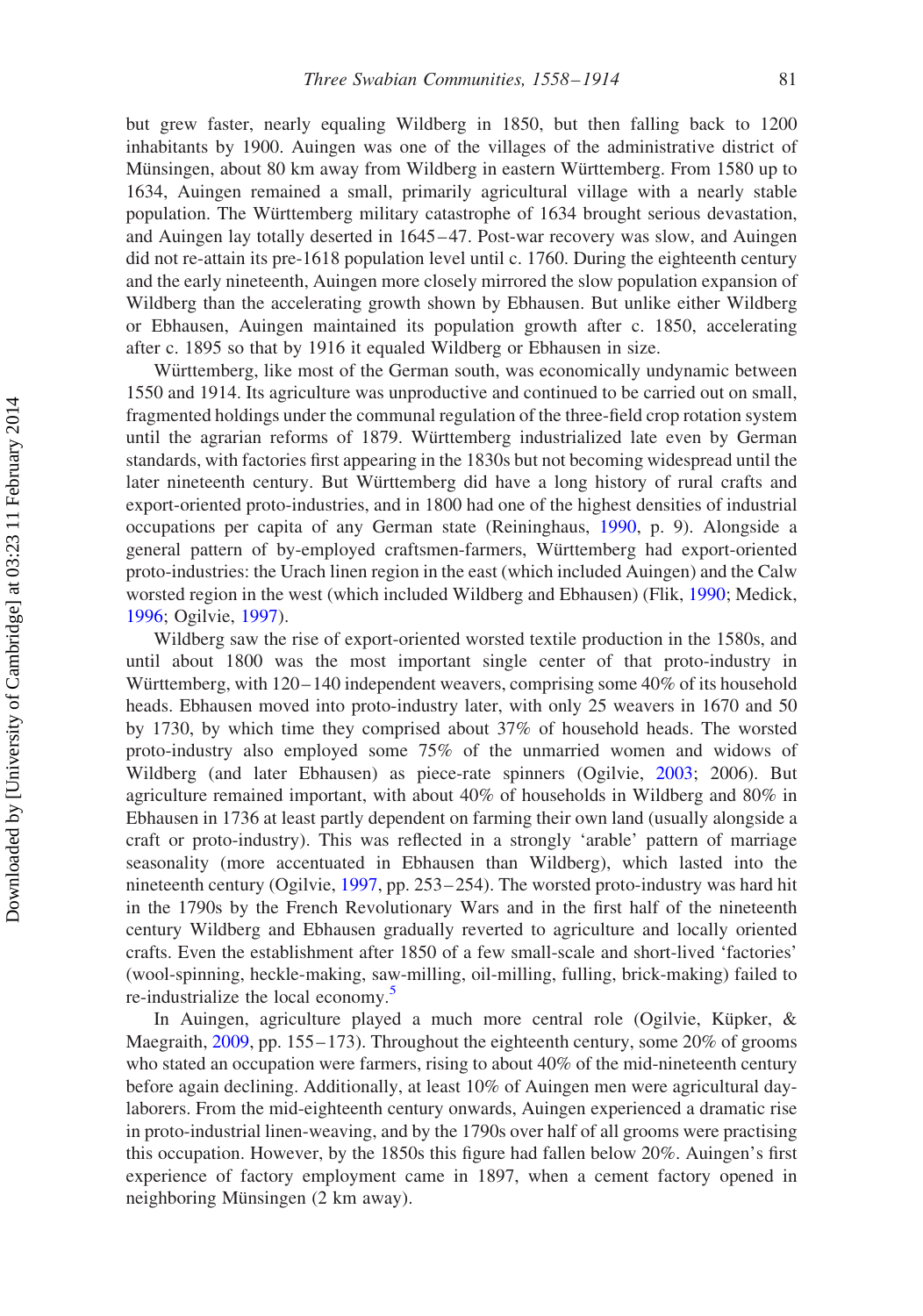Like many other western European economies, Württemberg was quite marketoriented by 1600 (Sabean, [1990](#page-41-7); Medick, [1996](#page-40-7); Ogilvie, [1997](#page-40-11)). Proto-industrial worstedand linen-weavers exported their wares throughout Europe and imported raw materials in bulk from outside the region. Grain and other foodstuffs were widely sold to provision townspeople, proto-industrial producers, landless laborers, and the rural land-poor. Labor markets encompassed servants, day-laborers, spinners, and a whole array of miscellaneous workers. Land changed hands between kin and non-kin at a rapid rate. On rural credit markets, borrowers offered mortgages, collateral, and interest-payments to a wide array of lenders (Ogilvie, Küpker, & Maegraith, [2012\)](#page-41-8).

On the other hand, in Württemberg all these market transactions were circumscribed by powerful non-market institutions. The Wu¨rttemberg state was strong enough to entangle the territory repeatedly in military ventures, but too weak to finance them without granting costly monopolies and institutional privileges to rent-seeking interest-groups (Vann, [1984;](#page-42-0) Ogilvie, [1992,](#page-40-12) [1999](#page-41-4); Wilson, [1995](#page-42-1)). This entrenched the powers of two other institutions, guilds and local communities, which were much stronger here than, for instance, in the Netherlands, England, or France. Guilds in Württemberg, as in many areas of central and southern Europe, did not break down after the medieval period but instead became stronger by securing state enforcement. They regulated rural as well as urban producers and existed not in just traditional crafts but also in proto-industries, shop-keeping, merchant trading, and many other secondary and tertiary occupations (Hoffmann, [1905](#page-39-3); Raiser, [1978;](#page-41-9) Ogilvie, [1997,](#page-40-11) 2004a). Worsted textile production in proto-industrial communities such as Wildberg and Ebhausen was governed until the 1860s by strong regional weavers' guilds, which regulated prices, output quotas, techniques, labor relations, and the prices paid to suppliers such as the army of unguilded female spinners (Ogilvie, [1997,](#page-40-11) [2003](#page-41-1), 2004b; Flik, [1990](#page-39-2)). Worsted exporting was monopolized by a guild-like association of merchants called the Calwer Zeughandlungskompagnie which was established in 1650 and until 1797 successfully enforced its legal right to compel all local weavers to sell exclusively to its members and excluded all competitors (Troeltsch, [1897;](#page-42-2) Staudenmeyer, [1972](#page-41-10); Ogilvie, [1997](#page-40-11)). In a nearly identical pattern, the proto-industrial linen-weavers in Auingen were until the late eighteenth century legally obliged to sell their output to the Uracher Leinwandhandlungskompagnie, a guild-like merchant association with a state monopoly (Medick, [1996](#page-40-7); Flik, [1990](#page-39-2)).

Community institutions in Württemberg offered fiscal and political support to the state in return for enforcement of their powers to regulate marriage, sexuality, migration, inheritance, citizenship, settlement, markets, residence, education, diligence, leisure, and consumption (Grube, [1954;](#page-39-4) Ogilvie, [1997](#page-40-11), [2003,](#page-41-1) 2010; Sabean, [1990](#page-41-7)). Demographic behavior in particular was closely monitored and controlled. People were not allowed to marry unless they could satisfy their community council that they could support themselves, whether by inheriting land, achieving guild mastership, or practising some other acceptable livelihood in a not very rapidly growing economy (Sabean, [1990](#page-41-7); Ogilvie, [1997](#page-40-11), [2003](#page-41-1)). Permission to marry and settle was often denied to men and women who were regarded by their communities as 'economically and morally weak', according to a set of marriage regulations that after 1800 were increasingly formalized and enforced by the state, under the rubric of the politische Ehekonsens (Schomerus, [1976;](#page-41-0) Matz, [1980](#page-40-1); Borscheid, [1982;](#page-38-0) Kaschuba & Lipp, [1982;](#page-40-9) Schraut, [1989;](#page-41-2) Ehmer, [1991](#page-39-0); Ogilvie, [1995](#page-40-4)). Together with economic stagnation and barriers to entry to most occupations, these marriage controls created incentives for massive emigration from Württemberg in the eighteenth and nineteenth centuries (Bassler, [1974](#page-38-3); Hippel, [1984](#page-39-5)). Guilds were not abolished in Württemberg until 1864 (Ogilvie, [1997](#page-40-11)). Marriage restrictions began to liberalize only in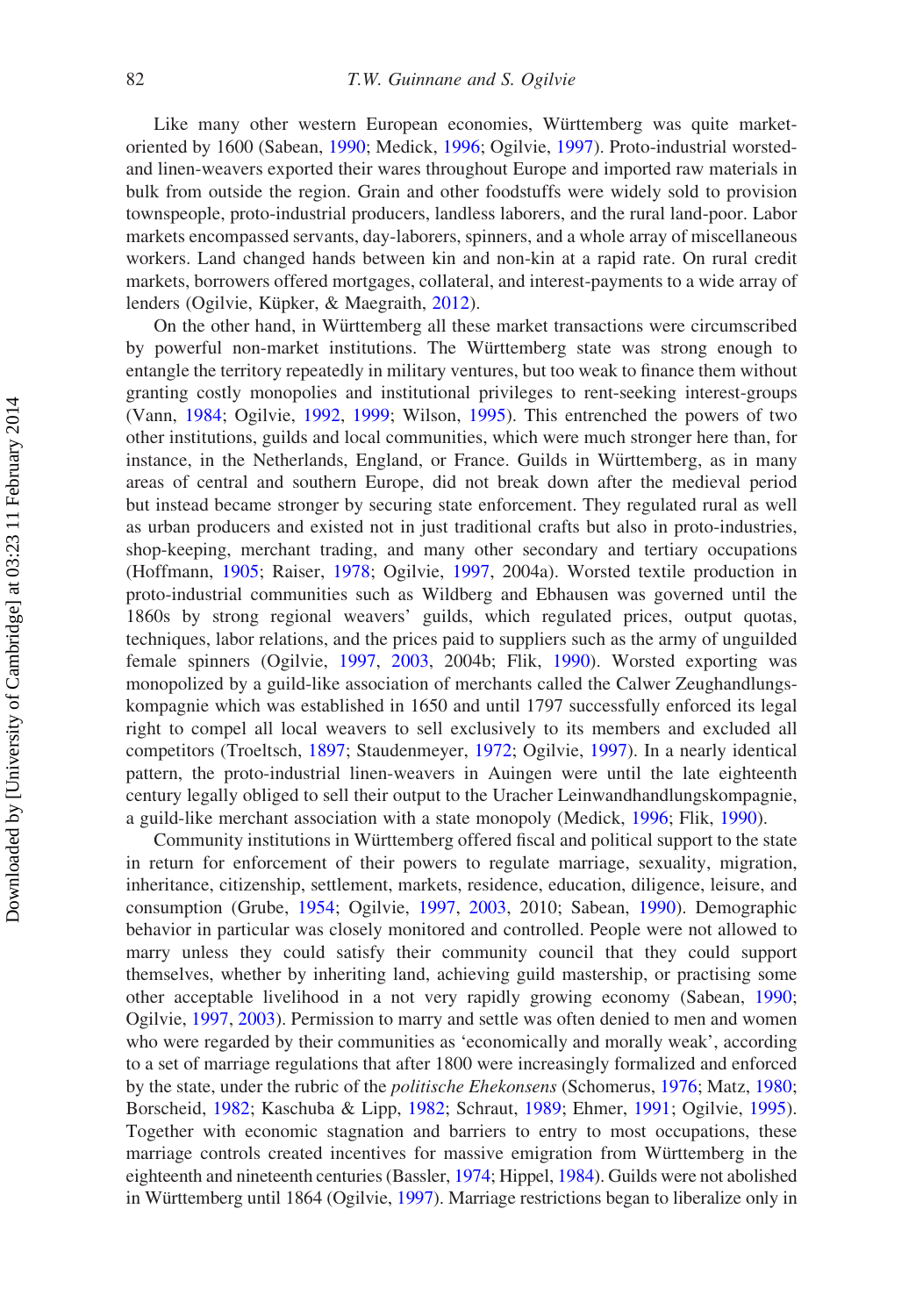1862 and were abolished only with German unification in 1870 (Schomerus, [1976](#page-41-0); Matz, [1980;](#page-40-1) Borscheid, [1982;](#page-38-0) Kaschuba & Lipp, [1982](#page-40-9); Schraut, [1989;](#page-41-2) Ehmer, [1991\)](#page-39-0).

This was a society, therefore, in which people's economic and demographic decisions were affected by both market and non-market factors. On the one hand, since few farmed enough land to subsist from, nearly everyone (including women) had to participate in markets by selling agricultural output, craft wares, proto-industrial goods, or simply their own labor to survive (Ogilvie, [1997,](#page-40-11) [2003](#page-41-1), [2004a,](#page-41-11) [2004b](#page-41-12), 2006). On the other hand, economic and demographic decisions were regulated by powerful non-market institutions. The Württemberg state constrained economic decisions through warinduced scarcity, monetary devaluation, high taxation, and forbidding the construction of railways until the 1850s (the Wildberg-Ebhausen region did not obtain a rail connection until the 1870s, and the Auingen region not until the 1890s (Scharf & Wollny, [1995\)](#page-41-13)). Local communities and guilds slowed economic growth and enforced a particularly severe version of the 'preventive check' on demographic behavior, by restricting access to settlement and marriage by individuals whom local elites regarded as high welfare risks or otherwise undesirable fellow-citizens. What demographic pattern emerged within this framework?

#### 2. Sources

Our main demographic sources are Lutheran parish registers and church visitation records.<sup>[6](#page-36-5)</sup> After the Reformation, Württemberg became an officially Lutheran state, which it remained until 1806 when the Napoleonic territorial reorganization brought a number of Catholic territories into the new kingdom. Until then, Württemberg was religiously homogeneous and remarkably pious, aided by the efforts of a dedicated Lutheran church administration, powerful local church courts which monitored religious observance, and community courts which typically refused settlement rights to non-Lutherans while tolerating servants and itinerant laborers from Catholic and Calvinist territories (Schnabel-Schüle, [1990](#page-39-0); Fritz, [1993;](#page-39-6) Holtz, [1996](#page-40-13); Ogilvie, [1997,](#page-40-11) [2003](#page-41-1)). Even after 1806, the Lutheran territories of 'Old Württemberg' remained socially distinct from the Catholic territories of 'New Wu¨rttemberg'. As late as 1895, only 2.4% of the population of Wildberg and 0.5% of the population of Ebhausen was non-Lutheran. Auingen remained almost exclusively Lutheran until the 1890s, although Catholics comprised 10% of the village's population by 1905.

The Württemberg church began keeping registers of marriages and baptisms in 1558 and added registers of burials around 1610. [Table 1](#page-8-0) shows the start and end dates for our parish registers. Not all communities kept registers carefully from the beginning or were able to preserve them to the present day. Thus Wildberg has surviving marriage registers from 1558 on, burials from 1615 on, but baptisms only from 1646 on because the first register was destroyed in the Thirty Years War. Ebhausen recorded marriages inconsistently from 1559 to 1561 and consistently from 1604 on, burials from 1571 on, and baptisms from 1559 on. Auingen has all three registers from the late sixteenth century, but shows definitive evidence of consistent record-keeping only from the midseventeenth century. [Table 2](#page-9-0) provides details on periods when coverage may not have been complete. Although any registration system can be evaded given sufficient motivation, local communities and churches exercised sufficiently close surveillance that the costs of evasion were high (Ogilvie, [1997](#page-40-11), [2003](#page-41-1); Sabean, [1990\)](#page-41-7), giving good grounds for confidence that the data extracted from these sources reflect the actual demographic situation.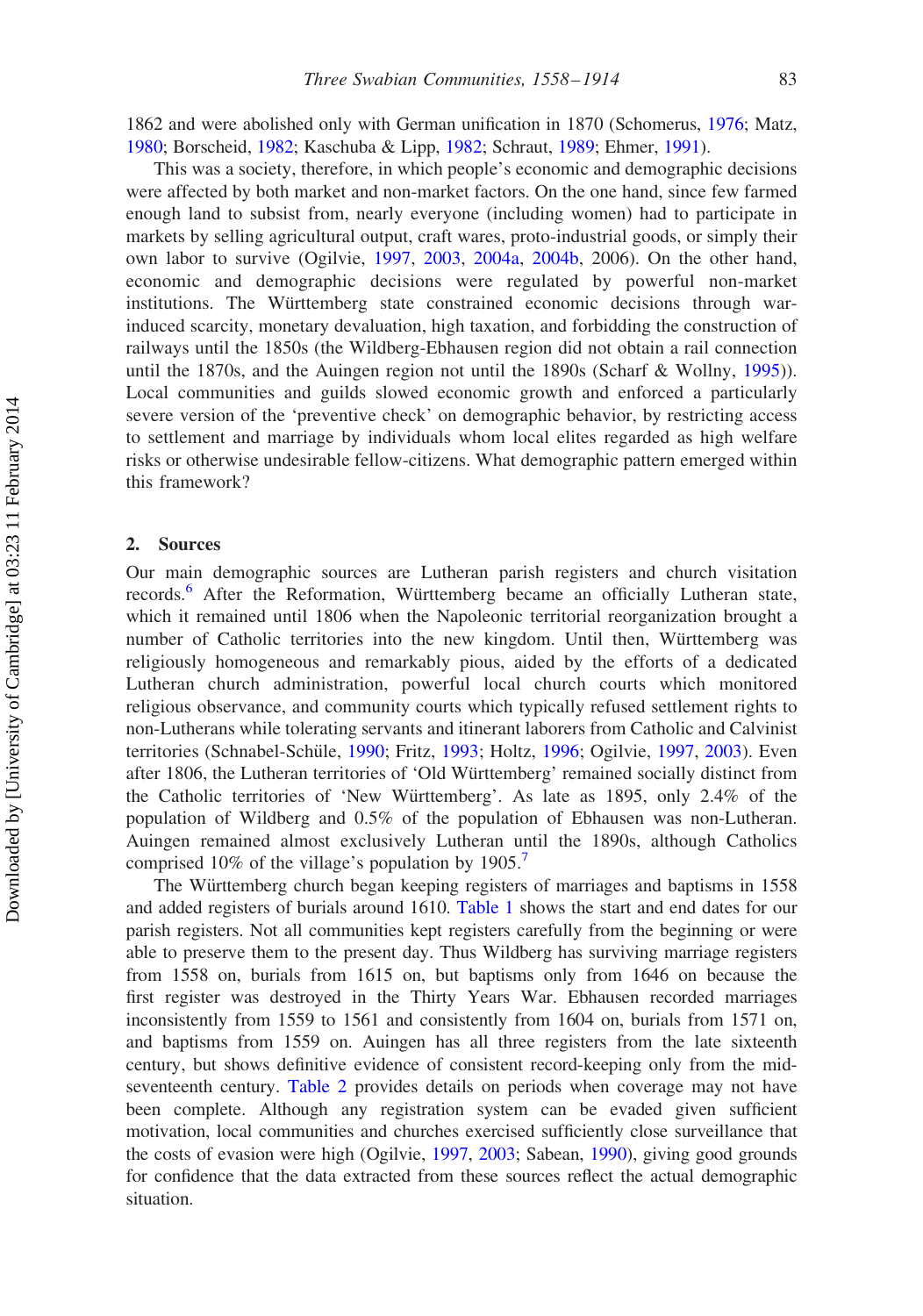|                          | Auingen     | Ebhausen   | Wildberg    |
|--------------------------|-------------|------------|-------------|
| Baptisms: start date     | 19 Feb 1581 | 3 Apr 1559 | 1 Jan 1646  |
| Marriages: start date    | 4 Dec 1586  | 3 Apr 1559 | 3 Oct 1558  |
| Burials: start date      | 11 Nov 1591 | 1 Mar 1559 | 21 Jul 1615 |
| Baptisms: maximum years  | 333         | 355        | 268         |
| Marriages: maximum years | 328         | 355        | 356         |
| Burials: maximum years   | 323         | 355        | 299         |
| Baptisms: actual years   | 315         | 341        | 268         |
| Marriages: actual years  | 309         | 341        | 355         |
| Burials: actual years    | 261         | 276        | 398         |

<span id="page-8-0"></span>Table 1. Survival of parish registers, by decade, Auingen, Ebhausen, and Wildberg, 1558– 1914.

Notes: 'Actual years' defined according to criteria described in notes to [Table 2.](#page-9-0) Sources: Parish registers of Auingen, Ebhausen, and Wildberg.

#### 3. Counts and crude rates: nuptiality, fertility, and mortality

Counts of demographic events are interesting for two reasons. First, they pertain to the entire population, not just those whose families can be reconstituted. Second, with our ancillary sources providing population counts, we can use the event-counts to derive crude demographic rates that can be compared with findings for other localities.

## 3.1 Vital event counts

[Figure 3](#page-11-0) shows the total number of marriages annually in each community. To reduce extraneous fluctuation, we present the figures as centered seven-year moving averages.<sup>[8](#page-36-7)</sup> Marriages in Wildberg and Ebhausen were markedly correlated across years, with the peaks and valleys usually appearing at the same time. This pattern reflects, in part, reactions to common shocks in the local economies of the two communities, which were similar since they were located only 11 km apart in the same administrative district. In Auingen the shocks appear to have been different, not surprisingly given its location 80 km away on the other side of the country and its differing occupational structure (discussed above). Auingen experienced the large early-nineteenth-century upswing in marriages, for instance, over a decade later than the other two communities. Towards the end of the nineteenth century there were marriage 'booms' in Wildberg and Ebhausen, also observable to a lesser extent in Auingen. Auingen also experienced a smaller boom in the late 1840s that had no counterpart in Ebhausen or Wildberg. The later booms, we argue below, reflect the abolition of the political controls on marriage in 1870.

[Figure 4](#page-11-1) reports the number of deaths in each community, again presented as centered seven-year moving averages. We plot deaths in Wildberg against a different vertical axis, to allow for the large mortality spikes there in the seventeenth century. Württemberg was part of a central European zone known for especially high infant and child mortality, whose important role in our communities is analyzed below. [Figure 4](#page-11-1) illustrates a second feature of mortality in this society: the frequent occurrence of short, sharp spikes in deaths. Wildberg's two mortality crises in the seventeenth century reflect war and invasion; the other, less dramatic fluctuations show the influence of crop failures and other economic crises, as well as episodes of infectious disease (Guinnane & Ogilvie, [2008](#page-39-7); Ogilvie et al., [2009](#page-41-6), pp.  $25-36$ ).

[Figure 5](#page-12-0) presents the same information for births, again as centered seven-year moving averages.<sup>[9](#page-36-8)</sup> Wildberg differs from the other two communities in manifesting relatively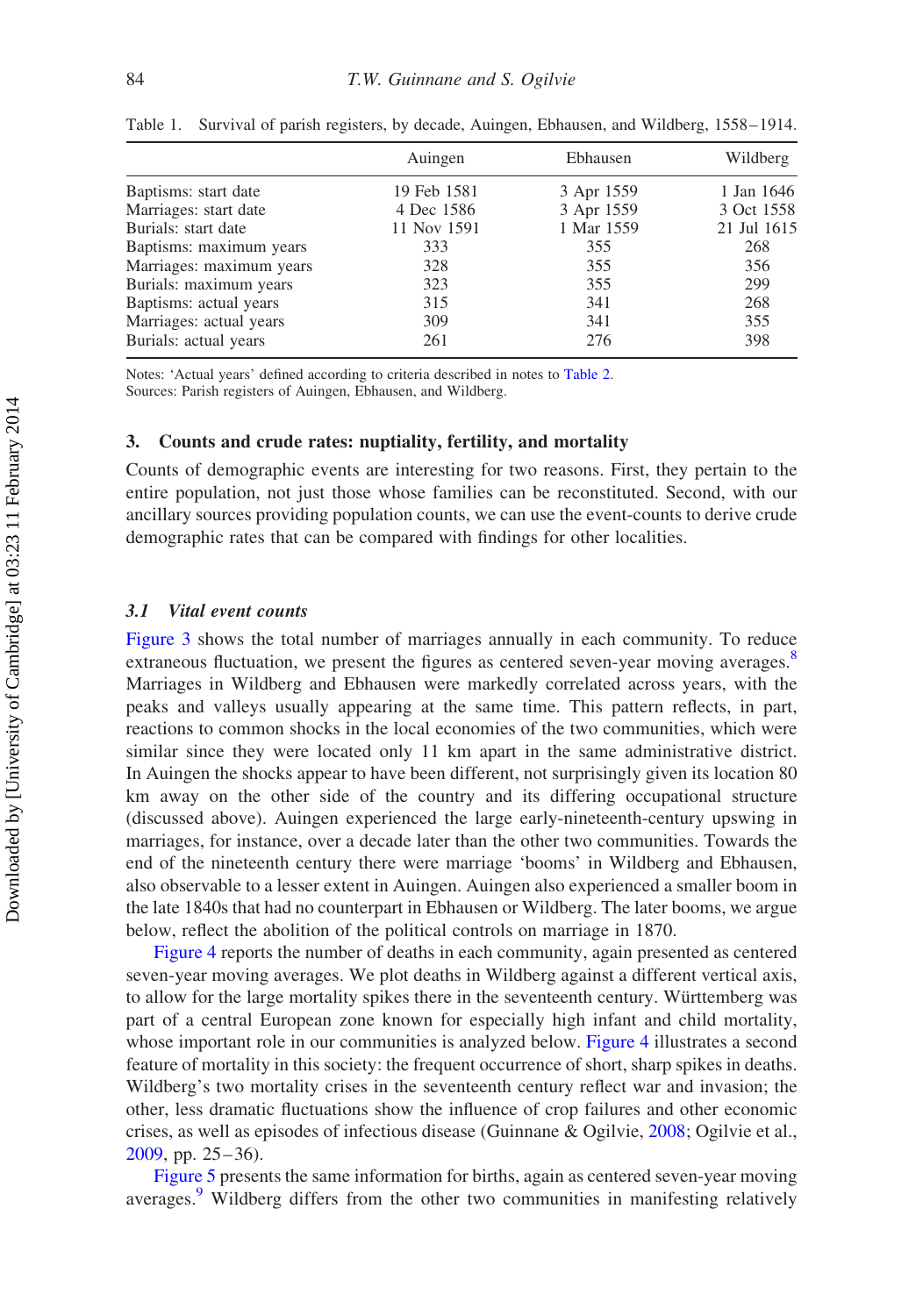<span id="page-9-0"></span>

(continued)

 $\label{eq:constrained} (continued)$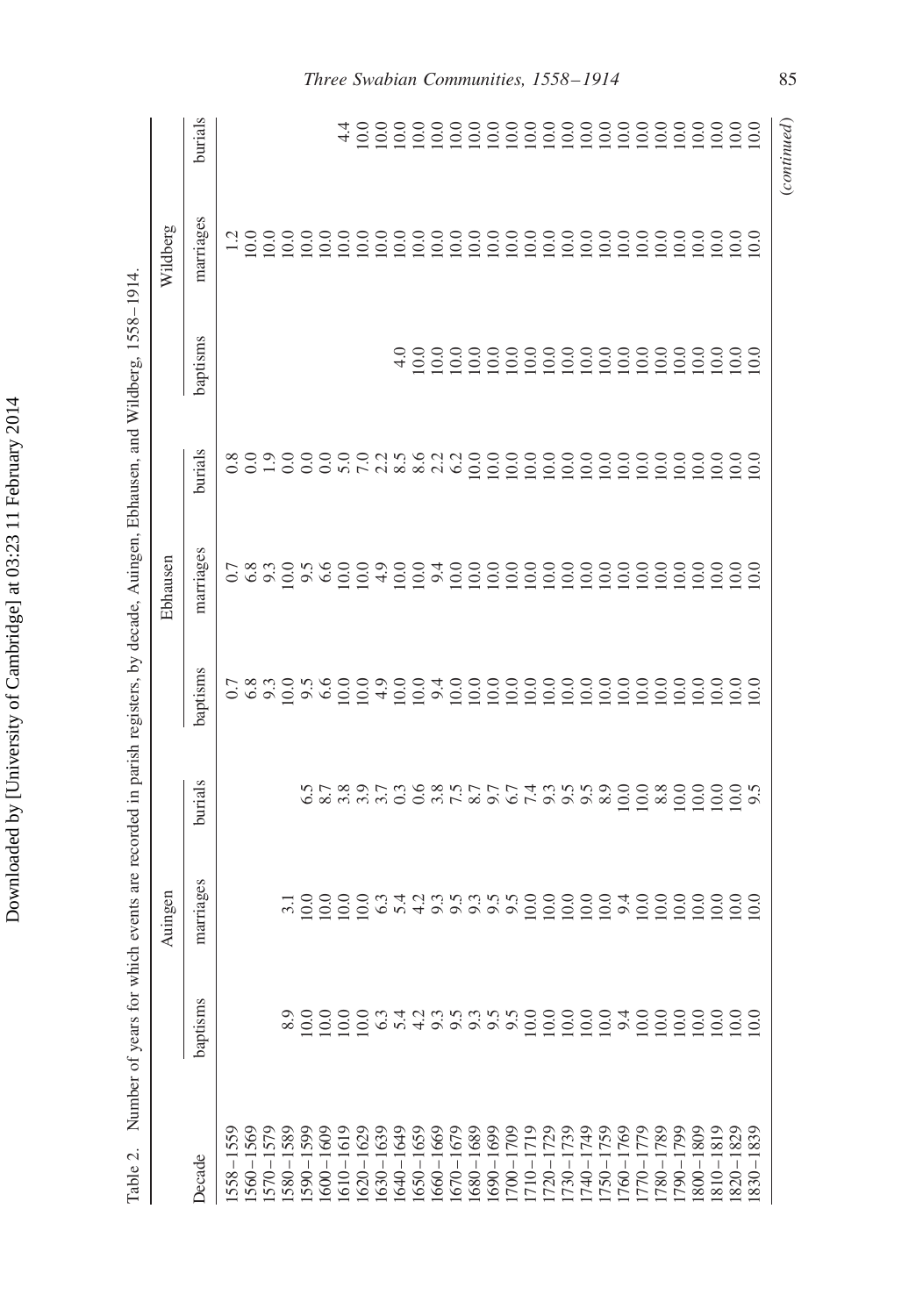|              |                     | Auingen   |         |               | Ebhausen  |                             |          | Wildberg  |                                                                         |
|--------------|---------------------|-----------|---------|---------------|-----------|-----------------------------|----------|-----------|-------------------------------------------------------------------------|
| becade       | baptisms            | marriages | burials | saptisms      | marriages | burials                     | baptisms | marriages | burials                                                                 |
| 840-1849     | 10 <sup>1</sup>     |           |         |               |           |                             |          |           |                                                                         |
| 850-1859     |                     |           |         |               |           | 0<br>000000000<br>000000000 |          |           | $\begin{array}{c} 0.00000000 \\ 0.00000000 \\ 0.0000000 \\ \end{array}$ |
| 1860-1869    | 10.0                |           |         |               |           |                             |          |           |                                                                         |
| 1870–1879    |                     |           |         |               |           |                             |          |           |                                                                         |
| 1880-1889    | $\frac{10.0}{10.0}$ |           |         |               |           |                             |          |           |                                                                         |
| 1890-1899    | 10.0                |           |         |               |           |                             |          |           |                                                                         |
| 1900-1909    | 10.0                |           |         |               |           |                             |          |           |                                                                         |
| 1910–1914    | 4.0                 |           |         |               |           |                             |          |           |                                                                         |
| Vhole period | 515                 | 309       | 261     | $\frac{1}{4}$ | 341       | 276                         |          | 355       |                                                                         |

Notes: Blank cell = registration has not yet started (see dates given in Table 1). For the first decade of recording, number of years is calculated from the date of the first entry to the end<br>of the decade. For decades in Notes: Blank cell = registration has not yet started (see dates given in [Table](#page-8-0) 1). For the first decade of recording, number of years is calculated from the date of the first entry to the end of the decade. For decades in which gaps of over six months occur in baptisms or burials, number of years of recording is calculated by subtracting gap-periods from total years in decade. Values for marriages have been arbitrarily set to values for baptisms.

Downloaded by [University of Cambridge] at 03:23 11 February 2014

Downloaded by [University of Cambridge] at 03:23 11 February 2014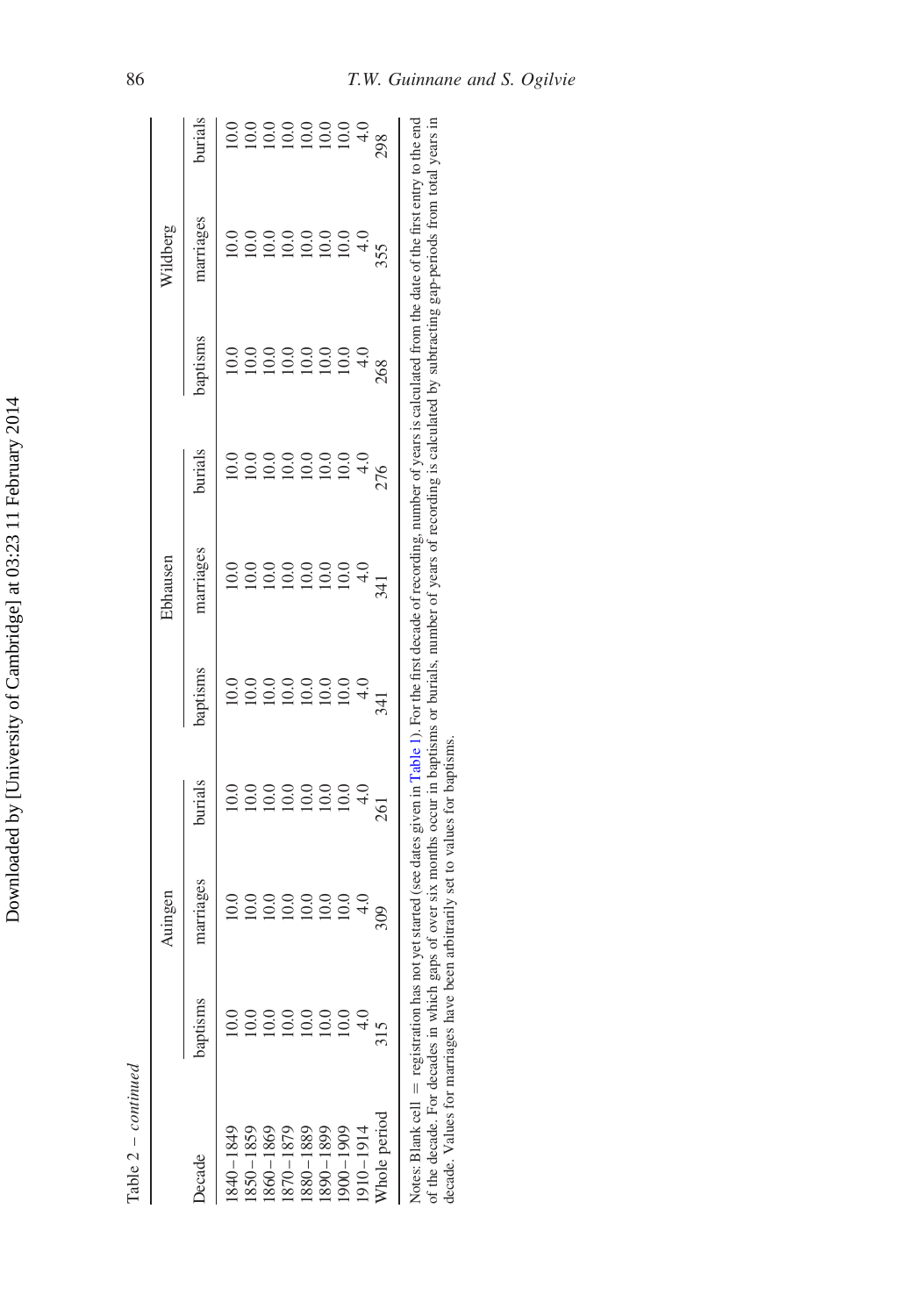<span id="page-11-0"></span>

Figure 3. Numbers of marriages in Auingen, Ebhausen, and Wildberg. Note: figures are centered seven-year moving averages.

stable annual birth numbers from c. 1700 straight through to the massive peak just after 1870. Ebhausen and Auingen, by contrast, show continually growing annual birth numbers from the mid-seventeenth century onwards, though the two villages diverge in the nineteenth century, when Ebhausen experienced substantial fluctuations while Auingen saw continually rising birth numbers up to 1914. The smaller amplitude of movements in births in Auingen may reflect its less dramatic overall changes in population. The upswing in births in the 1870s, most visible in Wildberg and Ebhausen but also discernible on a smaller scale in Auingen, coincides with the abolition of the political controls on marriage in  $1870$ .<sup>[10](#page-36-9)</sup>

# 3.2 Crude rates

<span id="page-11-1"></span>Most family reconstitution studies lack any direct count of the number of people living in a community and thus 'under observation' at a given time. Without firm estimates of the population at risk, it is not possible to compute true demographic rates, making it difficult



Figure 4. Numbers of deaths in Auingen, Ebhausen, and Wildberg. Note: Figures are centered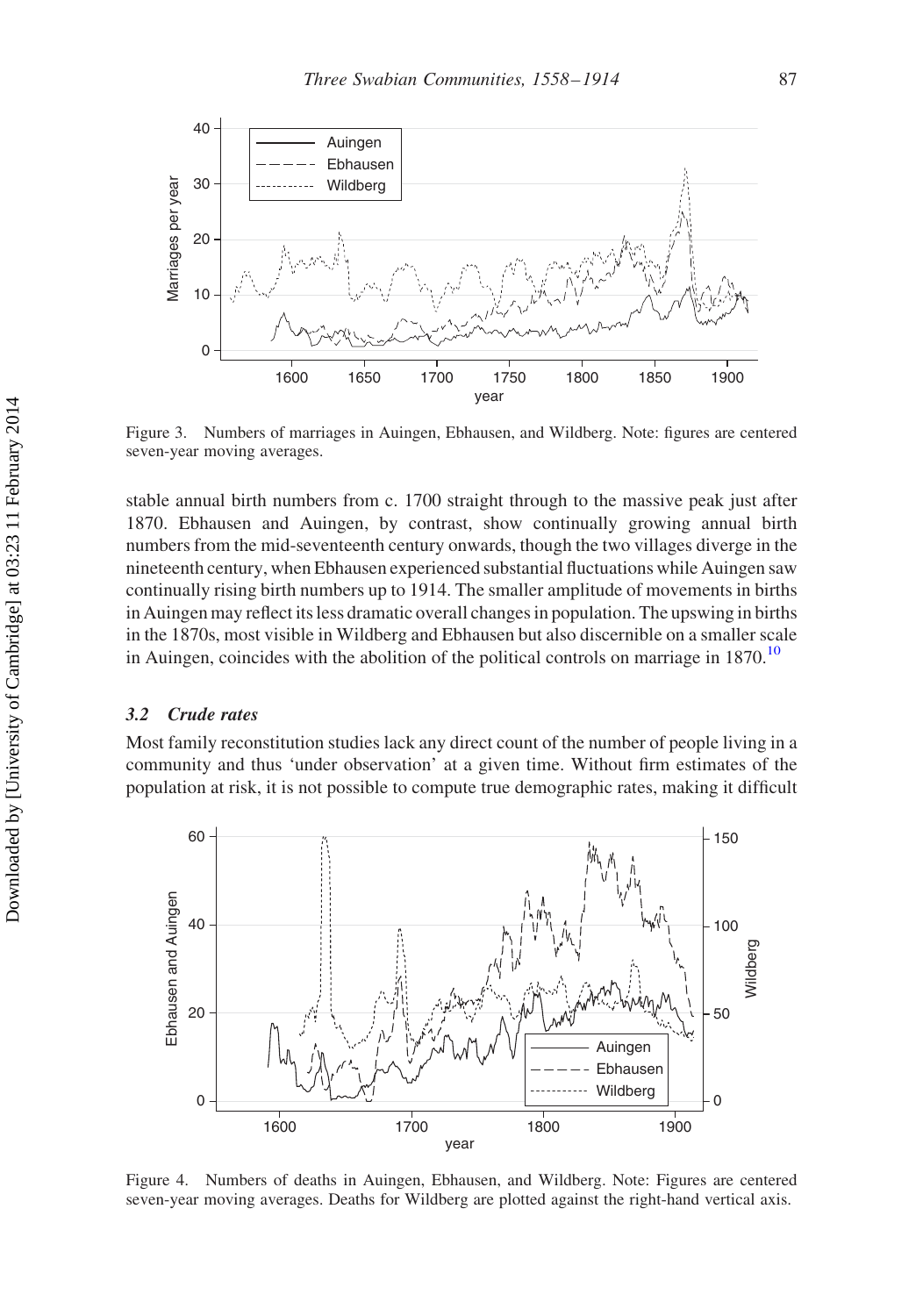<span id="page-12-0"></span>

Figure 5. Numbers of births in Auingen, Ebhausen, and Wildberg. Note: Figures are centered seven-year moving averages.

to compare results across communities. For example, an increase in the number of deaths may reflect *either* an increase in the death rate *or* a shift in the population's age-structure towards those with higher age-specific death rates. The existing literature either works around this lacuna or attempts to estimate population counts indirectly, for instance by using methods of inverse- and back-projection.<sup>[11](#page-36-10)</sup>

Because we have independent population counts from church visitations, we can estimate crude demographic rates directly. We can combine the population counts in [Figure 2](#page-4-1) with the counts of events reported in Figures 3–5 to estimate the number of marriages, deaths, and births per thousand inhabitants in a year. Figures 6–8 present crude rates for marriages, deaths, and births, aggregating by quarter-century to smooth out some of the fluctuations evident in the earlier graphs.<sup>[12](#page-36-11)</sup> The crude rates are similar across the three communities, and all three are in line with studies of other communities from the same period, including those outside Germany (see, for example, Wrigley et al., [1997](#page-42-3), Appendix 9). Birth rates usually exceed death rates to a degree indicating continuous

<span id="page-12-1"></span>

Figure 6. Crude marriage rates, by quarter-century, Auingen, Ebhausen, and Wildberg.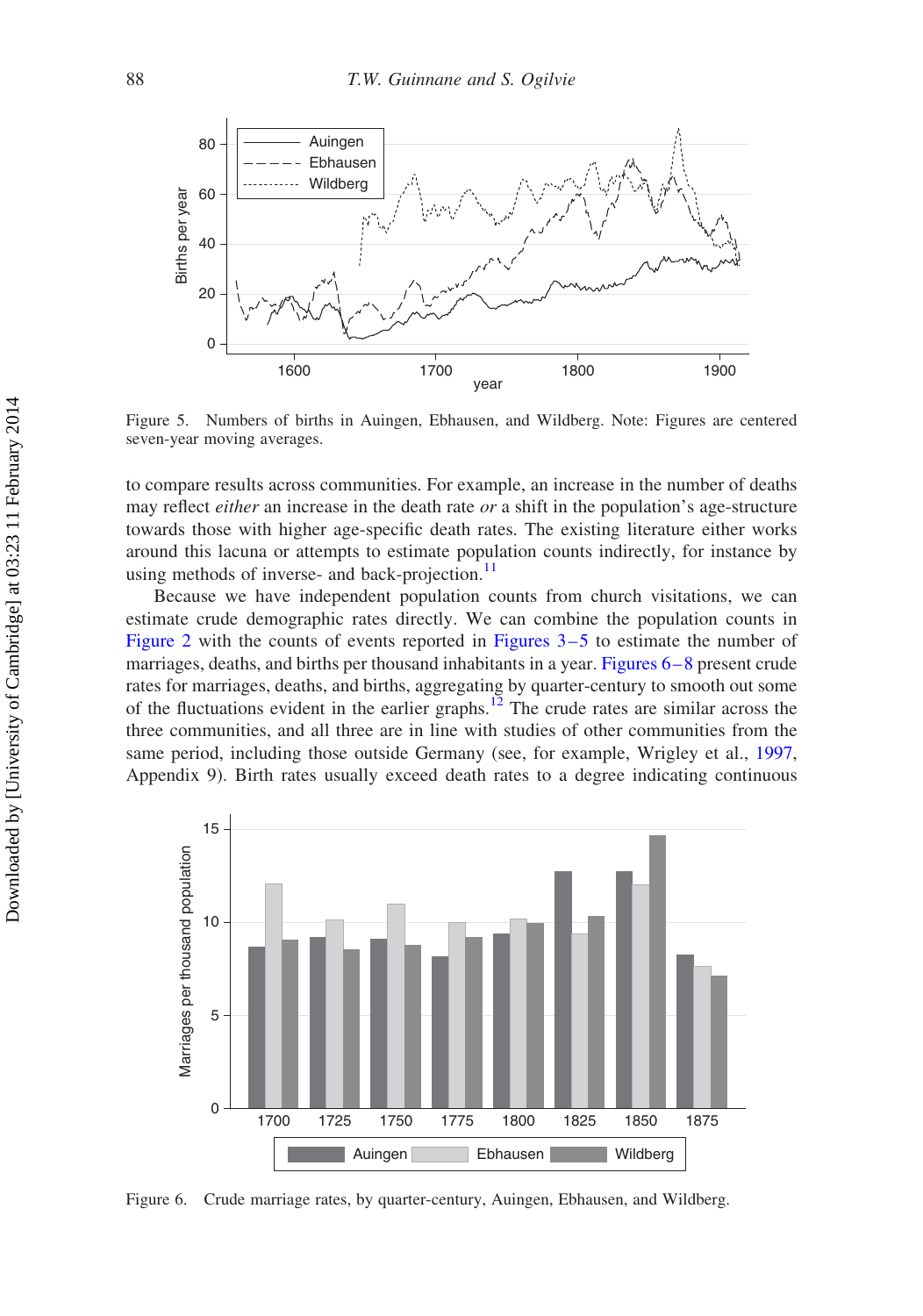<span id="page-13-1"></span>

<span id="page-13-0"></span>Figure 7. Crude death rates, by quarter-century, Auingen, Ebhausen, and Wildberg.



Figure 8. Crude birth rates, by quarter century, Auingen, Ebhausen, and Wildberg.

emigration. This is consistent with the view that the economic stagnation and institutional controls discussed above denied many young people an adult's place in their community of birth. Comparing [Figure 8](#page-13-0) with [Figure 7](#page-13-1) shows greater inter-community variation in birth rates than in death rates. This difference hints at differences we explore below: most of the inter-community variation in crude death rates apparently reflects differences in the age-structure of these communities, but the differences in birth rates reflect both age-structure and differences in nuptiality patterns, to which we now turn.

#### 4. Nuptiality

Marriage marks an important transition in the lives of the people we study, and is a central aspect of the distinctive demographic regime that historians associate with western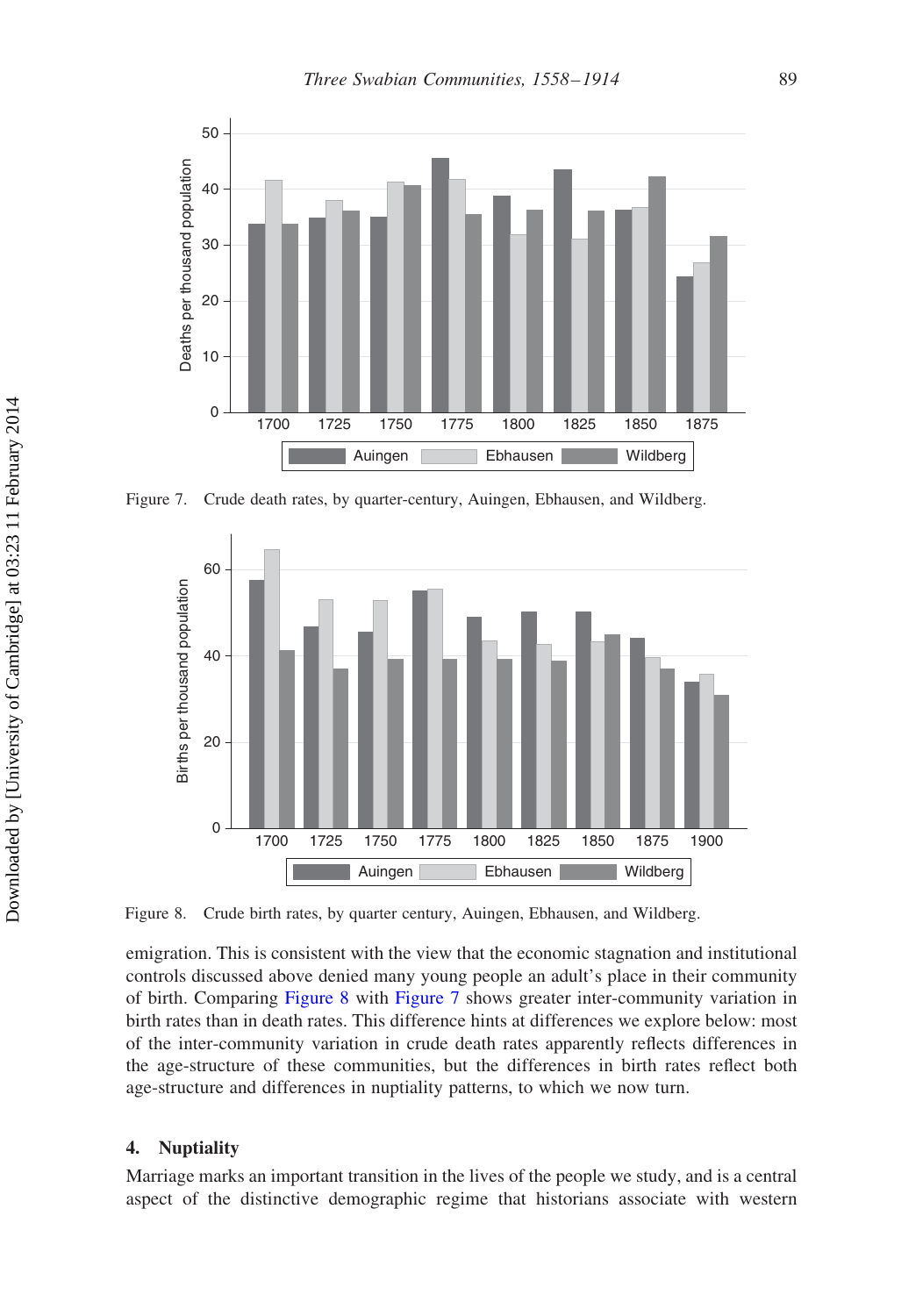Europe.<sup>[13](#page-36-12)</sup> Most studies find that in European populations until the nineteenth century, nuptiality was the primary regulator of fertility. In a population where illegitimacy was rare, and there was little effort to control fertility within marriage, the number of children a woman bore was a function of whether and when she married. [Figure 9](#page-14-0) reports the proportion of all births that were illegitimate in the period 1700 –1914. For most of the eighteenth and early nineteenth centuries, this proportion was less than one-tenth of all births, and thus typical of most western European populations. The proportion rose dramatically in the mid-nineteenth century, as the controls on marriage prevented more couples from marrying. We return to this period, and the dramatic reduction in illegitimacy in the 1860s and 1870s, below.

### 4.1 The European marriage pattern

In two influential studies Hajnal ([1965](#page-39-8), [1982](#page-39-9)) pointed out that young adults in western Europe married relatively late in life and substantial proportions never married at all. If anything, Hajnal's original article understated the robustness of this pattern; even places such as pre-Famine Ireland, where observers had long claimed to see early and universal marriage, turn out to have corresponded to Hajnal's description.<sup>[14](#page-36-13)</sup> In his compilation of more than one hundred family reconstitution studies for England, France, Belgium, Germany and Scandinavia in the eighteenth and early nineteenth centuries, Flinn [\(1981](#page-39-10), Appendix Table 7) finds mean ages at first marriage for women of about 25, with few communities showing a mean value lower than 24. Similar findings emerge from the meta-study of historical European marriage patterns carried out by Dennison and Ogilvie [\(2013](#page-39-11), Tables  $1-2$ ). The proportion of adults in western Europe who remained unmarried throughout their lives was high, especially in comparison to east Asia, where permanent celibacy for women was rare. Feng, Campbell, and Lee ([2010,](#page-39-12) Figure 11.1), for example, report that in the Chinese community of Liaodong, virtually no women experienced lifelong celibacy in the period 1789– 1840. Generally about 10% lifetime celibacy for both men and women seems to have been 'normal' for the European zone Hajnal had in mind.

<span id="page-14-0"></span>

Figure 9. Proportion of all births illegitimate, Auingen, Ebhausen and Wildberg, 1700– 1914. Note: Figures are centered seven-year moving averages.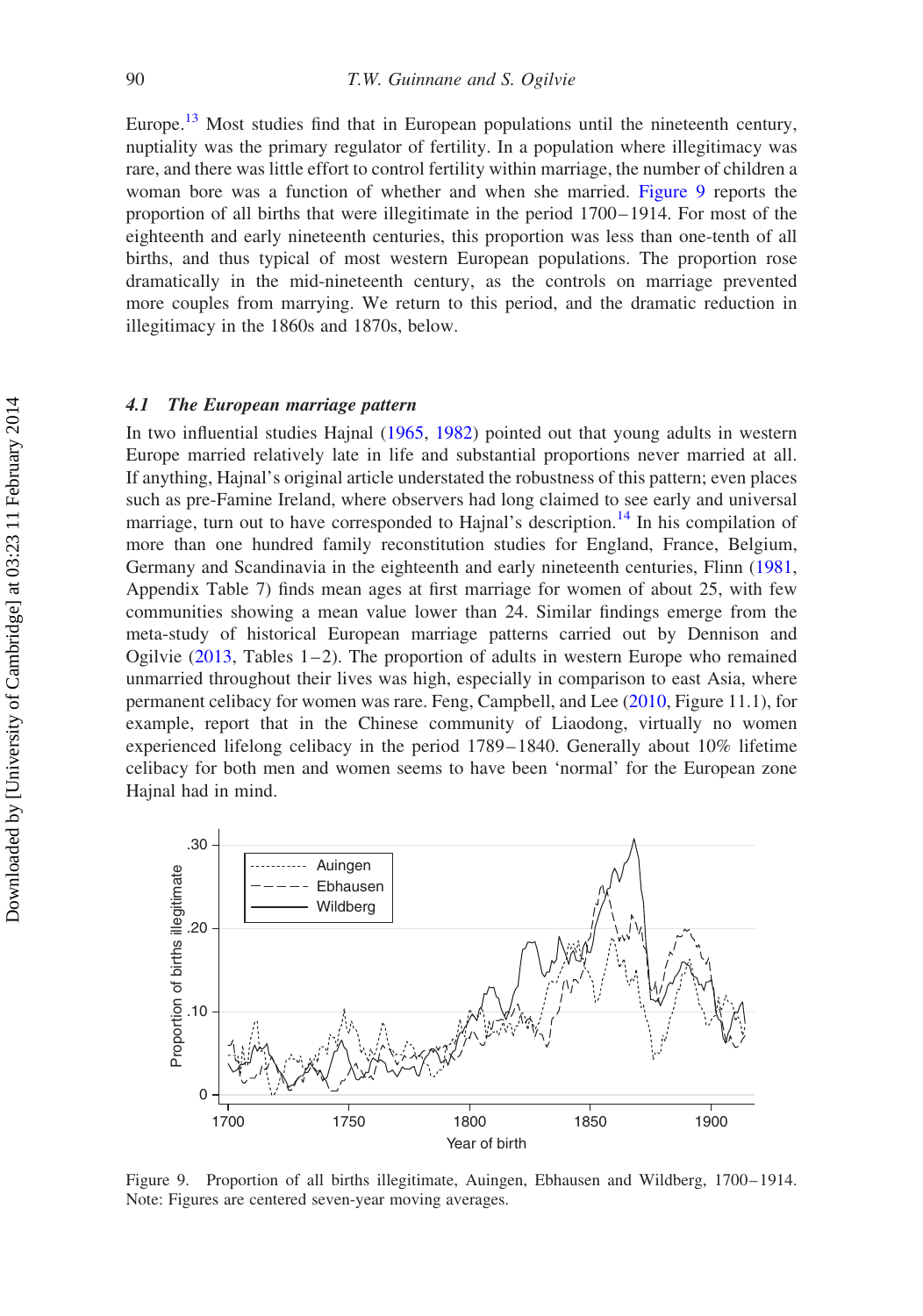The regulation of economic and demographic life that characterized Württemberg provides a different understanding of Hajnal's views of western Europe. Hajnal (and most demographic historians) view the western European marriage pattern as resulting from informal social norms according to which couples were expected not to marry unless they could set up a separate household and support themselves independently. Some couples might marry in contravention to such social norms, and neither their community nor any other institution had the ability to prevent such marriages. The central European *politische* Ehekonsens, by contrast, gave such norms legal teeth: the community and the state could do more than disapprove. To the extent that either or both of these institutions were more conservative than the individuals were themselves, the political controls on marriage effectively separated young adults into those privileged to marry and those for whom marriage would require leaving the community. The Ehekonsens divided people into demographic insiders and outsiders.<sup>[15](#page-36-14)</sup>

Two features of family reconstitution studies bear on the results that follow, and need to be kept firmly in mind. First, many studies of nuptiality (such as Ehmer, [1991](#page-39-0) or Guinnane, [1997\)](#page-39-13) rely on censuses or similar household listings that report the marital status of everyone in a community. Family reconstitution, on the other hand, only reports events, and thus does not typically generate measures directly comparable to those derived from censuses. We cannot, for example, estimate the proportion of adults in a given age group who had never married, because we cannot reliably reconstruct the age-structure of the total population of a community at any given point in time. Second, family reconstitution studies can include only those who remain in the community and make their demographic decisions there. But the operation of the economic and institutional constraints on marriage in Württemberg implied a strong link between marital status and residence in the community. Those unable to marry (or denied permission to do so) might well leave the community precisely for that reason. Since we cannot follow the lives of those who leave our communities, we cannot reliably determine the proportions nevermarried in any given birth cohort. By contrast, in a community where constraints on marriage were weaker, one would not necessarily expect a strong correlation between marriage decisions and out-migration decisions.

## 4.2 Age at marriage

Tables 3–5 report age at marriage in each community, according to the marital status of the bride and groom.<sup>[16](#page-36-15)</sup> We report both measures of central tendency (means and medians) and measures of the variation (the upper and lower quartile). For some individual cells, the number of individuals is too small for firm comparisons, especially with the wide distributions implied by our measures. But a measure such as the median is robust to sample-size issues.

Ages at first marriage in our communities fall within the range usually found in Hajnal's western European zone, but on the high end of that range, especially for women.<sup>[17](#page-37-0)</sup> Age at first marriage also rose in the first two thirds of the nineteenth century in all three communities, contrary to the trend in England or France over the same period. Not surprisingly, widows and widowers were older at marriage than single people. This reflects several forces. The first is mechanical: to remarry requires a first marriage and widowhood. The second is economic: marriage requires the material basis to establish an independent household, something a widowed person has already achieved. The third reflects the politische Ehekonsens: marriage reflected a privileged status, one that made a widow or widower attractive in addition to the other attributes correlated with age. The difference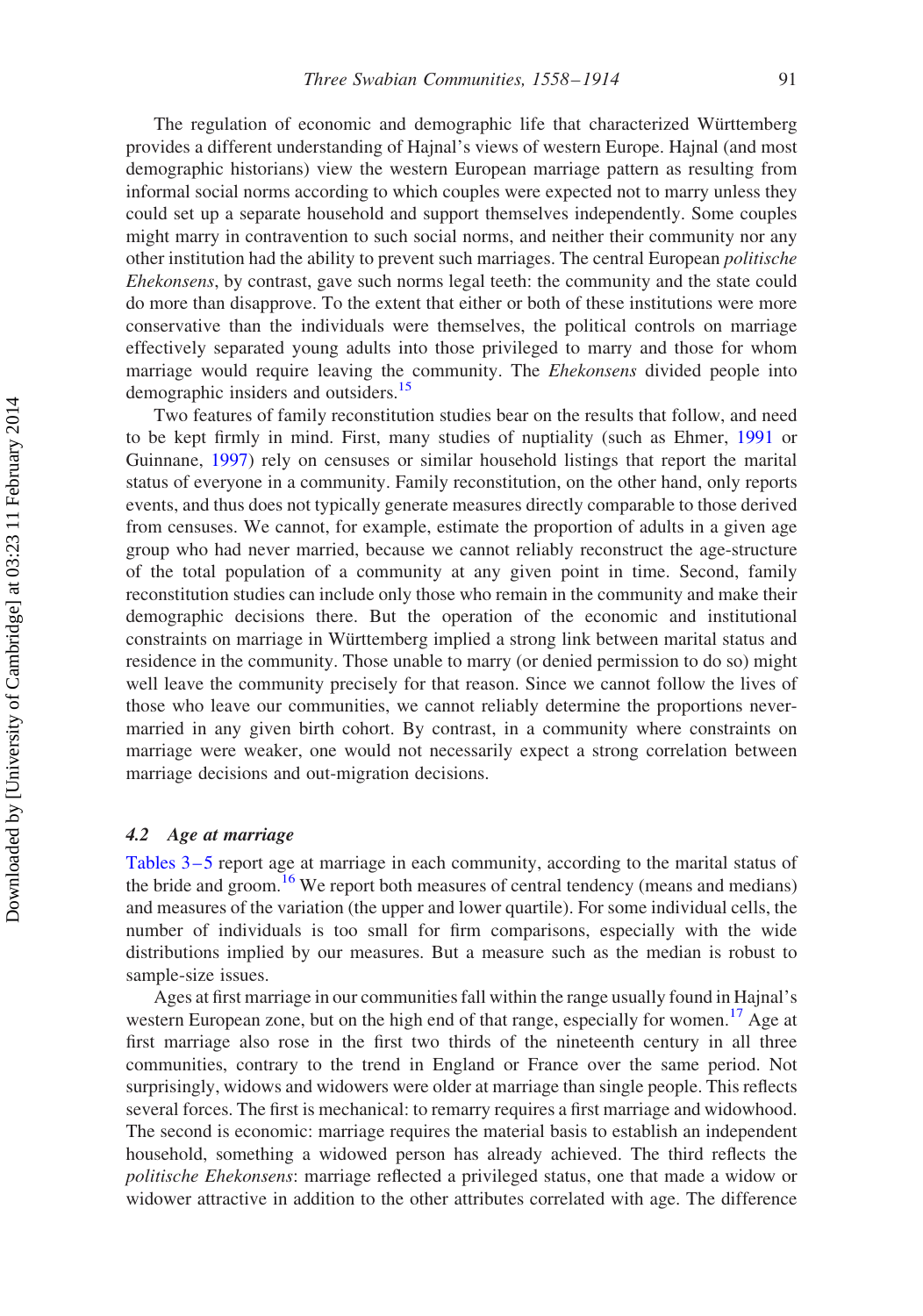| ֠<br>֕<br>i<br>ľ                                                                 |
|----------------------------------------------------------------------------------|
|                                                                                  |
| $\frac{1}{2}$<br>ı                                                               |
| ı<br>I                                                                           |
|                                                                                  |
| ī<br>י<br>֚֕֕֡<br>ׅׅׅׅׅ֧֧֧ׅ֧֧ׅ֧֧֧ׅ֧ׅ֧֧֚֚֚֚֚֚֚֚֚֚֚֚֚֚֚֚֡֡֡֡֡֡֓֡֡֡֓֡֡֡֓֡֡֬֓֡֬֓֓֓֓֓ |
|                                                                                  |
|                                                                                  |
|                                                                                  |
| ļ                                                                                |

Table 3. Age at marriage in Auingen. Table 3. Age at marriage in Auingen.

|                                                                         | I                                                                                                                       |                 | Women: first marriages only                                       |                    |                                               |                                                                                                                                                                                                                                                                                                 |                         |                             | Women: second and later marriages only |             |
|-------------------------------------------------------------------------|-------------------------------------------------------------------------------------------------------------------------|-----------------|-------------------------------------------------------------------|--------------------|-----------------------------------------------|-------------------------------------------------------------------------------------------------------------------------------------------------------------------------------------------------------------------------------------------------------------------------------------------------|-------------------------|-----------------------------|----------------------------------------|-------------|
| Quarter-century of marriage                                             | Mean                                                                                                                    | Z               | $\overline{O}$                                                    | Median             | $\infty$                                      | Mean                                                                                                                                                                                                                                                                                            | Z                       | $\overline{O}$              | Median                                 | $\infty$    |
|                                                                         |                                                                                                                         |                 |                                                                   |                    |                                               |                                                                                                                                                                                                                                                                                                 |                         |                             | $\frac{1}{2}$                          | 43          |
|                                                                         | ទ. មុ ដូ ដូ ងូ ងូ ងូ ងូ ងូ ដូ ដូ ដូ ងូ ងូ<br>ខា ង ង ដូ ងូ ងូ ងូ ងូ ងូ ដូ ដូ ដូ ងូ ងូ ងូ<br>ខា ង ង ង ង ង ង ង ង ង ង ង ង ង | $2588758689977$ | ส ส ส ค ค ค ค ส ส ส ม ค ค ส ส ส ส ส<br>ส ส ส ค ค ส ส ส ส ส ส      | ลลล์<br>สลีสสาสลีส | 322583555858888888                            |                                                                                                                                                                                                                                                                                                 |                         | awroowo ni<br>dwroowodygaud | 37                                     |             |
|                                                                         |                                                                                                                         |                 |                                                                   |                    |                                               |                                                                                                                                                                                                                                                                                                 |                         |                             |                                        |             |
|                                                                         |                                                                                                                         |                 |                                                                   |                    |                                               |                                                                                                                                                                                                                                                                                                 |                         |                             | $57$<br>$73$<br>$41$                   | 53244445554 |
|                                                                         |                                                                                                                         |                 |                                                                   |                    |                                               |                                                                                                                                                                                                                                                                                                 |                         |                             |                                        |             |
|                                                                         |                                                                                                                         |                 |                                                                   |                    |                                               |                                                                                                                                                                                                                                                                                                 |                         |                             |                                        |             |
|                                                                         |                                                                                                                         |                 |                                                                   |                    |                                               |                                                                                                                                                                                                                                                                                                 |                         |                             |                                        |             |
|                                                                         |                                                                                                                         |                 |                                                                   |                    |                                               |                                                                                                                                                                                                                                                                                                 |                         |                             |                                        |             |
|                                                                         |                                                                                                                         |                 |                                                                   | 25                 |                                               |                                                                                                                                                                                                                                                                                                 |                         |                             |                                        |             |
|                                                                         |                                                                                                                         |                 |                                                                   |                    |                                               |                                                                                                                                                                                                                                                                                                 | $\overline{\mathbf{c}}$ |                             | 2889777                                |             |
|                                                                         |                                                                                                                         |                 |                                                                   | 5888               |                                               |                                                                                                                                                                                                                                                                                                 |                         |                             |                                        |             |
|                                                                         |                                                                                                                         |                 | $\frac{4}{23}$                                                    |                    |                                               |                                                                                                                                                                                                                                                                                                 |                         |                             | 43                                     |             |
|                                                                         |                                                                                                                         |                 |                                                                   |                    |                                               | $\begin{array}{l} 0.96 \pm 0.000 \\ 0.000 \pm 0.000 \\ 0.000 \pm 0.000 \\ 0.000 \pm 0.000 \\ 0.000 \pm 0.000 \\ 0.000 \pm 0.000 \\ 0.000 \pm 0.000 \\ 0.000 \pm 0.000 \\ 0.000 \pm 0.000 \\ 0.000 \pm 0.000 \\ 0.000 \pm 0.000 \\ 0.000 \pm 0.000 \\ 0.000 \pm 0.000 \\ 0.000 \pm 0.000 \\ 0.0$ |                         |                             |                                        |             |
|                                                                         |                                                                                                                         |                 | Men: first marriages only                                         |                    |                                               |                                                                                                                                                                                                                                                                                                 | Men: second and late    |                             | t marriages only                       |             |
|                                                                         |                                                                                                                         |                 |                                                                   |                    |                                               |                                                                                                                                                                                                                                                                                                 |                         |                             |                                        |             |
|                                                                         |                                                                                                                         |                 |                                                                   |                    |                                               |                                                                                                                                                                                                                                                                                                 |                         |                             |                                        |             |
|                                                                         |                                                                                                                         |                 |                                                                   |                    |                                               |                                                                                                                                                                                                                                                                                                 |                         |                             |                                        |             |
|                                                                         |                                                                                                                         |                 |                                                                   |                    |                                               |                                                                                                                                                                                                                                                                                                 |                         |                             | $48$                                   |             |
|                                                                         |                                                                                                                         |                 |                                                                   |                    |                                               |                                                                                                                                                                                                                                                                                                 | $6\frac{6}{10}$         |                             |                                        |             |
|                                                                         |                                                                                                                         |                 |                                                                   |                    |                                               |                                                                                                                                                                                                                                                                                                 |                         |                             | 544                                    |             |
|                                                                         |                                                                                                                         |                 |                                                                   |                    |                                               |                                                                                                                                                                                                                                                                                                 |                         |                             |                                        |             |
|                                                                         |                                                                                                                         |                 |                                                                   |                    |                                               |                                                                                                                                                                                                                                                                                                 |                         |                             |                                        |             |
|                                                                         |                                                                                                                         |                 |                                                                   |                    |                                               |                                                                                                                                                                                                                                                                                                 |                         |                             |                                        |             |
| 1600<br>1625 1725<br>1725 1726 1826<br>1727 1738 1826<br>1826 1827 1830 | ភ្នាក់<br>ការដាក់ ការដាក់ ការដាក់<br>ការដាក់ ការដាក់ ការដាក់                                                            | HARRAARSARAH    | ุ ห์<br>สุทิพสุตต์หูหูหูหูหูหูหูหู<br>ผู้ผู้ผู้ผู้ผู้ผู้ผู้ผู้ผู้ | nggggggha          | ลลี สลสลี สลลี ส.ส.<br>สลีสสลี สลี สลี ส.ส.ส. |                                                                                                                                                                                                                                                                                                 | 558\$821                | si<br>Anggalang manang      | 4844                                   |             |
|                                                                         |                                                                                                                         |                 |                                                                   |                    |                                               |                                                                                                                                                                                                                                                                                                 |                         |                             |                                        |             |
|                                                                         |                                                                                                                         |                 |                                                                   |                    |                                               |                                                                                                                                                                                                                                                                                                 |                         |                             | $33 +$                                 |             |
|                                                                         |                                                                                                                         |                 |                                                                   |                    |                                               |                                                                                                                                                                                                                                                                                                 |                         |                             |                                        |             |

<span id="page-16-0"></span>

# T.W. Guinnane and S. Ogilvie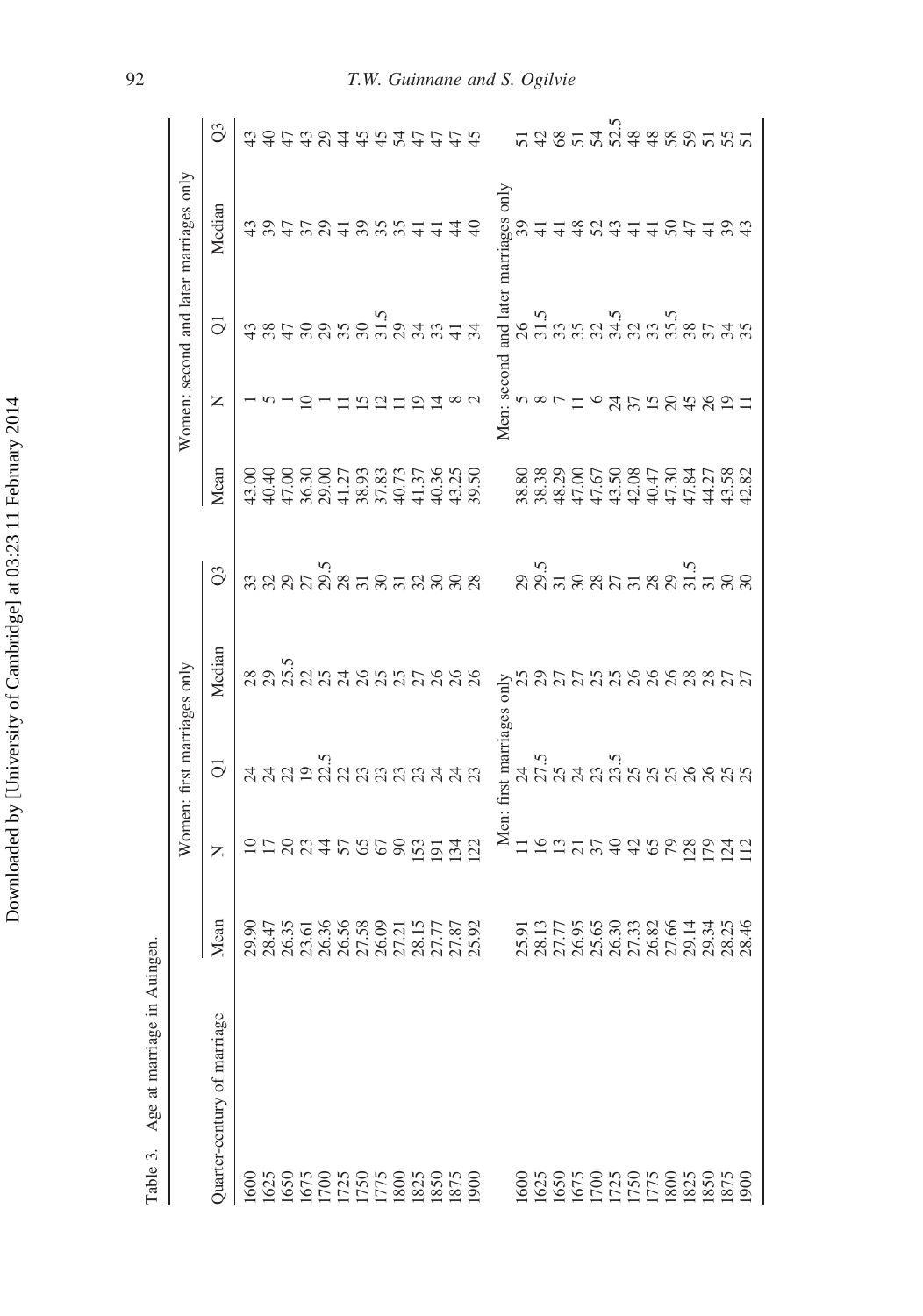|                                                                            |                                                                   |                 | Women: first marriages only            |                                                               |                                                                                                                                                                                                                                  |                                                                                                                                                                                                                                                                                                     |           |                | Women: second and later marriages only            |                                                                                                                                                                                                                                  |
|----------------------------------------------------------------------------|-------------------------------------------------------------------|-----------------|----------------------------------------|---------------------------------------------------------------|----------------------------------------------------------------------------------------------------------------------------------------------------------------------------------------------------------------------------------|-----------------------------------------------------------------------------------------------------------------------------------------------------------------------------------------------------------------------------------------------------------------------------------------------------|-----------|----------------|---------------------------------------------------|----------------------------------------------------------------------------------------------------------------------------------------------------------------------------------------------------------------------------------|
| Quarter-century of marriage                                                | Mean<br>$\mathbf{I}$                                              | Z               | $\overline{\circ}$                     | Median                                                        | $\infty$                                                                                                                                                                                                                         | Mean                                                                                                                                                                                                                                                                                                | Z         | $\overline{O}$ | Median                                            | $\infty$                                                                                                                                                                                                                         |
|                                                                            |                                                                   |                 |                                        |                                                               |                                                                                                                                                                                                                                  |                                                                                                                                                                                                                                                                                                     |           |                |                                                   |                                                                                                                                                                                                                                  |
|                                                                            |                                                                   |                 |                                        |                                                               |                                                                                                                                                                                                                                  |                                                                                                                                                                                                                                                                                                     |           |                |                                                   |                                                                                                                                                                                                                                  |
|                                                                            |                                                                   |                 |                                        |                                                               |                                                                                                                                                                                                                                  |                                                                                                                                                                                                                                                                                                     |           |                |                                                   |                                                                                                                                                                                                                                  |
|                                                                            |                                                                   |                 |                                        |                                                               |                                                                                                                                                                                                                                  |                                                                                                                                                                                                                                                                                                     |           |                |                                                   |                                                                                                                                                                                                                                  |
|                                                                            |                                                                   |                 |                                        |                                                               |                                                                                                                                                                                                                                  |                                                                                                                                                                                                                                                                                                     |           |                |                                                   |                                                                                                                                                                                                                                  |
|                                                                            |                                                                   |                 |                                        |                                                               |                                                                                                                                                                                                                                  |                                                                                                                                                                                                                                                                                                     |           |                |                                                   |                                                                                                                                                                                                                                  |
|                                                                            | 5<br>5 5 6 5 5 5 5 5 6 7 6 7 6 9 6<br>5 6 6 7 8 7 6 7 6 7 6 7 6 7 |                 | 88885888888888                         | 33323888888855                                                |                                                                                                                                                                                                                                  |                                                                                                                                                                                                                                                                                                     | LIST 8554 |                | sentations                                        |                                                                                                                                                                                                                                  |
|                                                                            |                                                                   |                 |                                        |                                                               |                                                                                                                                                                                                                                  |                                                                                                                                                                                                                                                                                                     |           |                |                                                   |                                                                                                                                                                                                                                  |
|                                                                            |                                                                   |                 |                                        |                                                               |                                                                                                                                                                                                                                  |                                                                                                                                                                                                                                                                                                     |           |                |                                                   |                                                                                                                                                                                                                                  |
|                                                                            |                                                                   |                 |                                        |                                                               |                                                                                                                                                                                                                                  |                                                                                                                                                                                                                                                                                                     |           |                |                                                   |                                                                                                                                                                                                                                  |
|                                                                            |                                                                   |                 |                                        |                                                               |                                                                                                                                                                                                                                  |                                                                                                                                                                                                                                                                                                     |           |                |                                                   |                                                                                                                                                                                                                                  |
|                                                                            |                                                                   |                 |                                        |                                                               |                                                                                                                                                                                                                                  |                                                                                                                                                                                                                                                                                                     |           |                |                                                   |                                                                                                                                                                                                                                  |
|                                                                            |                                                                   |                 |                                        |                                                               | compression compression di compressione di compressione di compressione di compressione di compressione di com<br>Compressione di compressione di compressione di compressione di compressione di compressione di compressione d | $\begin{array}{l} 33.83 \\ 35.83 \\ 36.83 \\ 47.84 \\ 58.85 \\ 67.87 \\ 79.87 \\ 79.87 \\ 79.87 \\ 79.87 \\ 79.87 \\ 79.87 \\ 79.87 \\ 79.87 \\ 79.87 \\ 79.87 \\ 79.87 \\ 79.87 \\ 79.87 \\ 79.87 \\ 79.87 \\ 79.87 \\ 79.87 \\ 79.87 \\ 79.87 \\ 79.87 \\ 79.87 \\ 79.87 \\ 79.87 \\ 79.87 \\ 79$ |           |                |                                                   | 86444448448<br>86444448848                                                                                                                                                                                                       |
|                                                                            |                                                                   |                 |                                        |                                                               |                                                                                                                                                                                                                                  |                                                                                                                                                                                                                                                                                                     |           |                |                                                   |                                                                                                                                                                                                                                  |
|                                                                            | 25.33                                                             |                 | Men: first marriages only<br>3 $24$ 25 |                                                               | 27                                                                                                                                                                                                                               |                                                                                                                                                                                                                                                                                                     |           |                |                                                   |                                                                                                                                                                                                                                  |
| 1600<br>1616700011720001165011<br>1717171801818181911<br>19111171818181911 |                                                                   |                 |                                        |                                                               |                                                                                                                                                                                                                                  |                                                                                                                                                                                                                                                                                                     |           |                | ដើម<br>និង<br>ដូច ដូច ដូច ដូច ដូច ដូច ដូច ដូច ដូច | comparties de la distriction de la distriction de la distriction de la distriction de la distriction de la dis<br>La distriction de la distriction de la distriction de la distriction de la distriction de la distriction de la |
|                                                                            |                                                                   |                 |                                        |                                                               |                                                                                                                                                                                                                                  |                                                                                                                                                                                                                                                                                                     |           |                |                                                   |                                                                                                                                                                                                                                  |
|                                                                            |                                                                   |                 |                                        |                                                               |                                                                                                                                                                                                                                  |                                                                                                                                                                                                                                                                                                     |           |                |                                                   |                                                                                                                                                                                                                                  |
|                                                                            |                                                                   |                 |                                        |                                                               |                                                                                                                                                                                                                                  |                                                                                                                                                                                                                                                                                                     |           |                |                                                   |                                                                                                                                                                                                                                  |
|                                                                            |                                                                   |                 |                                        |                                                               |                                                                                                                                                                                                                                  |                                                                                                                                                                                                                                                                                                     |           |                |                                                   |                                                                                                                                                                                                                                  |
|                                                                            |                                                                   |                 |                                        |                                                               |                                                                                                                                                                                                                                  |                                                                                                                                                                                                                                                                                                     |           |                |                                                   |                                                                                                                                                                                                                                  |
|                                                                            |                                                                   |                 |                                        |                                                               |                                                                                                                                                                                                                                  |                                                                                                                                                                                                                                                                                                     |           |                |                                                   |                                                                                                                                                                                                                                  |
|                                                                            |                                                                   |                 |                                        |                                                               |                                                                                                                                                                                                                                  |                                                                                                                                                                                                                                                                                                     |           |                |                                                   |                                                                                                                                                                                                                                  |
|                                                                            |                                                                   |                 |                                        |                                                               |                                                                                                                                                                                                                                  |                                                                                                                                                                                                                                                                                                     |           |                |                                                   |                                                                                                                                                                                                                                  |
|                                                                            |                                                                   |                 |                                        |                                                               |                                                                                                                                                                                                                                  |                                                                                                                                                                                                                                                                                                     |           |                |                                                   |                                                                                                                                                                                                                                  |
|                                                                            |                                                                   | 187899953728727 | .<br>ក្តុងក្តុងក្តុងក្តុងក្ត           | n<br>संप्रसाप प्राप्त प्रथा द्या<br>प्राप्त प्राप्त प्रथा दिन | .<br>ឌុំ ១ ឌុក ឌុឌ ១ ១ ១ ១ ១ ភូ<br>ស៊ី ស៊ី ស៊ី ស៊ី ស៊ី ស៊ី ស៊ី ស៊ី                                                                                                                                                               |                                                                                                                                                                                                                                                                                                     |           |                |                                                   |                                                                                                                                                                                                                                  |
|                                                                            |                                                                   |                 |                                        |                                                               |                                                                                                                                                                                                                                  | $\begin{array}{cccccccccc} 4.88848 & 4.8874 & 4.8874 & 4.8874 & 4.8944 & 4.8944 & 4.8944 & 4.8944 & 4.8944 & 4.8944 & 4.8944 & 4.8944 & 4.8944 & 4.8944 & 4.8944 & 4.8944 & 4.8944 & 4.8944 & 4.8944 & 4.8944 & 4.8944 & 4.8944 & 4.8944 & 4.8944 & 4.8944 & 4.8944 & 4$                            |           |                |                                                   |                                                                                                                                                                                                                                  |

Downloaded by [University of Cambridge] at 03:23 11 February 2014 Downloaded by [University of Cambridge] at 03:23 11 February 2014

Table 4. Age at marriage in Ebhausen. Table 4. Age at marriage in Ebhausen.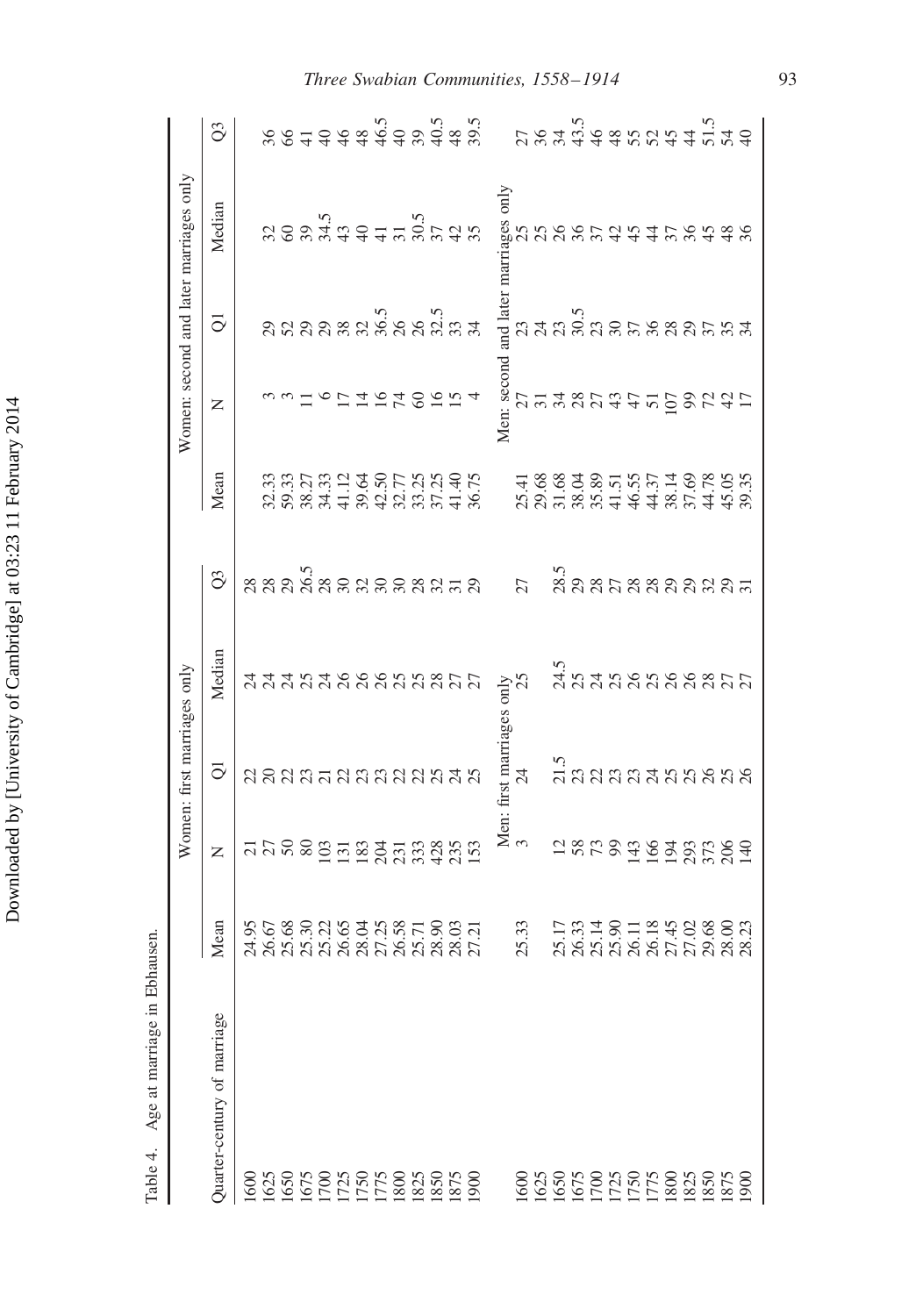| ֠                    |
|----------------------|
| i<br>ļ               |
|                      |
| ،<br>،<br>ׇׇ֠֕֡<br>ı |
| ۱<br>֠<br>I          |
|                      |
| ֕<br>i<br>l<br>ļ     |
|                      |
|                      |
|                      |
| ļ                    |

Table 5. Age at marriage in Wildberg. Table 5. Age at marriage in Wildberg.

|                                                                        |                                                                                                    |                | Women: first marriages only         |                                     |                                                                                                                                                                                                                                                                                                                                                                                                                           |      |                               |                                                     | Women: second and later marriages only |                                           |
|------------------------------------------------------------------------|----------------------------------------------------------------------------------------------------|----------------|-------------------------------------|-------------------------------------|---------------------------------------------------------------------------------------------------------------------------------------------------------------------------------------------------------------------------------------------------------------------------------------------------------------------------------------------------------------------------------------------------------------------------|------|-------------------------------|-----------------------------------------------------|----------------------------------------|-------------------------------------------|
| Quarter-century of marriage                                            | Mean<br>L                                                                                          | Z              | $\overline{O}$                      | Median                              | $\infty$                                                                                                                                                                                                                                                                                                                                                                                                                  | Mean | Z                             | $\overline{\circ}$                                  | Median                                 | වි                                        |
|                                                                        |                                                                                                    |                |                                     |                                     |                                                                                                                                                                                                                                                                                                                                                                                                                           |      |                               |                                                     |                                        |                                           |
|                                                                        |                                                                                                    |                |                                     |                                     |                                                                                                                                                                                                                                                                                                                                                                                                                           |      |                               |                                                     |                                        |                                           |
|                                                                        |                                                                                                    |                |                                     |                                     |                                                                                                                                                                                                                                                                                                                                                                                                                           |      |                               |                                                     |                                        |                                           |
|                                                                        | ន្ទ័ន្ទដុន្ម ១៩ ភូមិ ១៩ ១៩ ១៩<br>ក្នុង ១៩ ១ ១ ១ ១ ១ ១ ១ ១ ១ ១ ១ ១<br>ក្នុង ១ ១ ១ ១ ១ ១ ១ ១ ១ ១ ១ ១ | 89458886#88843 | da mada wa wa wa                    | n<br>Adaaaachaanaaa<br>Adaaaaanaaaa |                                                                                                                                                                                                                                                                                                                                                                                                                           |      | scassages a                   | c<br>Santamentani di Santa<br>Santamentani di Santa | 884444884844884848                     | 87948654444488                            |
|                                                                        |                                                                                                    |                |                                     |                                     |                                                                                                                                                                                                                                                                                                                                                                                                                           |      |                               |                                                     |                                        |                                           |
|                                                                        |                                                                                                    |                |                                     |                                     |                                                                                                                                                                                                                                                                                                                                                                                                                           |      |                               |                                                     |                                        |                                           |
|                                                                        |                                                                                                    |                |                                     |                                     |                                                                                                                                                                                                                                                                                                                                                                                                                           |      |                               |                                                     |                                        |                                           |
|                                                                        |                                                                                                    |                |                                     |                                     |                                                                                                                                                                                                                                                                                                                                                                                                                           |      |                               |                                                     |                                        |                                           |
|                                                                        |                                                                                                    |                |                                     |                                     |                                                                                                                                                                                                                                                                                                                                                                                                                           |      |                               |                                                     |                                        |                                           |
|                                                                        |                                                                                                    |                |                                     |                                     |                                                                                                                                                                                                                                                                                                                                                                                                                           |      |                               |                                                     |                                        |                                           |
|                                                                        |                                                                                                    |                |                                     |                                     |                                                                                                                                                                                                                                                                                                                                                                                                                           |      | $\Theta$                      |                                                     |                                        |                                           |
|                                                                        |                                                                                                    |                |                                     |                                     |                                                                                                                                                                                                                                                                                                                                                                                                                           |      | $\overline{c}$ $\overline{d}$ |                                                     |                                        |                                           |
|                                                                        |                                                                                                    |                |                                     |                                     | $\begin{array}{cc} & \kappa_1 & \kappa_2 & \kappa_3 & \kappa_4 & \kappa_5 & \kappa_6 & \kappa_7 & \kappa_7 & \kappa_8 & \kappa_7 & \kappa_8 & \kappa_7 & \kappa_8 & \kappa_7 & \kappa_8 & \kappa_8 & \kappa_7 & \kappa_8 & \kappa_8 & \kappa_8 & \kappa_8 & \kappa_8 & \kappa_8 & \kappa_8 & \kappa_8 & \kappa_8 & \kappa_8 & \kappa_8 & \kappa_8 & \kappa_8 & \kappa_8 & \kappa_8 & \kappa_8 & \kappa_8 & \kappa_8 & \k$ |      |                               |                                                     |                                        |                                           |
|                                                                        |                                                                                                    |                | Men: first marr                     | only                                |                                                                                                                                                                                                                                                                                                                                                                                                                           |      | Men: second                   | and later                                           |                                        |                                           |
|                                                                        |                                                                                                    |                |                                     |                                     |                                                                                                                                                                                                                                                                                                                                                                                                                           |      |                               |                                                     |                                        |                                           |
|                                                                        |                                                                                                    | 167<br>156     |                                     |                                     |                                                                                                                                                                                                                                                                                                                                                                                                                           |      |                               |                                                     |                                        |                                           |
| 1600<br>1625 000 1725<br>1636 1725 1830<br>1726 1830<br>1830 1830 1830 |                                                                                                    | 14599278777222 |                                     | <b>AAAAAAAAAAA</b>                  | s<br>ਲ਼ਲ਼ਲ਼ਲ਼ਲ਼ਲ਼ਲ਼ਫ਼ਫ਼ਜ਼ਲ਼ਫ਼ਫ਼<br>ਲ਼ਲ਼ਲ਼ਲ਼ਲ਼ਲ਼ਲ਼ਫ਼ਜ਼ਲ਼ਫ਼ਫ਼                                                                                                                                                                                                                                                                                                                                                               |      | 888502884215849               |                                                     |                                        | s<br>Sacradox Sortong<br>Sacradox Sortong |
|                                                                        |                                                                                                    |                |                                     |                                     |                                                                                                                                                                                                                                                                                                                                                                                                                           |      |                               |                                                     |                                        |                                           |
|                                                                        |                                                                                                    |                |                                     |                                     |                                                                                                                                                                                                                                                                                                                                                                                                                           |      |                               |                                                     |                                        |                                           |
|                                                                        |                                                                                                    |                |                                     |                                     |                                                                                                                                                                                                                                                                                                                                                                                                                           |      |                               |                                                     |                                        |                                           |
|                                                                        |                                                                                                    |                |                                     |                                     |                                                                                                                                                                                                                                                                                                                                                                                                                           |      |                               |                                                     |                                        |                                           |
|                                                                        |                                                                                                    |                | <u>ព្រីព្រីព្រីព្រីព្រីព្រីព្រី</u> |                                     |                                                                                                                                                                                                                                                                                                                                                                                                                           |      |                               |                                                     |                                        |                                           |
|                                                                        |                                                                                                    |                |                                     |                                     |                                                                                                                                                                                                                                                                                                                                                                                                                           |      |                               |                                                     |                                        |                                           |
|                                                                        |                                                                                                    |                |                                     |                                     |                                                                                                                                                                                                                                                                                                                                                                                                                           |      |                               |                                                     |                                        |                                           |
|                                                                        |                                                                                                    |                |                                     |                                     |                                                                                                                                                                                                                                                                                                                                                                                                                           |      |                               |                                                     |                                        |                                           |
|                                                                        |                                                                                                    |                |                                     |                                     |                                                                                                                                                                                                                                                                                                                                                                                                                           |      |                               |                                                     |                                        |                                           |
|                                                                        |                                                                                                    |                |                                     |                                     |                                                                                                                                                                                                                                                                                                                                                                                                                           |      |                               |                                                     |                                        |                                           |

# T.W. Guinnane and S. Ogilvie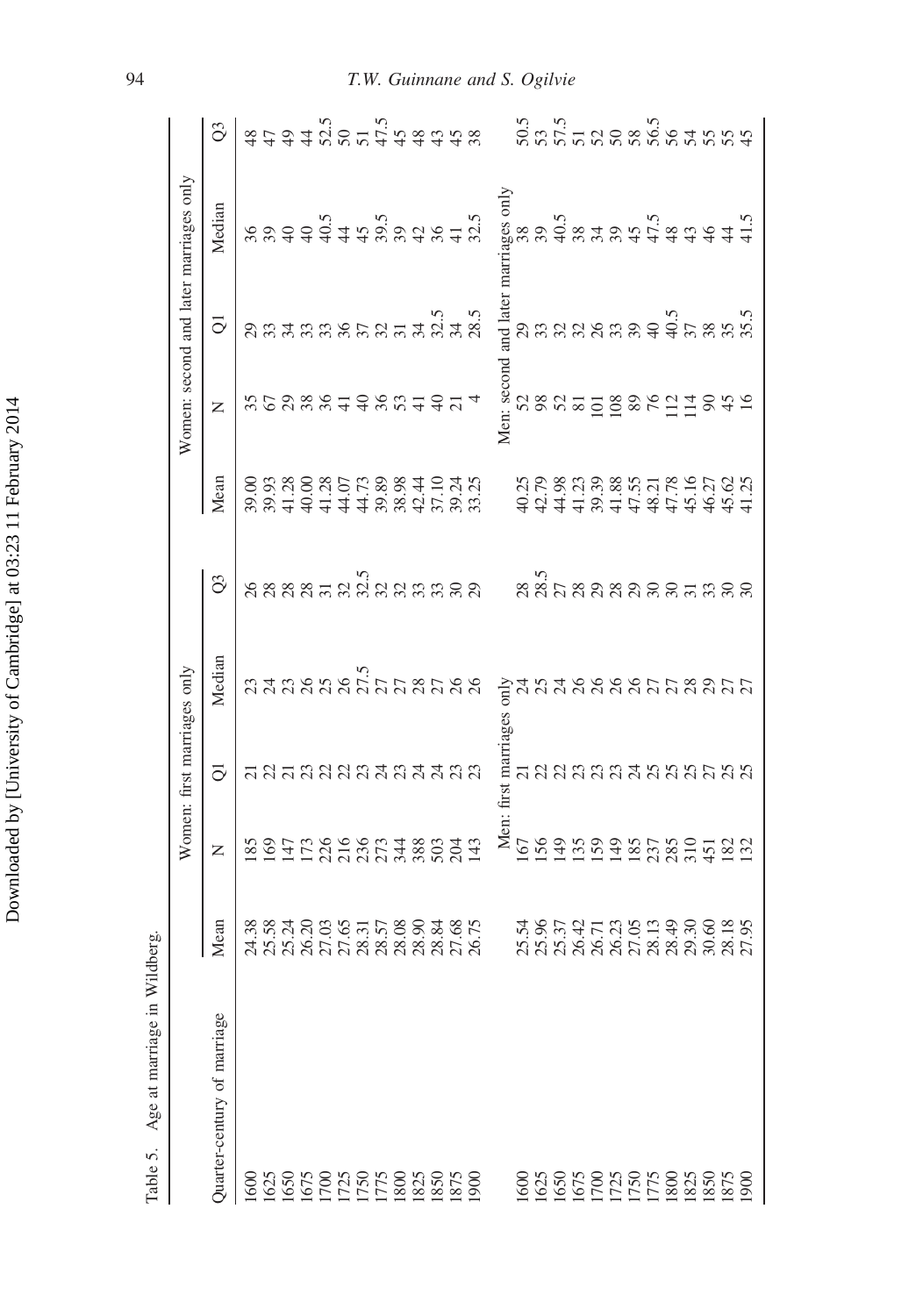increased over time, especially in the nineteenth century; in Wildberg, for example, we even find some widows remarrying in their forties. The desire and ability to remarry at that age suggests that at least these unions were not motivated by a desire to have more children.

[Tables 6– 8](#page-20-0) report age differences between spouses, which are also within the range usually reported in European family reconstitution studies. However, one feature of these results warrants emphasis: the relatively narrow gap in ages, especially in first marriages for both partners. Often in populations with high marriage ages, males are significantly older than females at first marriage. The difference is usually interpreted as reflecting the relatively greater impact of age on female than on male fertility: a man of 35 can still father a large brood, while a woman of 35 probably cannot. In our communities, men who married at all tended to do so at ages not very different from their spouses. This narrow age gap may be another indicator of the way the separation between demographic insiders and outsiders affected marriage. In the contexts Hajnal was contemplating, a man could become a more attractive mate by waiting to marry, and in the meantime accumulating assets and professional qualifications. For a woman, youth was an important attribute, meaning that in contexts where many persons never married, we would not be surprised to see husbands much older than their wives. The institutional controls on marriage, by contrast, reflected community decisions about attributes that would not change as a man became older. He was, for example, either in line for achieving guild mastership or inheriting property, or not.

## 4.3 Lifetime celibacy rates

Family reconstitution studies typically use reported marital status at death for persons over 50 as a proxy for lifetime celibacy rates. [Table 9](#page-23-0) reports proportions ever-married for people who died age 50 or older in our communities. These estimates must be qualified in two ways. First, because the registers' coverage ends in 1914, we lack death dates (and hence marital status at death) for many people born in the later nineteenth century; these individuals do not appear in [Table 9](#page-23-0). Second, our figures may under-represent immigrants into our communities since accurate information about their age may not always have been available to the clergyman recording their burials.

The table shows considerable variation across our communities, even at the same date, but some regularities stand out. Proportions ever-married for men invariably exceeded those for women. This difference does not imply that men were more likely to marry than women were, but rather that fewer men than women who failed to marry remained in the community until after age 50. Especially in the later eighteenth century and throughout most of the nineteenth, men who could not marry left the community, while more women who could not marry remained. This pattern reflects underlying differences between the sexes in the attractiveness of remaining as a single person in our communities relative to opportunities available elsewhere (Ogilvie, [2003](#page-41-1)). These gender differences become particularly striking in the late eighteenth century, implying a growing number of never-married women remaining in our communities. From the early to mid-eighteenth century onwards, the proportion of women never married in Wildberg places that community at the extreme of the western European marriage pattern, along with Ireland, Scandinavia, Iceland, other regions of the European 'fringe,' and those wide swathes of central Europe subject to institutional controls on marriage (Ehmer, [1991](#page-39-0); Ogilvie, [1995;](#page-40-4) Mantl, [1997](#page-40-2), [1999;](#page-40-3) Veichtlbauer, Zeileis, & Leisch, [2006](#page-42-4); Dennison & Ogilvie, [2013\)](#page-39-11).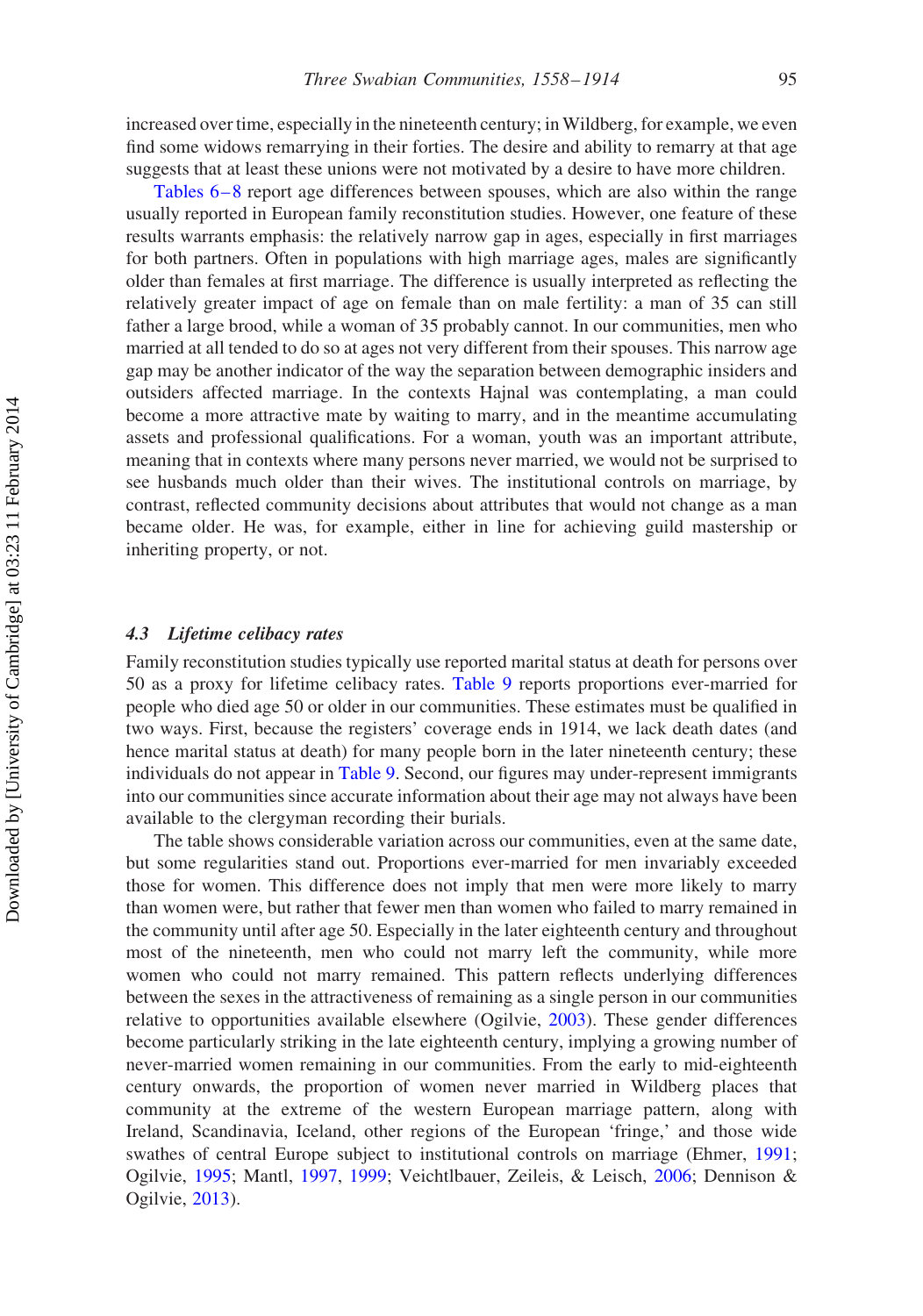<span id="page-20-0"></span>

| USE AITENCIA DELMAETI 9<br>l aulu U.                                       |                                                                                                                                                                                                                                                                                       | ramighi             |                                                                                                |                            |               |                                                        |                                                                                        |                 |                                                                      |        |                |
|----------------------------------------------------------------------------|---------------------------------------------------------------------------------------------------------------------------------------------------------------------------------------------------------------------------------------------------------------------------------------|---------------------|------------------------------------------------------------------------------------------------|----------------------------|---------------|--------------------------------------------------------|----------------------------------------------------------------------------------------|-----------------|----------------------------------------------------------------------|--------|----------------|
|                                                                            |                                                                                                                                                                                                                                                                                       |                     | Both partners single                                                                           |                            |               |                                                        |                                                                                        |                 | Neither partner single                                               |        |                |
| Quarter-century of marriage                                                | Mean                                                                                                                                                                                                                                                                                  | Z                   | $\overline{O}$                                                                                 | Median                     | $\Im$         |                                                        | Mean                                                                                   | Z               | $\overline{O}$                                                       | Median | $\overline{Q}$ |
|                                                                            | I                                                                                                                                                                                                                                                                                     |                     |                                                                                                |                            |               |                                                        |                                                                                        |                 |                                                                      |        |                |
| 1600<br>1675 1780<br>1780 1780 1880<br>1780 1881<br>1882 1883<br>1883 1883 | $\begin{array}{l} 50000 \\ 1.80000 \\ 1.40000 \\ 1.50000 \\ 1.50000 \\ 1.50000 \\ 1.50000 \\ 1.50000 \\ 1.50000 \\ 1.50000 \\ 1.50000 \\ 1.50000 \\ 1.50000 \\ 1.50000 \\ 1.50000 \\ 1.50000 \\ 1.50000 \\ 1.50000 \\ 1.50000 \\ 1.50000 \\ 1.50000 \\ 1.50000 \\ 1.50000 \\ 1.50000$ |                     |                                                                                                |                            | nraxanniduonn |                                                        |                                                                                        |                 |                                                                      |        |                |
|                                                                            |                                                                                                                                                                                                                                                                                       |                     |                                                                                                |                            |               |                                                        | $3.00$<br>$24.00$<br>$3.00$                                                            |                 | $\omega$ $\frac{4}{5}$ -                                             | w g w  | w 4 w          |
|                                                                            |                                                                                                                                                                                                                                                                                       |                     |                                                                                                |                            |               |                                                        |                                                                                        |                 |                                                                      |        |                |
|                                                                            |                                                                                                                                                                                                                                                                                       |                     |                                                                                                |                            |               |                                                        |                                                                                        |                 |                                                                      |        |                |
|                                                                            |                                                                                                                                                                                                                                                                                       |                     |                                                                                                |                            |               |                                                        |                                                                                        |                 |                                                                      |        |                |
|                                                                            |                                                                                                                                                                                                                                                                                       |                     |                                                                                                |                            |               |                                                        |                                                                                        | $\frac{10}{10}$ |                                                                      |        |                |
|                                                                            |                                                                                                                                                                                                                                                                                       |                     |                                                                                                |                            |               |                                                        |                                                                                        |                 |                                                                      |        |                |
|                                                                            |                                                                                                                                                                                                                                                                                       |                     |                                                                                                |                            |               |                                                        |                                                                                        |                 |                                                                      |        |                |
|                                                                            |                                                                                                                                                                                                                                                                                       |                     |                                                                                                |                            |               |                                                        |                                                                                        |                 |                                                                      |        |                |
|                                                                            |                                                                                                                                                                                                                                                                                       | 1.5888821228        |                                                                                                |                            |               |                                                        |                                                                                        | 955             | $-8$ 0 $-1.5$ 0 $-1.2$ 0                                             |        | 5.5999990      |
|                                                                            |                                                                                                                                                                                                                                                                                       |                     |                                                                                                |                            |               | 1625<br>1650<br>1675<br>17750<br>17750<br>1875<br>1875 | $\begin{array}{r} -2.33 \\ -6.50 \\ -3.00 \\ 1.1 \\ 9.4 \\ 4.9 \\ 7.80 \\ \end{array}$ |                 |                                                                      |        |                |
|                                                                            |                                                                                                                                                                                                                                                                                       |                     | single, husb<br>$-8$<br>$-8$<br>$-8$<br>$-8$<br>$-15$<br>$-55$<br>$-5$<br>$-5$<br>$-6$<br>$-4$ | l not                      |               |                                                        |                                                                                        |                 | Husband single, wife not                                             |        |                |
|                                                                            |                                                                                                                                                                                                                                                                                       |                     |                                                                                                |                            |               |                                                        |                                                                                        |                 |                                                                      |        |                |
|                                                                            |                                                                                                                                                                                                                                                                                       |                     |                                                                                                |                            |               |                                                        |                                                                                        |                 |                                                                      |        |                |
|                                                                            |                                                                                                                                                                                                                                                                                       |                     |                                                                                                |                            |               |                                                        |                                                                                        |                 |                                                                      |        |                |
| 1625<br>1650<br>16725<br>17750<br>1825<br>1826<br>1826<br>1826             |                                                                                                                                                                                                                                                                                       | 形。<br>Win 254494%22 |                                                                                                | $64 - 8 = 5$<br>$68 = 128$ | 2022112259    | 1675<br>1700<br>17150<br>17150<br>1825<br>1875<br>1875 |                                                                                        |                 | $-7$<br>$-9$<br>$-15.5$<br>$-10.5$<br>$-8$<br>$-7$<br>$-12$<br>$-12$ |        |                |
|                                                                            |                                                                                                                                                                                                                                                                                       |                     |                                                                                                |                            |               |                                                        |                                                                                        |                 |                                                                      |        |                |
|                                                                            |                                                                                                                                                                                                                                                                                       |                     |                                                                                                |                            |               |                                                        |                                                                                        |                 |                                                                      |        |                |
|                                                                            |                                                                                                                                                                                                                                                                                       |                     |                                                                                                |                            |               |                                                        |                                                                                        | $\infty$        |                                                                      |        |                |
|                                                                            |                                                                                                                                                                                                                                                                                       |                     |                                                                                                |                            |               |                                                        |                                                                                        |                 |                                                                      |        |                |
|                                                                            |                                                                                                                                                                                                                                                                                       |                     |                                                                                                |                            |               |                                                        |                                                                                        | ဖ ္ ၁           |                                                                      |        |                |
|                                                                            |                                                                                                                                                                                                                                                                                       |                     |                                                                                                |                            |               |                                                        |                                                                                        |                 |                                                                      |        |                |
|                                                                            |                                                                                                                                                                                                                                                                                       |                     |                                                                                                |                            |               |                                                        |                                                                                        | $\sim$          |                                                                      |        |                |

Table 6. Age differences between spouses in Auingen. Table 6. Age differences between spouses in Auingen.

Downloaded by [University of Cambridge] at 03:23 11 February 2014 Downloaded by [University of Cambridge] at 03:23 11 February 2014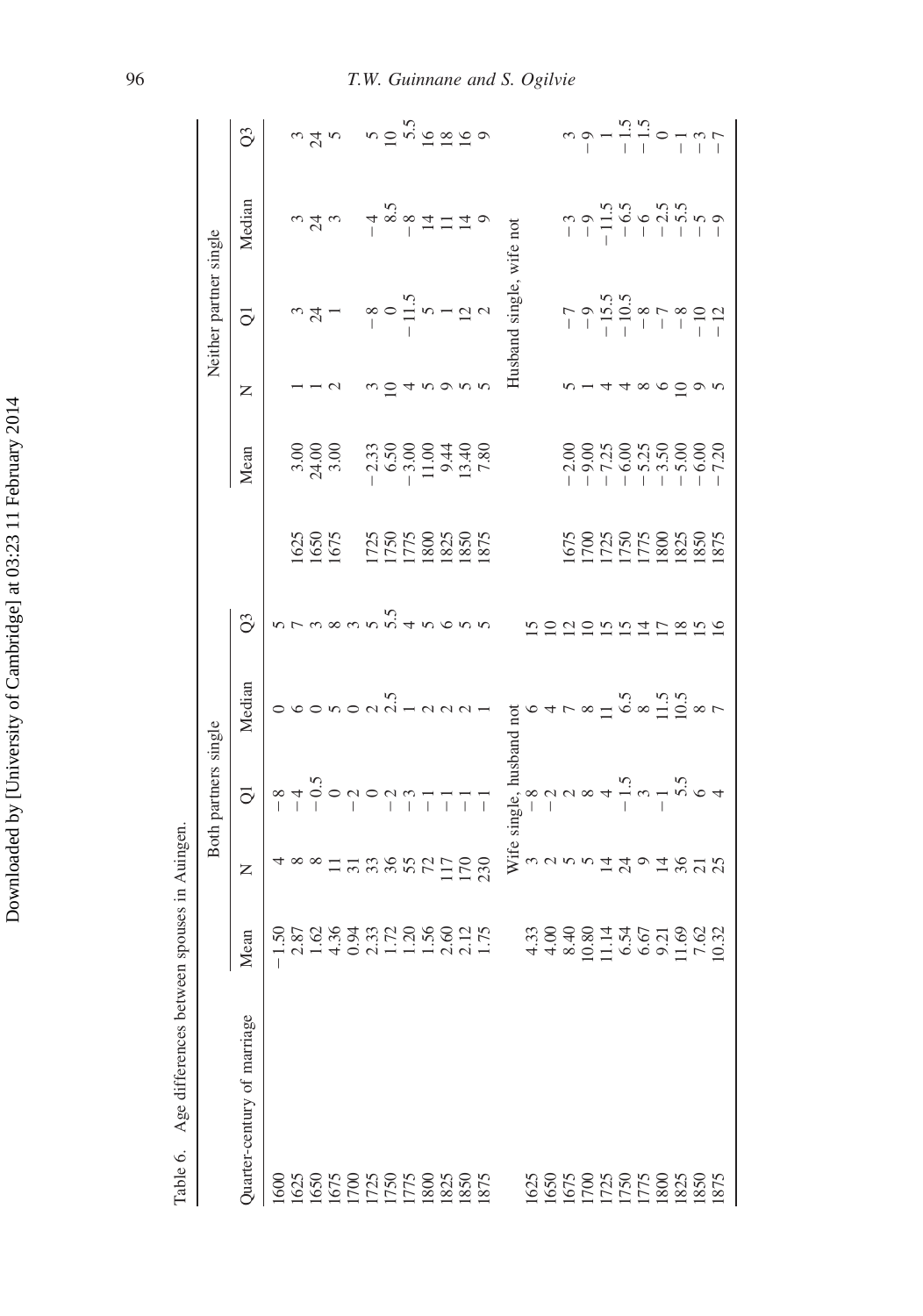|                                |                          |     |                | Both partners single |                |          |                |                          | Neither partner single |                  |
|--------------------------------|--------------------------|-----|----------------|----------------------|----------------|----------|----------------|--------------------------|------------------------|------------------|
| Quarter-century<br>of marriage | Mean                     | N   | Q1             | Median               | Q <sub>3</sub> | Mean     | N              | Q1                       | Median                 | Q <sub>3</sub>   |
| 1600                           | $-5.00$                  | 1   | $-5$           | $-5$                 | $-5$           |          |                |                          |                        |                  |
| 1625                           |                          |     |                |                      |                | 1.50     | $\mathfrak{2}$ | $-11$                    | 1.5                    | 14               |
| 1650                           | 0.92                     | 12  | $-0.5$         | 1                    | 5              | 2.33     | 3              | $-7$                     | 2                      | 12               |
| 1675                           | 1.66                     | 50  | $-1$           | 1                    | $\overline{4}$ | 6.40     | 5              | $-1$                     | 6                      | 10               |
| 1700                           | 0.77                     | 70  | $-3$           | 1                    | 5              | 3.00     | $\overline{2}$ | $-3$                     | 3                      | 9                |
| 1725                           | 0.83                     | 88  | $-3.5$         | 1                    | $\overline{4}$ | 11.87    | $\,$ 8 $\,$    | 5.5                      | 12                     | 19.5             |
| 1750                           | $-0.49$                  | 133 | $-3$           | $\theta$             | 3              | 11.25    | $\overline{4}$ | $\overline{4}$           | 11                     | 18.5             |
| 1775                           | 0.39                     | 152 | $-3.5$         | $\theta$             | $\overline{4}$ | 4.25     | 8              | $-1.5$                   | 5                      | 9.5              |
| 1800                           | 1.52                     | 166 | $-2$           | 1.5                  | 5              | 5.39     | 51             | $\overline{0}$           | 5                      | 11               |
| 1825                           | 1.96                     | 271 | $-1$           | 2                    | 5              | 1.79     | 38             | $\overline{0}$           | 1.5                    | 3                |
| 1850                           | 1.73                     | 362 | $-2$           | 2                    | 5              | 11.67    | 6              | 6                        | 12                     | 18               |
| 1875                           | 1.19                     | 334 | $-2$           | $\mathbf{1}$         | $\overline{4}$ | 7.40     | 10             | $\overline{4}$           | 6                      | 9                |
|                                | Wife single, husband not |     |                |                      |                |          |                | Husband single, wife not |                        |                  |
| 1600                           | 1.38                     | 8   | $-1.5$         | 2                    | 3.5            |          |                |                          |                        |                  |
| 1625                           | $-0.90$                  | 20  | $-2$           | 3                    | 4              |          |                |                          |                        |                  |
| 1650                           | 2.76                     | 29  | $-2$           | 3                    | 5              |          |                |                          |                        |                  |
| 1675                           | 8.00                     | 17  | 5              | 8                    | 11             | $-11.25$ | 4              | $-21$                    | $-8.5$                 | $-1.5$           |
| 1700                           | 6.00                     | 23  | $-1$           | 3                    | 9              | $-6.00$  | 3              | $-14$                    | $-5$                   | 1                |
| 1725                           | 7.03                     | 33  | $\mathbf{1}$   | 6                    | 12             | $-11.60$ | 5              | $-16$                    | $-14$                  | $-8$             |
| 1750                           | 11.10                    | 39  | 3              | 11                   | 19             | $-9.50$  | 8              | $-16$                    | $-4.5$                 | $-2.5$           |
| 1775                           | 8.92                     | 39  | $\overline{2}$ | 10                   | 15             | $-9.00$  | $\tau$         | $-18$                    | $-7$                   | $-5$             |
| 1800                           | 8.04                     | 53  | $\overline{c}$ | 8                    | 13             | $-3.96$  | 23             | $-9$                     | $-3$                   | $\overline{0}$   |
| 1825                           | 9.59                     | 61  | 5              | 9                    | 14             | $-3.18$  | 22             | $-7$                     | $-2.5$                 | $\overline{0}$   |
| 1850                           | 9.61                     | 66  | 5              | 9                    | 15             | $-4.00$  | 10             | -6                       | $-5$                   | $-2$             |
| 1875                           | 8.44                     | 48  | $\overline{4}$ | 7                    | 13.5           | $-2.22$  | 9              | $-6$                     | $-3$                   | $\boldsymbol{0}$ |

Table 7. Age differences between spouses in Ebhausen.

#### 5. Mortality

Württemberg was part of a central European zone where mortality remained high well into the nineteenth century. Infant and child mortality was, relative to adult mortality, especially high; in fact, Germany underlies the 'East' family of model life tables in the Coale-Demeny system. Knodel [\(1988](#page-40-5), Table 3.1) reports a combined infant mortality rate of 30% for Öschelbronn, the Württemberg community in his sample.<sup>18</sup> Throughout the eighteenth and nineteenth centuries, some  $38 - 40\%$  of all newborns in Öschelbronn did not see their fifth birthday. Medick ([1996,](#page-40-7) Table 4.16) reports even higher rates for Laichingen, where in the 1670s about one-quarter of all children died before their first birthday, rising to 48.6% by the mid-nineteenth century.<sup>[19](#page-37-2)</sup> Kaschuba and Lipp ([1982,](#page-40-9) Table II.93) find that in Kiebingen a minimum of one-quarter of children died before their first birthday in every five-year period between 1800 and 1909, rising to over 40% in the 1850 – 70 period. Auingen, Ebhausen, and Wildberg shared this experience, with extremely high mortality for infants and children.

Mortality studies based on family reconstitutions typically focus on infant and child mortality. $20$  As in other contexts, proper estimation of demographic rates (in this case, death-rates) requires that we know when individuals are under observation, and our sources allow us to do that with tolerable certainty only for children. The problem lies in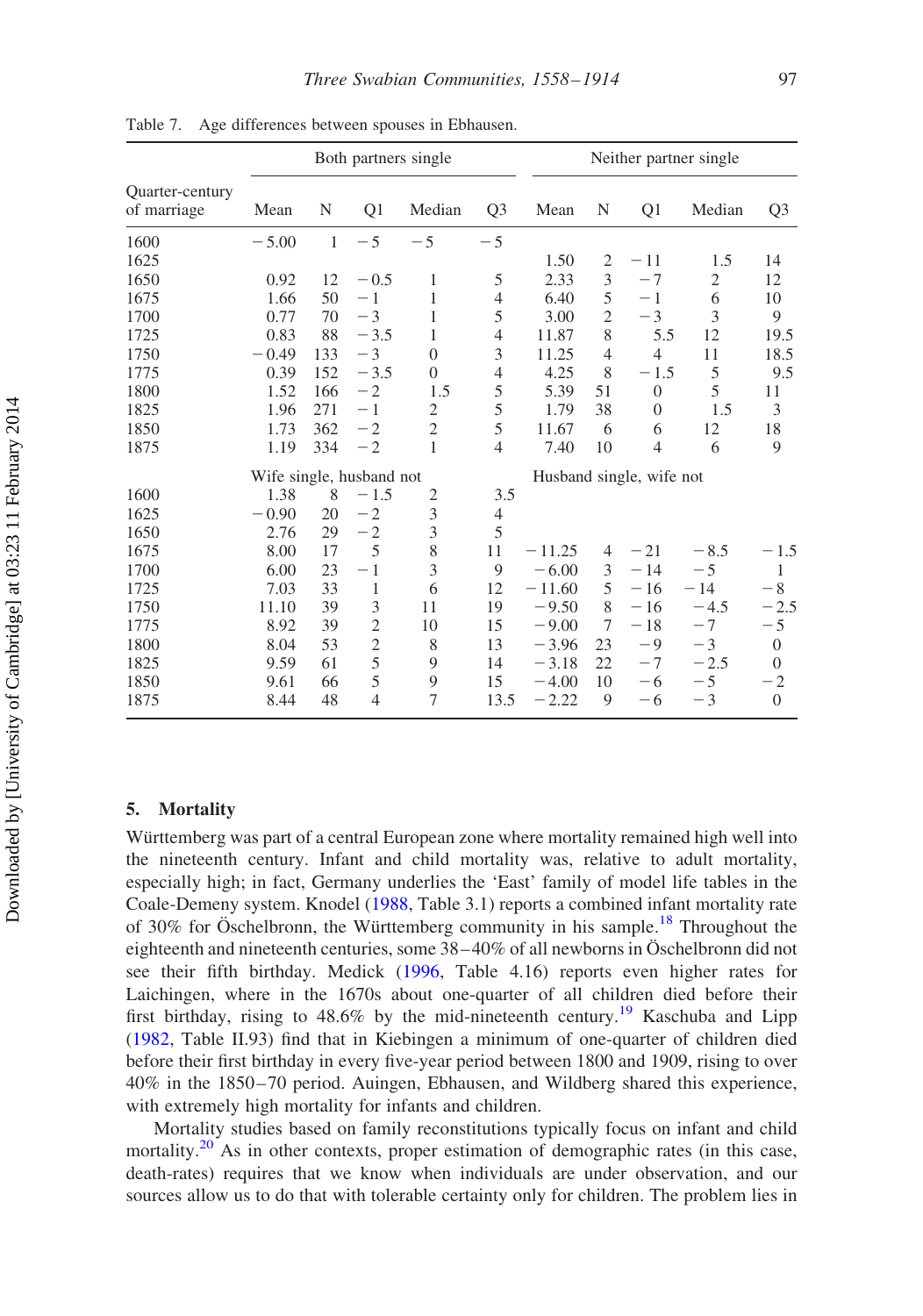|                                       |                          |     | Both partners single |                |                |                          |    | Neither partner single |        |                |
|---------------------------------------|--------------------------|-----|----------------------|----------------|----------------|--------------------------|----|------------------------|--------|----------------|
| <b>Ouarter-century</b><br>of marriage | Mean                     | N   | Q1                   | Median         | Q <sub>3</sub> | Mean                     | N  | Q1                     | Median | Q <sub>3</sub> |
| 1600                                  | 1.36                     | 125 | $-2$                 | 1              | 5              | 9.50                     | 8  | 0.5                    | 10     | 17.5           |
| 1625                                  | 0.85                     | 109 | $-3$                 | 1              | 5              | 3.90                     | 40 | $-4.5$                 | 2.5    | 12.5           |
| 1650                                  | 0.36                     | 100 | $-4$                 | 0.5            | 5              | 8.62                     | 13 | $\mathbf{2}$           | 11     | 16             |
| 1675                                  | 0.84                     | 106 | $-2$                 | 1              | 5              | 4.25                     | 16 | $-3$                   | 3.5    | 11.5           |
| 1700                                  | 0.50                     | 138 | $-3$                 | 1              | $\overline{4}$ | 7.40                     | 20 | $-2.5$                 | 5      | 18             |
| 1725                                  | $-0.06$                  | 127 | $-3$                 | 1              | $\overline{4}$ | 4.50                     | 24 | $-1.5$                 | 6.5    | 10.5           |
| 1750                                  | 0.25                     | 158 | $-4$                 | 1              | $\overline{4}$ | 8.78                     | 23 | 3                      | 9      | 16             |
| 1775                                  | 0.35                     | 200 | $-3$                 | $\overline{0}$ | $\overline{4}$ | 6.31                     | 13 | $\overline{c}$         | 5      | 15             |
| 1800                                  | 1.72                     | 253 | $-2$                 | $\overline{2}$ | 5              | 8.58                     | 26 | 3                      | 10.5   | 12             |
| 1825                                  | 1.46                     | 290 | $-2$                 | $\overline{2}$ | 5              | 6.25                     | 24 | $\theta$               | 4.5    | 10             |
| 1850                                  | 2.59                     | 418 | $-1$                 | $\overline{c}$ | 6              | 4.38                     | 8  | $-3$                   | 0.5    | 13.5           |
| 1875                                  | 1.45                     | 298 | $-2$                 | 1              | 4              | 11.17                    | 12 | 6.5                    | 12     | 15             |
|                                       | Wife single, husband not |     |                      |                |                | Husband single, wife not |    |                        |        |                |
| 1600                                  | 13.85                    | 40  | 3                    | 12             | 24             | $-7.44$                  | 18 | $-13$                  | $-5$   | $-2$           |
| 1625                                  | 12.30                    | 37  | 3                    | 11             | 22             | $-7.85$                  | 13 | $-11$                  | $-5$   | $-3$           |
| 1650                                  | 6.35                     | 20  | 2.5                  | 6.5            | 11.5           | $-7.45$                  | 11 | $-13$                  | $-5$   | $-2$           |
| 1675                                  | 9.77                     | 47  | 3                    | 7              | 16             | $-9.31$                  | 13 | $-14$                  | $-8$   | -6             |
| 1700                                  | 8.04                     | 76  | $\mathbf{1}$         | 7              | 13             | $-11.54$                 | 13 | $-18$                  | $-11$  | $-4$           |
| 1725                                  | 7.92                     | 73  | $\overline{2}$       | 9              | 14             | $-6.67$                  | 12 | $-16$                  | $-8$   | 1.5            |
| 1750                                  | 11.33                    | 55  | 8                    | 13             | 17             | $-11.53$                 | 15 | $-19$                  | $-10$  | $-2$           |
| 1775                                  | 13.74                    | 54  | 7                    | 14             | 20             | $-4.06$                  | 17 | $-6$                   | $-4$   | $-1$           |
| 1800                                  | 13.70                    | 82  | 7                    | 14             | 20             | $-4.59$                  | 27 | $-10$                  | $-4$   | $\overline{2}$ |
| 1825                                  | 10.87                    | 90  | 5                    | 10             | 16             | $-6.35$                  | 17 | $-10$                  | $-7$   | $-2$           |
| 1850                                  | 11.83                    | 82  | 5                    | 11.5           | 18             | $-1.45$                  | 31 | $-8$                   | $-4$   | 3              |
| 1875                                  | 9.73                     | 49  | 5                    | 9              | 15             | $-1.77$                  | 13 | -6                     | $-3$   | $\Omega$       |

Table 8. Age differences between spouses in Wildberg.

the lack of a recorded death date for some individuals. A missing death date almost certainly indicates that the person moved away from the community and died elsewhere, but we typically cannot know when they died. For children, however, we can use recorded information for other family members to infer the family's presence or absence in the community, since we can reasonably assume that young children do not migrate without their parents.

In calculating mortality levels we base our analysis on two types of children: those for whom we have death dates, and those lacking death dates but for whom we have the death date of a parent after the child would have turned five. This approach may impart some bias. The longer the parents lived, the more time they had to move away, meaning we are more likely to include a child whose parents had relatively short lives. If parental and child mortality risks are correlated, which they must be to some extent, then we are selecting for children who faced higher mortality risks. The risk of bias is slight, however, as the populations of our communities are relatively immobile. In Auingen, for example, only 1,792 of 4,692 births (about 38%) could not be linked to a death date. Of these, 1,058 were children born after 1850, when migration to and from all of our communities increased. $21$ A greater source of bias may be the fact that, as with all family reconstitution studies, we can only analyze births linked to parents; our results, like all others, apply to the reconstitutable portion of the population.<sup>[22](#page-37-5)</sup>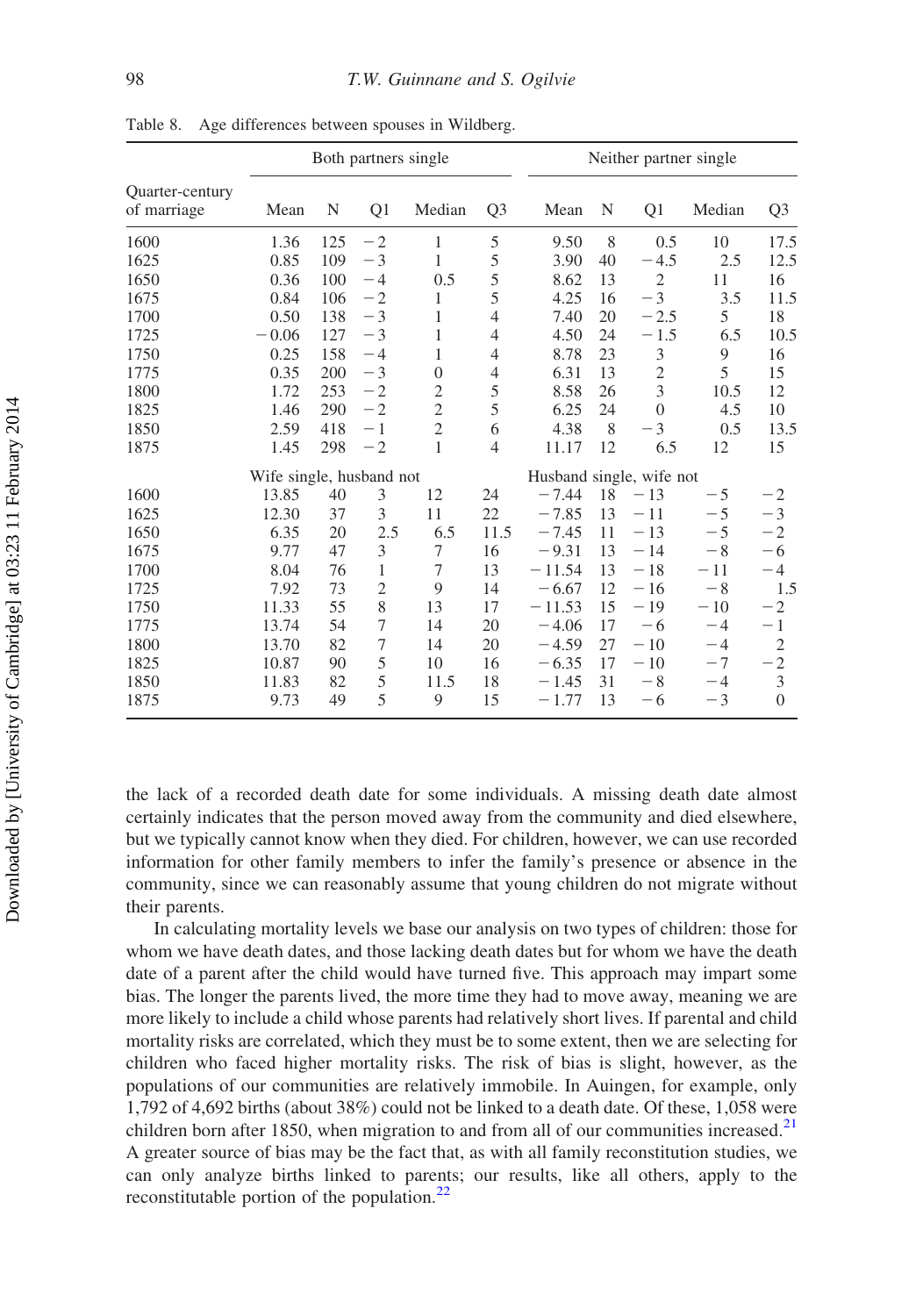| l<br>l<br>֠<br>Ĭ<br>į<br>$\frac{1}{2}$<br>i<br>i<br>١<br>ì<br>is an an international<br>l<br>l<br>l<br>$\frac{1}{2}$<br>į<br>ì<br>j<br>ï<br>ij<br>ĺ |
|-----------------------------------------------------------------------------------------------------------------------------------------------------|
|                                                                                                                                                     |
|                                                                                                                                                     |
|                                                                                                                                                     |
|                                                                                                                                                     |
|                                                                                                                                                     |
|                                                                                                                                                     |
|                                                                                                                                                     |
|                                                                                                                                                     |
|                                                                                                                                                     |

<span id="page-23-0"></span>

|                                                                         |                           |                | Auingen              |                |              |                | Ebhausen                |                   |               |                | Wildberg                                                                                             |                   |
|-------------------------------------------------------------------------|---------------------------|----------------|----------------------|----------------|--------------|----------------|-------------------------|-------------------|---------------|----------------|------------------------------------------------------------------------------------------------------|-------------------|
|                                                                         | Males                     |                | Females              |                | Males        |                | Females                 |                   | Males         |                | Females                                                                                              |                   |
| Quarter-century of death                                                | ried<br>Ever-mar          | z              | Ever-married         | z              | Ever-married | Z              | Ever-married            | Z                 | Ever-married  | z              | Ever-married                                                                                         | z                 |
| 1600                                                                    | $00^1$                    |                | 0.67                 |                |              |                |                         |                   | $\frac{1}{2}$ | $\mathcal{C}$  |                                                                                                      |                   |
|                                                                         | $\odot$                   | 그              |                      |                |              |                |                         |                   |               | $\infty$       |                                                                                                      | $\overline{16}$   |
| 1625<br>1650<br>1700<br>1725<br>1725                                    | 00                        |                | $\frac{0.00}{0.88}$  |                |              |                |                         |                   |               | 79             |                                                                                                      | $\overline{c}$    |
|                                                                         | 00.1                      | 7<br>⊆         | 00.1                 | $\infty$       | 0.97         | ო<br>ვე        |                         | 38                |               | 56             |                                                                                                      | 185               |
|                                                                         | 1.00                      | 그              | 1.00                 | $\overline{0}$ |              | $\equiv$       |                         | $28$              |               | $\overline{9}$ |                                                                                                      | 100               |
|                                                                         | $1.00\,$                  | 34             | 0.94                 |                |              | 69             |                         | 82                |               | 138            |                                                                                                      | 195               |
| 1750                                                                    |                           | 33             |                      | 36             |              | 93             |                         | 124               |               | 179            |                                                                                                      | 251               |
|                                                                         | 0.95<br>0.95<br>0.95      | 38             | 0.38<br>0.82<br>0.91 | 66             | 0.058852888  | $\approx$      | 833355888<br>0000000000 |                   |               |                |                                                                                                      |                   |
| 1775<br>1800<br>1850<br>1850                                            |                           | 4              |                      |                |              | $\Xi$          |                         | $\frac{132}{148}$ |               | HA 22321       |                                                                                                      | 257<br>283<br>268 |
|                                                                         | $1.00\,$                  | 57             |                      | 28             |              | 159            |                         | 193               |               |                |                                                                                                      |                   |
|                                                                         |                           | $\frac{5}{81}$ | 0.91                 |                |              | 165            |                         | $\frac{96}{90}$   |               |                |                                                                                                      |                   |
| 1875                                                                    | 0.95                      |                | 0.98                 | 38             |              | $\overline{5}$ |                         | 147               |               |                |                                                                                                      | 268               |
| 1900                                                                    | $\widetilde{\mathrm{SO}}$ |                | 0.93                 |                |              |                |                         |                   |               |                |                                                                                                      | $\overline{1}$    |
| Note: Table limited to persons dying at age 50 or older. 'Ever-married' |                           |                |                      | $\parallel$    |              |                |                         |                   |               |                | currently married, widowed, deserted, separated, divorced, or otherwise married to an absent spouse. |                   |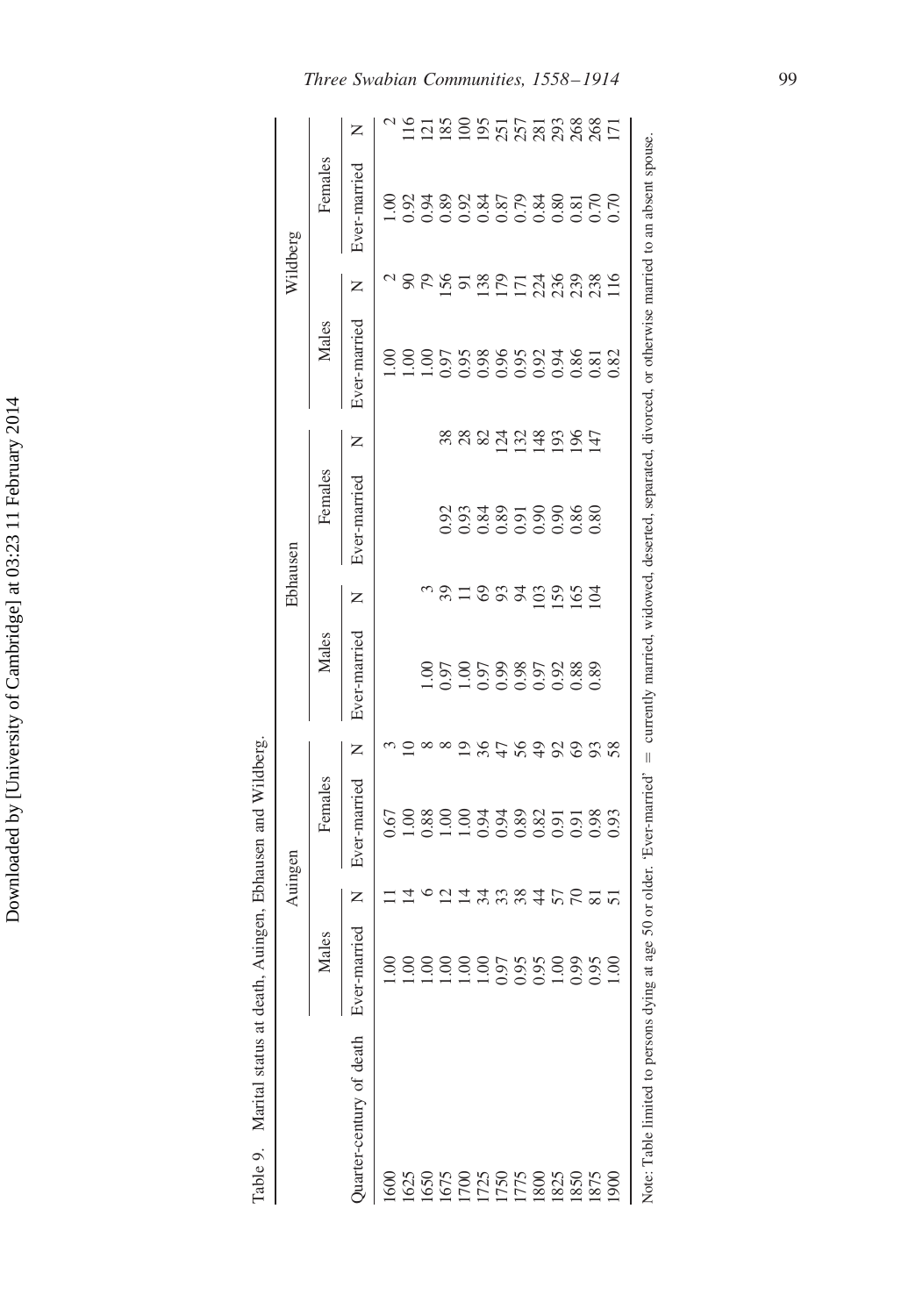# 5.1 Stillbirths

We begin with the tricky issue of stillbirths. In principle, all mortality estimates pertain to individuals born alive; fetuses that die in utero are excluded from the analysis. The problem is to infer, from notations in the baptism registers, which children were born alive. Even modern statistical agencies face difficulty in collecting consistent data on stillbirths, and here all we have to go on are handwritten descriptions in our primary sources. [Table 10](#page-24-0) illustrates the definitional issue for Wildberg alone. The 'narrow' definition of a stillbirth in the table relies on the notations in the primary source (discussed in greater detail in Appendix 1 below), and may therefore underestimate stillbirths, because of the concern for the soul of a child who was not baptized. The 'broad' definition assumes that a child was stillborn if its birth and death dates were listed as the same; this definition may therefore overestimate stillbirths as it includes infants who were born alive but lived for up to 24 hours.

Under either the narrow or the broad definition, the proportion of stillbirths increased across the entire period under analysis up to the end of the nineteenth century, when it began to decline. The trend was broadly similar across all three communities, suggesting that changes over time did not reflect idiosyncrasies of recording in any one place. The decline in the late nineteenth century probably reflects better conditions for expectant mothers as well as improvements in the delivery of babies.<sup>[23](#page-37-6)</sup>

The increase in stillbirths in the period before the late nineteenth century is more complicated to explain. It could reflect reporting practices, although that seems unlikely given that both narrow and broad measures follow roughly the same trend. It also seems unlikely that reporting practices would fluctuate in precisely the same way across three communities in different parts of the country. The increase might reflect changes in the experience of pregnancy: perhaps women who would have suffered a miscarriage in the early seventeenth century were able to bring to term more fragile fetuses in the early nineteenth.<sup>[24](#page-37-7)</sup> Finally, the rising rate of stillbirths may reflect changes in married women's work: although Ogilvie  $(2003, pp. 149 - 152, 194 - 200)$  $(2003, pp. 149 - 152, 194 - 200)$  found that married women in Wildberg and Ebhausen already engaged in heavy manual labor in the 1650–1800 period, Sabean [\(1990](#page-41-7), pp. 130–131, 138, 176–178) has argued that after c. 1800 agricultural changes in Württemberg villages made married women's work even more valuable. Kaschuba and Lipp ([1982,](#page-40-9) pp. 358-361) find that infant mortality was highest and

| Quarter-century<br>of baptism | Marked stillbirth<br>(narrow definition) | Died day of birth<br>(broad definition) | N   |
|-------------------------------|------------------------------------------|-----------------------------------------|-----|
| 1625                          | 0.000                                    | 0.063                                   | 32  |
| 1650                          | 0.005                                    | 0.072                                   | 221 |
| 1675                          | 0.003                                    | 0.037                                   | 325 |
| 1700                          | 0.071                                    | 0.107                                   | 309 |
| 1725                          | 0.039                                    | 0.100                                   | 281 |
| 1750                          | 0.067                                    | 0.147                                   | 430 |
| 1775                          | 0.087                                    | 0.157                                   | 413 |
| 1800                          | 0.125                                    | 0.174                                   | 385 |
| 1825                          | 0.135                                    | 0.182                                   | 407 |
| 1850                          | 0.157                                    | 0.198                                   | 369 |
| 1875                          | 0.151                                    | 0.185                                   | 238 |
| 1900                          | 0.015                                    | 0.104                                   | 67  |

<span id="page-24-0"></span>Table 10. Proportion of births that were stillbirths, according to alternative definitions of stillbirth, Wildberg only.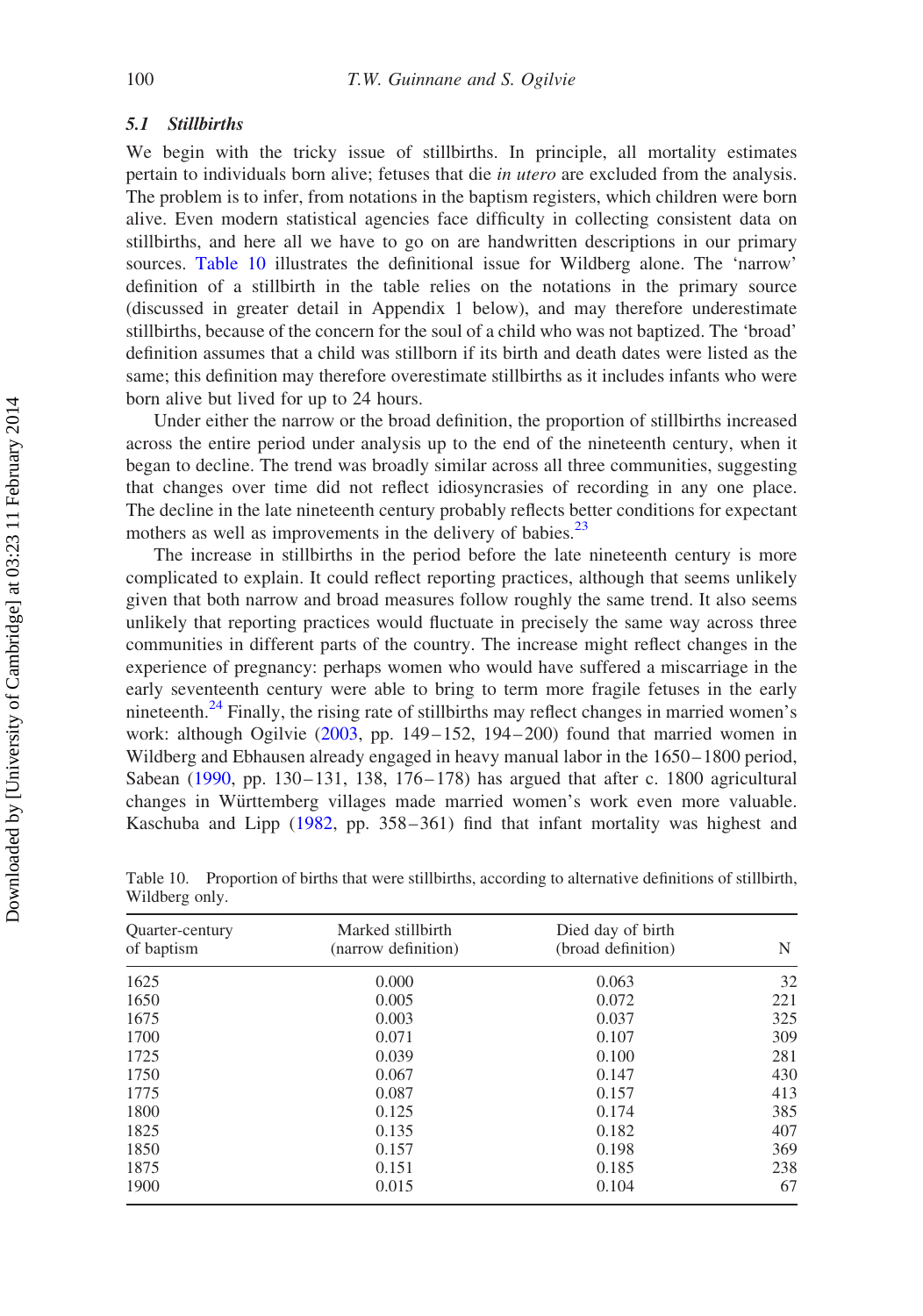breast-feeding least practised among the Kiebingen upper stratum of farmers, for whom qualitative contemporary evidence suggests the work-pressure on married women was heaviest and the affordability of breast-milk substitutes was greatest. Increasing economic pressures on married women between the mid-seventeenth and the mid-nineteenth century would help explain rising proportions of stillbirths, as well as the rising rates of infant and child mortality discussed below.

# 5.2 Infant and child mortality

One characteristic of the high mortality suffered by our Württemberg populations is the concentration of deaths very early in life, not just in infancy, but *early* in infancy. [Table 11](#page-26-0) reports two variants on a common measure that captures mortality experience early in life. For those who died before their first birthday, the table reports the proportions who died in the first week and in the first month of life respectively. Infant mortality in all three communities was concentrated very early in infancy, with about one-quarter of all infant deaths occurring in the first week of life, and one-half occurring within a month. This agepattern hints at the reasons underlying such high mortality. In populations that practise little breastfeeding, neonates are especially susceptible to gastro-intestinal infections brought about by consumption of breast milk substitutes.<sup>[25](#page-37-8)</sup>

[Table 12](#page-27-0) reports two standard measures of infant and child mortality, excluding births with a stillbirth annotation (and thus adopting the narrow definition of a stillbirth). The very low estimates for the seventeenth century probably reflect missing links in the reconstitution at a period when registration was just starting up and was also disrupted by the Thirty Years War. From the mid- to late seventeenth century onwards, the estimates confirm the earlier indications of extremely high mortality, with up to half of all children dying before their fifth birthdays. Although mortality rates eventually declined in the final period covered (1875– 1914), they actually increased in the mid-nineteenth century, especially in Auingen.

[Table 13](#page-28-0) delves into another feature of infant mortality: its seasonality. Mortality was much worse for children born at some times of the year than at others.<sup>26</sup> These strong seasonal effects highlight the underlying causes of death for infants in these populations: the risk of exposure to gastro-intestinal disease, especially for children who were not fully breastfed. The late summer and early autumn were usually the worst. Auingen, the most agricultural of the communities, had the most pronounced seasonality in infant mortality. This difference between Auingen and the other two communities, whose occupational structure was more proto-industrial, may indicate an interaction between environmental and behavioral factors, with women finding it harder to breastfeed during the late summer and early autumn when agricultural but not proto-industrial labor demands were at their peak. Knodel [\(1988,](#page-40-5) Figure 3.7) reports similar seasonal patterns for Öschelbronn to those we observe in Auingen, and suggests that they reflect variations in breastfeeding intensity across the year. Mothers who were busier during the harvest season might begin to introduce substitutes, exposing their babies to greater risk of infection.

What do our estimates of mortality patterns imply more generally? Consider first their implications for family-building. These very high mortality levels suggest at least the possibility of infant and child mortality that is endogenous in the economic sense of the term. That is, mortality may have been high because many parents did not make investments in their children's survival, even though such investments were technically feasible.<sup>[27](#page-37-10)</sup> This possibility implies that parents were, at some level, using infant and child mortality instead of contraception to reduce their brood's size, or at the very least that breastfeeding practices reflected the opportunity cost of mothers' time. We cannot draw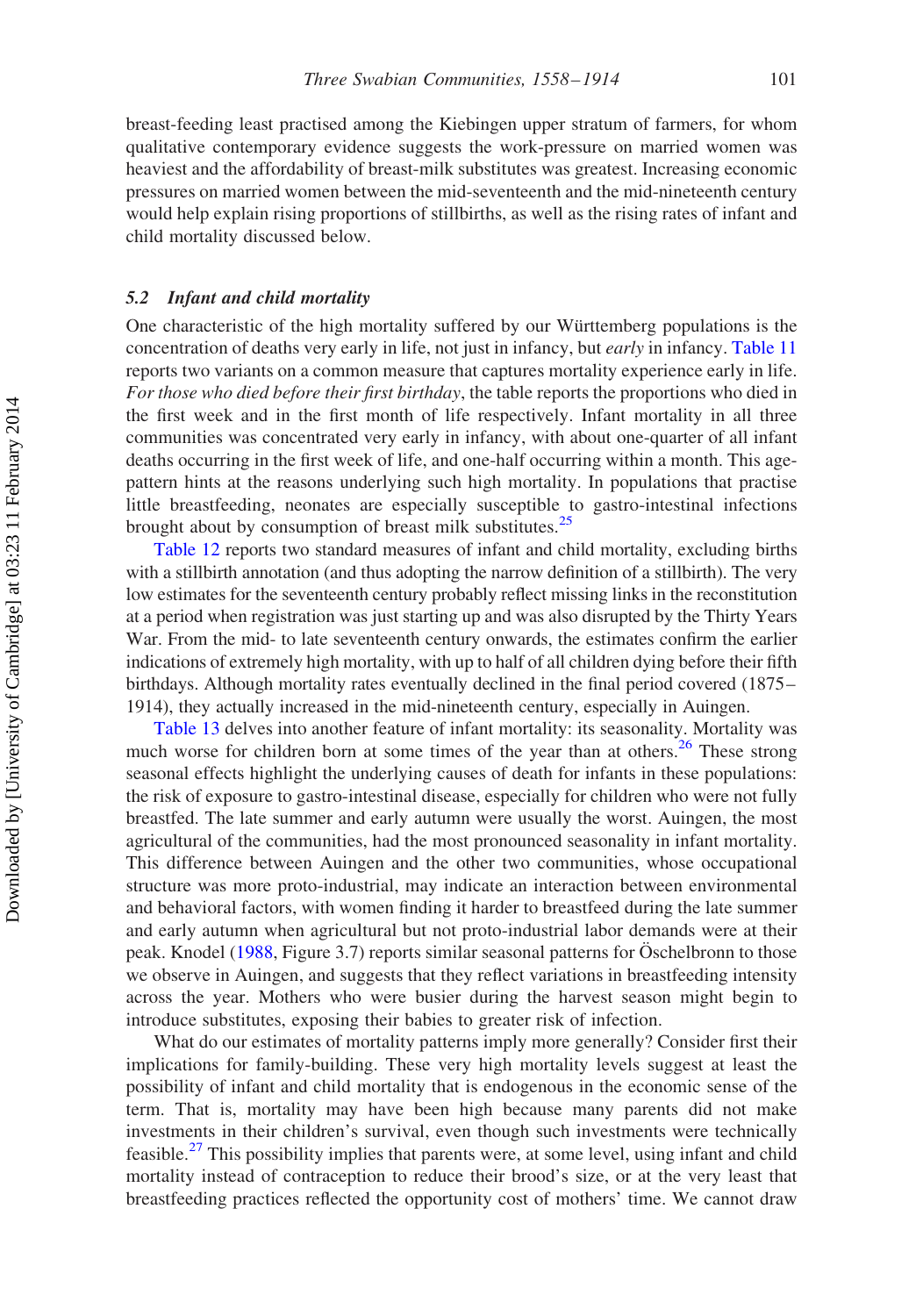| l<br>$\frac{1}{3}$                                                                                     |
|--------------------------------------------------------------------------------------------------------|
|                                                                                                        |
| $\overline{a}$<br>ļ<br>:<br>١                                                                          |
|                                                                                                        |
| ֠<br>l                                                                                                 |
|                                                                                                        |
| しゃさく<br>l                                                                                              |
|                                                                                                        |
|                                                                                                        |
|                                                                                                        |
| $\frac{1}{\epsilon}$<br>I                                                                              |
| ١                                                                                                      |
| l                                                                                                      |
|                                                                                                        |
| I                                                                                                      |
|                                                                                                        |
|                                                                                                        |
| i<br>֠<br>֧֧ׅ֧֧֧֧ׅ֧֧ׅ֧֧֧ׅ֧֧֧֧֛֧֧֧֧֧֧֧֧֧֧֧֧֧֧֧֧֚֚֚֚֚֚֚֚֚֚֚֚֚֚֚֚֚֚֚֚֚֚֚֚֚֚֚֚֚֚֡֝֓֜֝֓֝֓֝֓֜֝֓֜֝֓֜֓֝֬֝֬֝֝֬֝ |
|                                                                                                        |
|                                                                                                        |
| I.                                                                                                     |
|                                                                                                        |
| J                                                                                                      |
|                                                                                                        |
|                                                                                                        |
|                                                                                                        |
|                                                                                                        |
|                                                                                                        |
|                                                                                                        |
| ľ                                                                                                      |

Table 11. Neo-natal mortality in Auingen, Ebhausen, and Wildberg. Table 11. Neo-natal mortality in Auingen, Ebhausen, and Wildberg.

|                                                        |                                                               |                      | Auingen         |                |                      |              |                         |                         | Ebhausen         |        |                         |                                                                         |
|--------------------------------------------------------|---------------------------------------------------------------|----------------------|-----------------|----------------|----------------------|--------------|-------------------------|-------------------------|------------------|--------|-------------------------|-------------------------------------------------------------------------|
|                                                        |                                                               | Males                |                 |                | Females              |              |                         | Males                   |                  |        | Females                 |                                                                         |
|                                                        |                                                               | Proportion dead w/in |                 |                | Proportion dead w/in |              |                         | Proportion dead w/in    |                  |        | Proportion dead w/in    |                                                                         |
| Quarter-century of baptism                             | 7 days                                                        | 30 days              | Z               | $7~{\rm days}$ | 30 days              | Z            | 7 days                  | 30 days                 | z                | 7 days | 30 days                 | Z                                                                       |
| 1600                                                   |                                                               | 0.143                |                 | 0.400          | 0.400                |              | 0.000                   |                         | ₹                | 0.000  |                         |                                                                         |
| 1625                                                   |                                                               | 0.333                | rmuxmata 825    | 0.200          | 0.200                | ちょいけいかかたやおおお | 0.200                   | 0.500<br>0.333          |                  | 0.154  | 0.000<br>0.385          |                                                                         |
| 1650                                                   |                                                               | 0.250                |                 | 0.000          | 0.250                |              | 0.222<br>0.191          | 0.611                   |                  | 0.294  | 0.412                   |                                                                         |
|                                                        |                                                               | 0.333                |                 | 0.059          | 0.176                |              |                         | 0.397                   |                  | 0.132  |                         |                                                                         |
| 1672<br>1700<br>1750<br>1775<br>1800                   |                                                               | 0.484                |                 | 0.000          | 0.143                |              | 0.240                   | 0.340                   | na wa bu za 2020 | 0.239  | 0.415<br>0.543          | $\begin{array}{l} 2.77878888874724 \\ 2.778746888474724 \\ \end{array}$ |
|                                                        |                                                               | 0.500                |                 | 0.133          | 0.300                |              | 0.260                   | 0.403                   |                  | 0.317  | 0.413                   |                                                                         |
|                                                        |                                                               | 0.429                |                 | 0.081          | 0.324                |              | 0.295                   | 0.477                   |                  | 0.194  | 0.337                   |                                                                         |
|                                                        |                                                               | 0.521                |                 | 0.125          | 0.444                |              | 0.256                   | 0.451                   |                  | 0.297  | 0.483                   |                                                                         |
|                                                        |                                                               | 0.403                |                 | 0.163          | 0.490                |              |                         | 0.484                   |                  | 0.280  | 0.483                   |                                                                         |
| 1825<br>1850                                           |                                                               | 0.523                |                 | 0.126          | 0.442                |              | 0.293<br>0.233<br>0.215 | 0.443<br>0.543<br>0.449 |                  | 0.213  | 0.506<br>0.385<br>0.395 |                                                                         |
|                                                        |                                                               | 0.434                | 113             | 0.129          | 0.495                |              |                         |                         |                  | 0.096  |                         |                                                                         |
| 875                                                    |                                                               | 0.328                | $\overline{19}$ | 0.118          | 0.312                |              |                         |                         |                  | 0.221  |                         |                                                                         |
|                                                        |                                                               |                      | Wildberg        |                |                      |              |                         |                         |                  |        |                         |                                                                         |
|                                                        |                                                               | Males                |                 |                | Females              |              |                         |                         |                  |        |                         |                                                                         |
|                                                        |                                                               | Proportion dead w/in |                 |                | Proportion dead w/in |              |                         |                         |                  |        |                         |                                                                         |
| Quarter-century of baptism                             | 7 days                                                        | 30 days              | z               | 7 days         | 30 days              | Z            |                         |                         |                  |        |                         |                                                                         |
| 1625                                                   |                                                               | 0.555                |                 | 0.143          | 0.429                | 그            |                         |                         |                  |        |                         |                                                                         |
| 1650                                                   |                                                               | 0.567                |                 | 0.189          | 0.522                | $\infty$     |                         |                         |                  |        |                         |                                                                         |
|                                                        | 0.389<br>0.291<br>0.138<br>0.177<br>0.1826<br>0.3456<br>0.182 | 0.489                | 82288877        | 0.155          | 0.373                | 142          |                         |                         |                  |        |                         |                                                                         |
|                                                        |                                                               | 0.390                |                 | 0.182          | 0.358                |              |                         |                         |                  |        |                         |                                                                         |
|                                                        |                                                               | 0.373                |                 | 0.161          | 0.313                |              |                         |                         |                  |        |                         |                                                                         |
|                                                        |                                                               | 0.330                |                 | 0.259          | 0.383                | 1286         |                         |                         |                  |        |                         |                                                                         |
|                                                        |                                                               | 0.431                |                 | 0.235          | 0.416                |              |                         |                         |                  |        |                         |                                                                         |
|                                                        |                                                               | 0.490                |                 | 0.204          | 0.467                | 137<br>176   |                         |                         |                  |        |                         |                                                                         |
| 1675<br>1700<br>17150<br>17160<br>1821<br>1830<br>1831 |                                                               | 0.360                |                 | 0.142          | 0.426                |              |                         |                         |                  |        |                         |                                                                         |
|                                                        | 0.140                                                         | 0.420                | 200234          | 0.104          | 0.376                | 125          |                         |                         |                  |        |                         |                                                                         |
| 875                                                    | 0.162                                                         | 0.359                |                 | 0.152          | 0.416                |              |                         |                         |                  |        |                         |                                                                         |
|                                                        |                                                               |                      |                 |                |                      |              |                         |                         |                  |        |                         |                                                                         |

Note: Table pertains only to children who died before reaching age one. Note: Table pertains only to children who died before reaching age one.

<span id="page-26-0"></span>

# 102 T.W. Guinnane and S. Ogilvie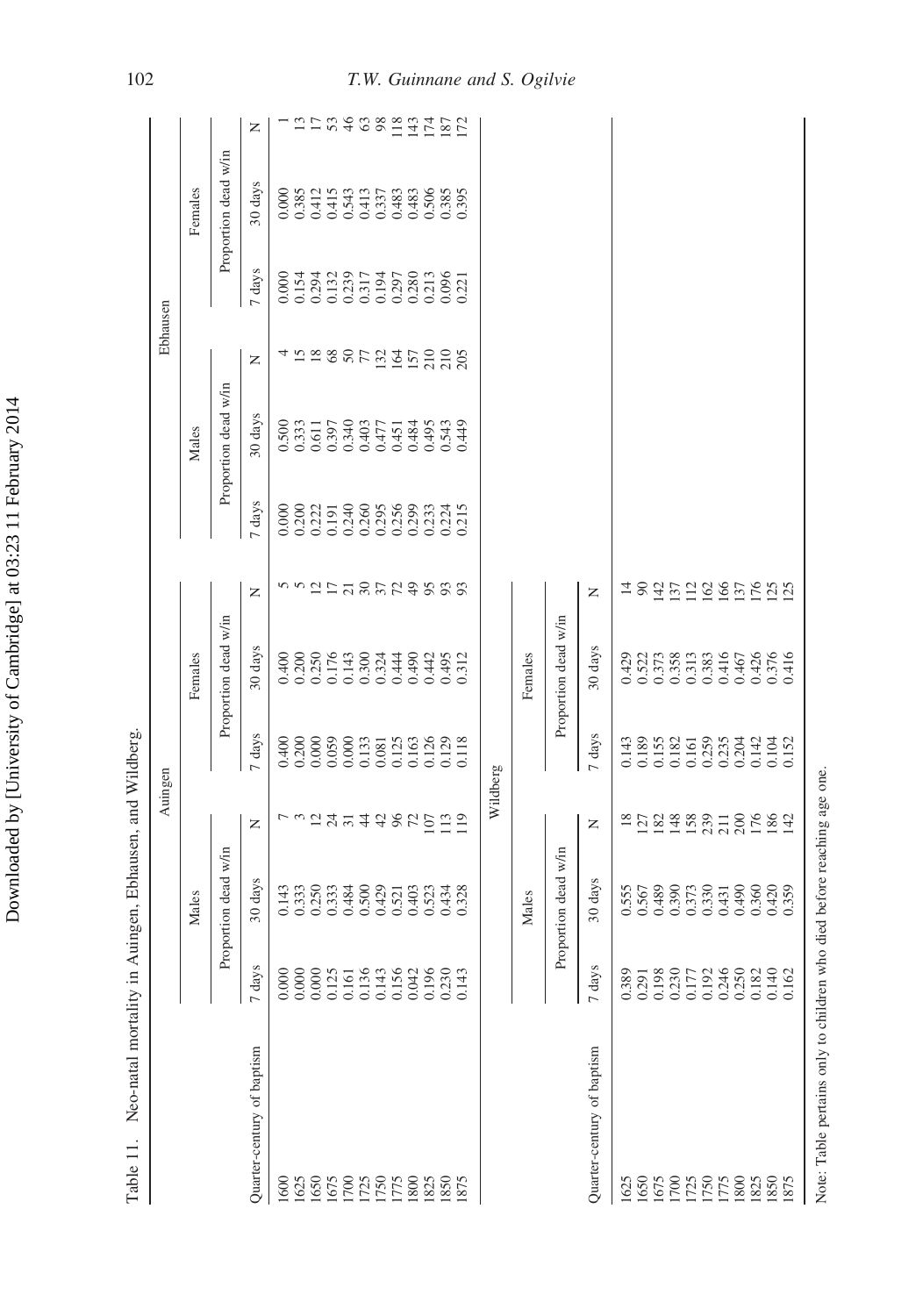| J                                   |
|-------------------------------------|
|                                     |
| molity in Aningen I?<br>i<br>١<br>i |
|                                     |
| cost can clase a mac<br>Ì           |
| i<br>$\ddot{\cdot}$<br>٦            |

<span id="page-27-0"></span>

|          | Females | Proportion dead | Z<br>Five years            |       | $0.029$<br>$0.181$      | 0.153 | 0.363                            | 0.329 |       | $\begin{array}{c} 0.303 \\ 0.365 \\ 0.381 \\ 0.327 \\ 0.337 \end{array}$ |       |                         |       |                  | 568<br>817<br>0.426<br>0.272                             |         |                 |                            |       |                |       |  |                                                                                                                                                                                                                                                                                                     |  |                         |
|----------|---------|-----------------|----------------------------|-------|-------------------------|-------|----------------------------------|-------|-------|--------------------------------------------------------------------------|-------|-------------------------|-------|------------------|----------------------------------------------------------|---------|-----------------|----------------------------|-------|----------------|-------|--|-----------------------------------------------------------------------------------------------------------------------------------------------------------------------------------------------------------------------------------------------------------------------------------------------------|--|-------------------------|
|          |         |                 | One year                   | 0.014 | 0.138                   | 0.124 | 0.260                            | 0.219 | 0.191 | 0.240                                                                    | 0.217 | 0.243                   |       |                  | $\begin{array}{c} 0.250 \\ 0.329 \\ 0.211 \end{array}$   |         |                 |                            |       |                |       |  |                                                                                                                                                                                                                                                                                                     |  |                         |
| Ebhausen |         |                 | z                          |       |                         |       |                                  |       |       |                                                                          |       |                         |       |                  | 789                                                      |         |                 |                            |       |                |       |  |                                                                                                                                                                                                                                                                                                     |  |                         |
|          | Males   | Proportion dead | Five years                 |       | 0.081<br>0.283<br>0.186 |       |                                  |       |       | 0.324<br>0.324<br>0.324                                                  |       | 0.412<br>0.398<br>0.377 |       |                  | 0.421                                                    |         |                 |                            |       |                |       |  |                                                                                                                                                                                                                                                                                                     |  |                         |
|          |         |                 | One year                   | 0.047 | 0.142                   | 0.140 |                                  |       |       |                                                                          |       |                         |       |                  |                                                          |         |                 |                            |       |                |       |  |                                                                                                                                                                                                                                                                                                     |  |                         |
|          |         |                 | Z                          |       | 874                     |       |                                  |       |       |                                                                          |       |                         |       |                  | chromate contract                                        |         |                 | z                          |       |                |       |  | $84888982882485$                                                                                                                                                                                                                                                                                    |  |                         |
|          | Females | Proportion dead | Five years                 |       | 0.100<br>0.157          |       | 0.362<br>0.335<br>0.355<br>0.351 |       |       | 0.413                                                                    | 0.468 | 0.434                   | 0.455 |                  | 0.375                                                    | Females | Proportion dead | Five years                 |       |                |       |  |                                                                                                                                                                                                                                                                                                     |  |                         |
|          |         |                 | One year                   | 0.056 | 0.098                   |       | 0.255                            | 0.186 | 0.195 | 0.247                                                                    | 0.309 |                         |       |                  | 0.235<br>0.345<br>0.274<br>0.198                         |         |                 | One year                   | 0.167 |                |       |  | $\begin{array}{l} 0.198 \\ 0.253 \\ 0.238 \\ 0.212 \\ 0.338 \\ 0.248 \\ 0.233 \\ 0.233 \\ 0.233 \\ 0.233 \\ 0.233 \\ 0.233 \\ 0.233 \\ 0.233 \\ 0.233 \\ 0.233 \\ 0.233 \\ 0.233 \\ 0.233 \\ 0.233 \\ 0.233 \\ 0.233 \\ 0.233 \\ 0.233 \\ 0.233 \\ 0.233 \\ 0.233 \\ 0.233 \\ 0.233 \\ 0.233 \\ 0.$ |  |                         |
| Auingen  |         |                 | Z                          |       |                         |       |                                  |       |       | na sa ganya                                                              |       |                         |       | 821<br>825       |                                                          |         |                 | z                          |       |                |       |  | <b>PESSESSES</b>                                                                                                                                                                                                                                                                                    |  |                         |
|          | Males   | Proportion dead | Five years                 |       | 0.075                   | 0.405 | 0.378                            | 0.388 | 0.379 | 0.401                                                                    | 0.555 | 0.453                   |       | $0.508$<br>0.441 | 0.340                                                    | Males   | Proportion dead | Five years                 | 0.266 | 0.312<br>0.418 | 0.420 |  | 0.419<br>0.509<br>0.438<br>0.438                                                                                                                                                                                                                                                                    |  | 0.396<br>0.453<br>0.312 |
|          |         |                 | One year                   |       | 0.057                   |       |                                  |       |       | 0.324<br>0.293<br>0.240<br>0.266<br>0.378<br>0.378                       |       |                         |       | 0.412<br>0.349   | 0.253                                                    |         |                 | One year                   | 0.228 |                |       |  | $\begin{array}{l} 0.248 \\ 0.320 \\ 0.029 \\ 0.039 \\ 0.039 \\ 0.039 \\ 0.037 \\ 0.037 \\ 0.037 \\ 0.037 \\ 0.037 \\ 0.037 \\ 0.039 \\ 0.039 \\ 0.039 \\ 0.033 \\ 0.039 \\ 0.039 \\ 0.033 \\ 0.039 \\ 0.039 \\ 0.039 \\ 0.039 \\ 0.039 \\ 0.039 \\ 0.039 \\ 0.039 \\ 0.039 \\ 0.039 \\ 0.039 \\ 0.$ |  |                         |
|          |         |                 | Quarter-century of baptism | 1600  |                         |       |                                  |       |       |                                                                          |       |                         |       |                  | 1625<br>1678 1780<br>1780 1823<br>1824 1780<br>1825 1824 |         |                 | Quarter-century of baptism |       |                |       |  | 1625<br>1650 1725<br>1725 1736<br>1825 1836<br>1875 1887                                                                                                                                                                                                                                            |  |                         |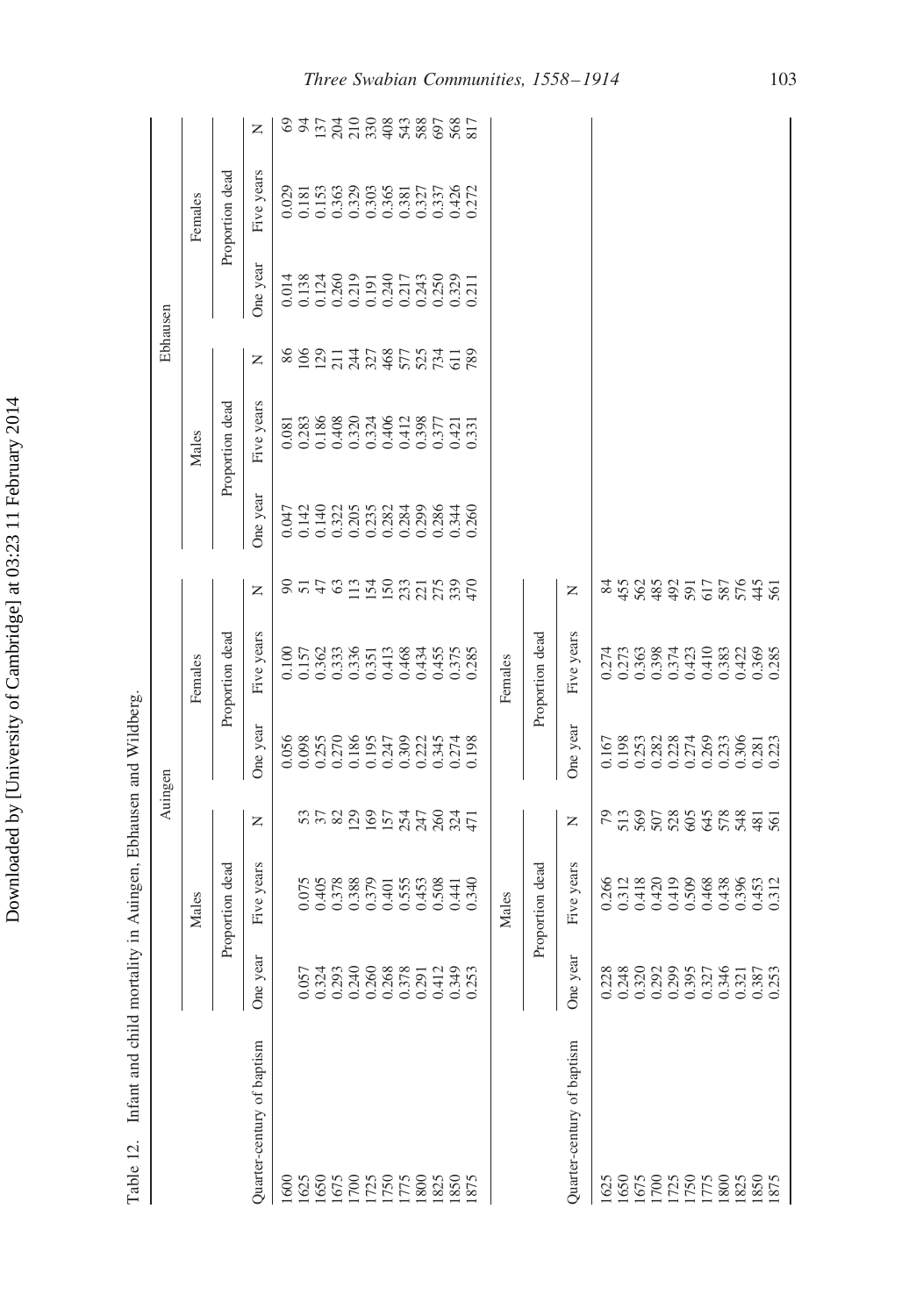|            |       |     | Auingen |     |       |     | Ebhausen |     |       |     | Wildberg |     |
|------------|-------|-----|---------|-----|-------|-----|----------|-----|-------|-----|----------|-----|
|            | Males |     | Females |     | Males |     | Females  |     | Males |     | Females  |     |
|            | Prop. | N   | Prop.   | N   | Prop. | N   | Prop.    | N   | Prop. | N   | Prop.    | N   |
| Jan        | 0.085 | 200 | 0.091   | 208 | 0.146 | 445 | 0.101    | 434 | 0.110 | 509 | 0.081    | 533 |
| Feb        | 0.108 | 167 | 0.091   | 187 | 0.136 | 404 | 0.072    | 401 | 0.116 | 481 | 0.117    | 452 |
| Mar        | 0.102 | 206 | 0.070   | 187 | 0.109 | 432 | 0.095    | 432 | 0.124 | 493 | 0.086    | 489 |
| Apr        | 0.121 | 199 | 0.088   | 181 | 0.136 | 398 | 0.108    | 360 | 0.143 | 470 | 0.072    | 475 |
| May        | 0.088 | 181 | 0.070   | 171 | 0.117 | 386 | 0.110    | 417 | 0.134 | 454 | 0.079    | 419 |
| June       | 0.140 | 143 | 0.096   | 146 | 0.107 | 356 | 0.090    | 355 | 0.130 | 399 | 0.107    | 403 |
| July       | 0.135 | 171 | 0.086   | 162 | 0.130 | 345 | 0.105    | 380 | 0.144 | 445 | 0.134    | 424 |
| Aug        | 0.143 | 217 | 0.116   | 224 | 0.115 | 400 | 0.123    | 374 | 0.164 | 450 | 0.102    | 453 |
| Sept       | 0.183 | 229 | 0.107   | 206 | 0.124 | 412 | 0.090    | 376 | 0.143 | 475 | 0.138    | 420 |
| Oct        | 0.145 | 221 | 0.143   | 182 | 0.156 | 435 | 0.098    | 387 | 0.137 | 468 | 0.110    | 484 |
| <b>Nov</b> | 0.132 | 190 | 0.077   | 194 | 0.094 | 385 | 0.125    | 383 | 0.112 | 481 | 0.099    | 424 |
| Dec        | 0.140 | 178 | 0.067   | 194 | 0.156 | 429 | 0.092    | 393 | 0.151 | 489 | 0.115    | 479 |

<span id="page-28-0"></span>Table 13. The seasonality of infant mortality.

Note: The table reports the proportion of all children born in a given month who died before reaching the age of one month.

firm inferences on this point without more detailed analysis of fertility and mortality. To the extent that these mortality levels are exogenous in the economic sense of the term, they imply considerable differences between fertility and the number of children actually raised. A five-year mortality rate of 40% implies that even in a population with a Total Fertility Rate (TFR) of 10, parents see only six children enter late childhood.

What do these mortality estimates imply for mortality later in the life-cycle? At a future stage of research, we will combine our census-type listings with the family reconstitution to estimate adult mortality parameters directly. But in the absence of such unusual data sources, we can estimate adult mortality levels by combining data on infant and child mortality with model life tables. Knodel ([1988,](#page-40-5) pp. 53 – 60) takes this exercise seriously, although he begins by noting that the Coale-Demeny life tables do not fit mortality in his populations very well. We share that view for our communities.<sup>[28](#page-37-11)</sup> For this illustration, we limit ourselves to females and focus on the 'East' life tables. An infant mortality rate of .360, which is on the high side for our three communities, corresponds to Coale-Demeny level 3, with an expectation of life at birth of 25 years, and an expectation of life at age 10 of 41 years. An infant mortality rate of .216, on the low side for our communities, corresponds to Coale-Demeny level 9, which implies an expectation of life at birth of 40, and at age 10 of 52 years.<sup>[29](#page-37-12)</sup> For comparison, Knodel [\(1988](#page-40-5), Table 3.3) concludes that mortality in his Württemberg village of Öschelbronn was most consistent with an expectation of life at birth of 32.6 years and at age 10 of 37.8 years. High though the mortality in our villages was, therefore, it was not as high as that estimated for other Württemberg communities. Overall, these mortality patterns imply that most newborns in Württemberg before the late nineteenth century faced very poor chances of ever reaching late childhood. But if the model life-table relationships discussed above are even tolerably accurate, any child who survived the 'fatal years' could expect to live into late adulthood.

#### 6. Marital fertility

We now turn to marital fertility. Württemberg has enjoyed little of the sustained attention paid to the historical demography of England, France, and other European countries, so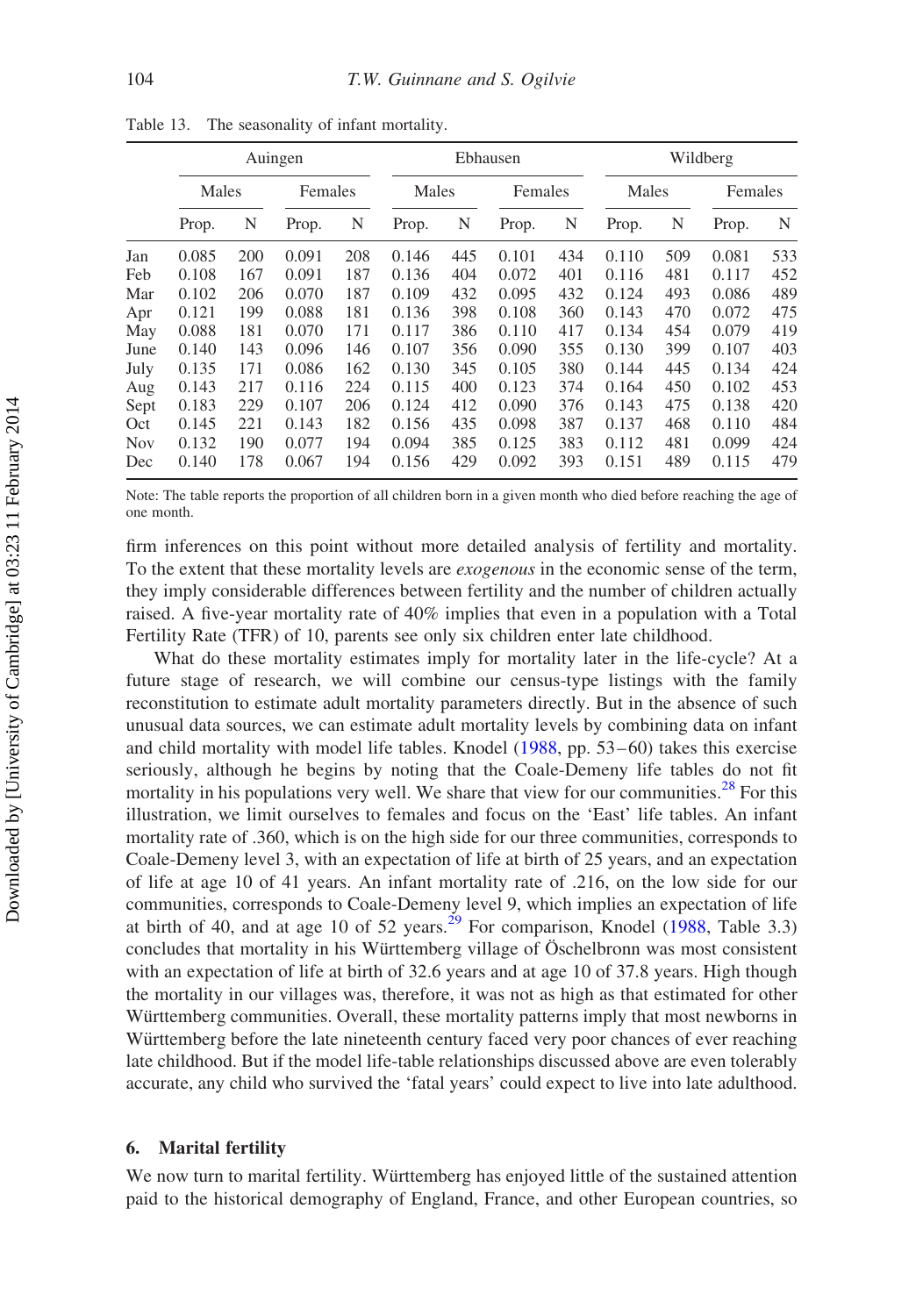our three reconstitutions mark a considerable advance on what is known about marital fertility in this area. Two earlier studies offer the chance for comparison. Knodel [\(1988](#page-40-5))'s 14 German communities include the Württemberg village of Öschelbronn, and Medick ([1996\)](#page-40-7) reconstituted the families of the Wu¨rttemberg village of Laichingen. Both studies faced the problem that the most common indicators of marital fertility use information inefficiently: the age-specific marital fertility rate, for example, reduces the fertility experience of all women in a five-year age cohort to a single number. For this reason, Knodel [\(1988](#page-40-5)) reports many of his results for all 14 German communities combined, even though there was very considerable demographic variation across villages, including in key indicators such as infant mortality and marital fertility. Because we are interested in the social and economic underpinnings of marital fertility, we report results for our communities separately, even if in some instances the number of observations in a given cell is smaller than one would like. This we view as a limitation of the measure, not of our source; the next stage in our project relies on statistical approaches that make more efficient use of family reconstitution data.

We focus on the 150 years after 1750, dividing our couples into the marriage cohorts of 1750 –99, 1800– 49, and 1850 –99. We adopt the same selection criterion as Knodel and Medick: our results pertain to first marriages that lasted until the wife was at least 45 years old. We also exclude prenuptial births. [Figure 10](#page-29-0) reports age-specific marital fertility rates for our communities.<sup>[30](#page-38-4)</sup> All three communities fit squarely within the fertility patterns suggested by the studies of Öschelbronn and Laichingen, with high natural fertility and little or no fertility control until the end of our period. In fact, the estimates reported here put considerable interpretive flesh on the results Knodel and Medick reported. Knodel did not single out either Oschelbronn or the underlying institutional and economic context of his communities, and thus did not underscore the connection between the unusually high marital fertility in Oschelbronn and any features of its economy or institutions. Medick focused on proto-industrialization and the way it worked in Laichingen. Because his demographic results comprised a small part of his study, he was not in a position to

<span id="page-29-0"></span>

Figure 10. Age-specific marital fertility in Auingen, Ebhausen, and Wildberg.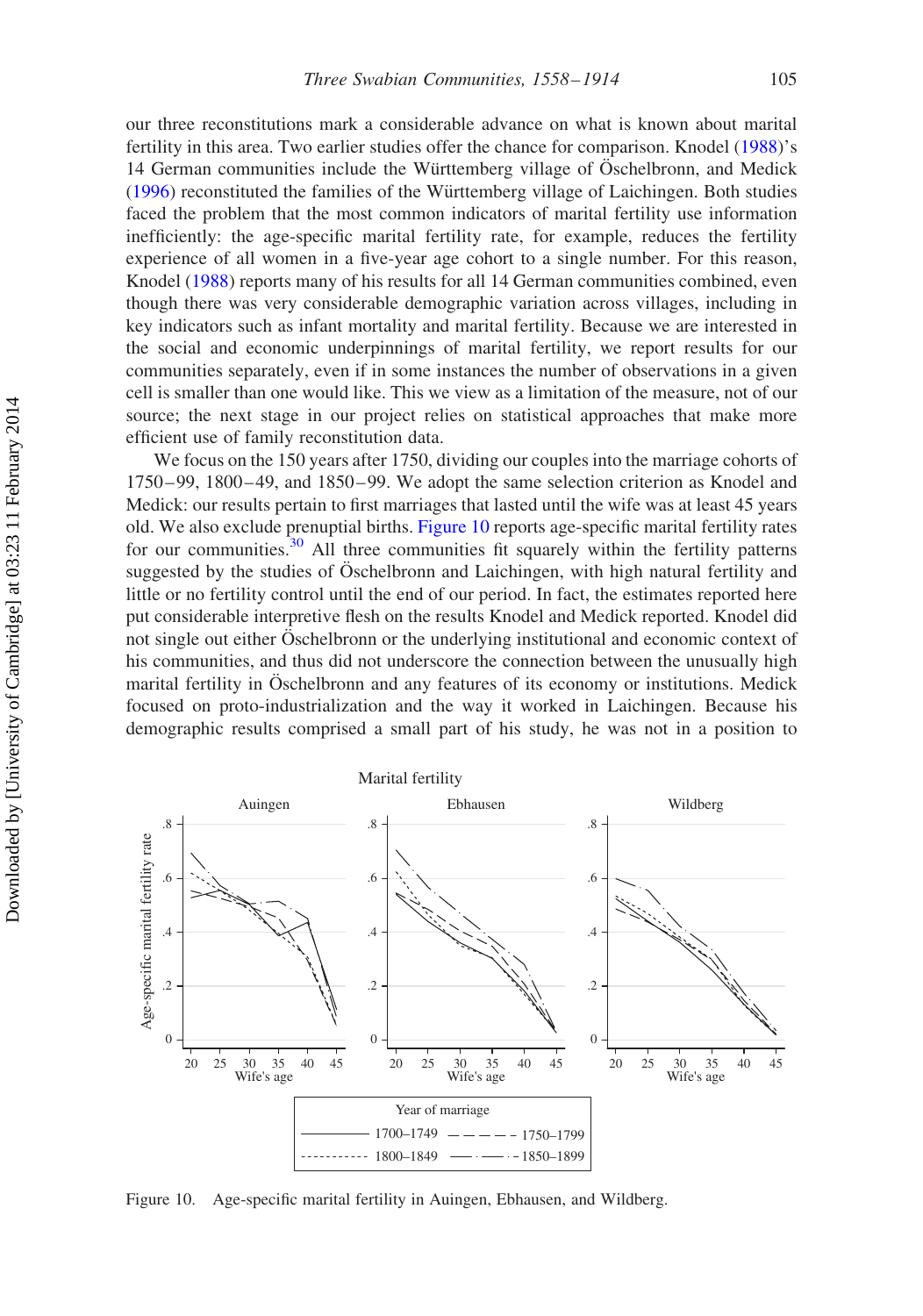compare his findings with other places, and he did not consider the role of the social or institutional framework in his demographic results. By analyzing three Württemberg communities that exhibit broadly similar fertility patterns, we are now in a position to conclude that this is what marital fertility looked like in Württemberg, whether in a protoindustrial or an agricultural context, and to explore how it was related to the institutional framework discussed above.

The results for Auingen illustrate the limitations of measures such as the age-specific fertility rate, and implicitly, the reasons that Knodel often combined all 14 communities in reporting such measures. The Auingen figures exhibit less fertility decline with age than is present in the Coale –Trussell natural fertility schedule. This is true even abstracting from the estimates for the period  $1850-99$ , where the fertility rates at ages  $40-44$  and  $45-49$ are based on fewer than 50 women. While conclusions must be drawn with caution at this point in the analysis, Auingen women appear to have continued to bear children after the age of 30 at a rate not typical of other European populations. The underlying reasons for this difference, which may relate either to the proximate determinants of fertility or to volitional behavior, we reserve for future research.<sup>[31](#page-38-5)</sup>

The Coale and Trussell (1978) parameters 'M' and 'm' provide a convenient summary of a fertility schedule, even if later studies have highlighted some of these parameters' drawbacks. The Coale–Trussell model fits the parameters 'M' and 'm' such that

$$
\frac{f(a)}{n(a)} = Me^{mv(a)}
$$

where  $f(a)$  is the fertility schedule for the 'target' population and  $n(a)$  is a natural fertility standard derived from populations believed not to be practicing fertility control. The estimated parameter 'M' can be thought of as scaling the level of natural fertility in the target population. The  $v(a)$  schedule reflects deviations from the natural fertility schedule brought about by fertility control.<sup>[32](#page-38-6)</sup>

Knodel  $(1988)$ 's estimates of 'M' for the Württemberg village of Öschelbronn range between 1.01 and 1.18 (as shown by his Table 10.4) and his estimates of 'm' are consistent with a natural-fertility regime until the end of the nineteenth century (Table 11.1). We also computed these two parameters for the Württemberg village of Laichingen from the data in Medick ([1996](#page-40-7), Table 4.1). Here, 'M' was about 1.3 for most of the eighteenth and nineteenth centuries; natural fertility in Laichingen, therefore, was initially some 30% higher than in the natural fertility standard. Laichingen's value of 'm', by contrast, implies significant fertility control starting in the late eighteenth century. The age-specific fertility rates for both Oschelbroon and Laichingen are indeed very high: in Laichingen, married women in their twenties had between 500 and 600 births per thousand woman-years of exposure throughout the entire period analyzed (1658–1884), and fertility continued to be high over the age of 40, with 208 births per thousand woman-years for Laichingen women aged 40–44 in 1825–49.

[Table 14](#page-31-0) reports 'M' and 'm' for our three communities, summarizing the information in [Figure 10](#page-29-0). Most of these estimates are reassuringly similar to those found for the two previously studied Württemberg communities. Values of 'M' are one or greater, indicating a high level of natural fertility. The estimated 'm' values suggest little or no fertility control in Ebhausen or Wildberg. The negative values of 'm' reported for Auingen require some discussion. The Coale-Trussell model does not rule out this possibility: negative values of 'm' mean that fertility falls more slowly with age than in the natural fertility standard, which is already apparent in [Figure 10.](#page-29-0) But because this result is unusual we investigated it more deeply. [Table 14](#page-31-0) reports a second set of 'M' values, estimated simply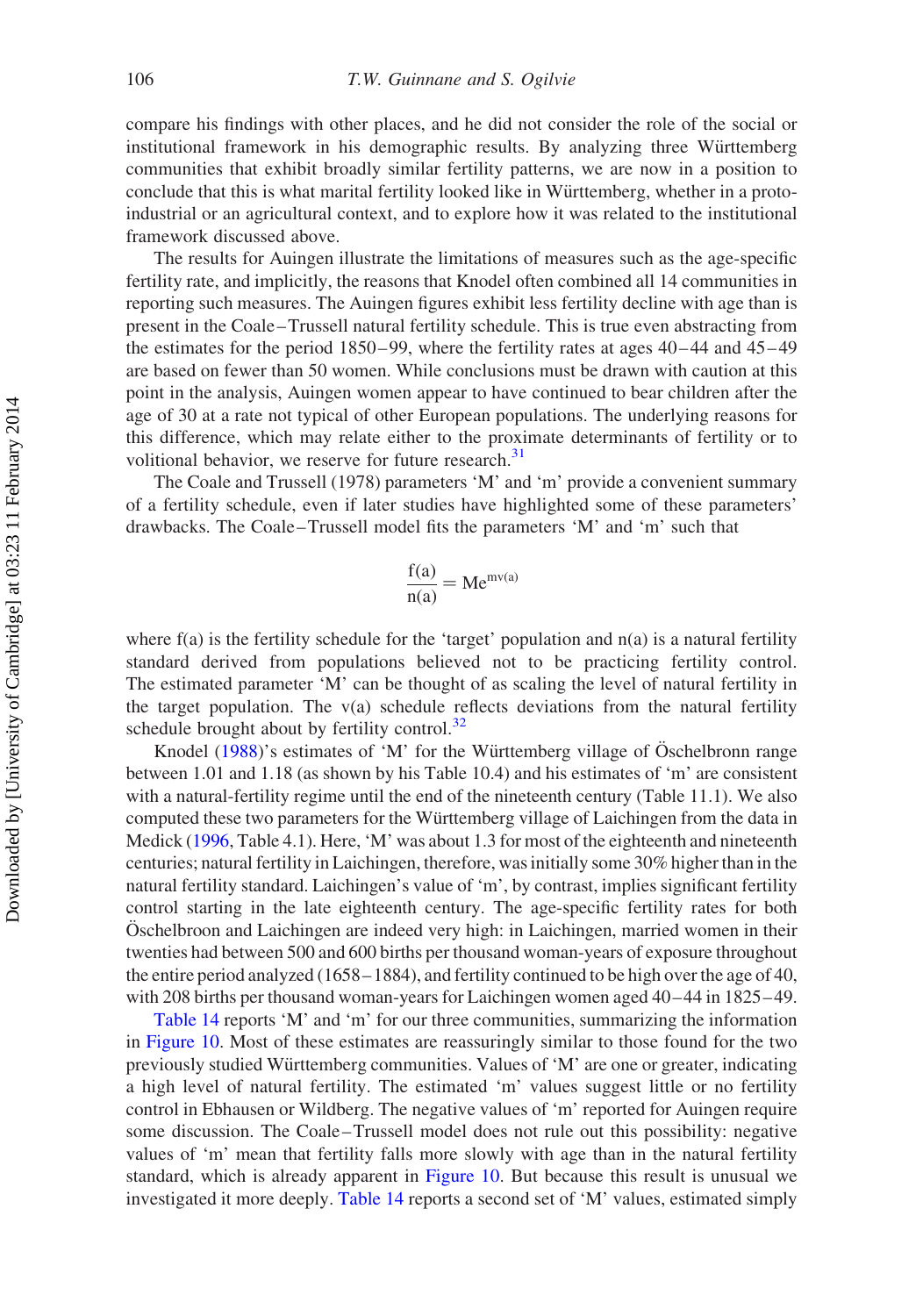|          |                    |                                                                          |                     | From nonlinear least squares |       |
|----------|--------------------|--------------------------------------------------------------------------|---------------------|------------------------------|-------|
| Place    | Couples<br>married | 'M' estimated as ASMFR at 20 as<br>a ratio of natural fertility standard | $^{\circ}M^{\circ}$ | $\cdot$ m'                   | $R^2$ |
| Auingen  | 1750-99            | 1.204                                                                    | 1.060(0.088)        | $-.374(.068)$                | .99   |
| Auingen  | $1800 - 49$        | 1.358                                                                    | 1.089(0.168)        | $-.366(.126)$                | .98   |
| Auingen  | $1850 - 99$        | 1.508                                                                    | 1.000(.217)         | $-.691(.161)$                | .98   |
| Ebhausen | 1750-99            | 1.186                                                                    | 1.113(0.060)        | $-.024(.052)$                | .99   |
| Ebhausen | $1800 - 49$        | 1.358                                                                    | 1.149(0.139)        | $.067$ $(.122)$              | .98   |
| Ebhausen | $1850 - 99$        | 1.531                                                                    | 1.360(0.160)        | $-.002(.114)$                | .98   |
| Wildberg | $1750 - 99$        | 1.057                                                                    | 1.050(.009)         | .130(.009)                   | .99   |
| Wildberg | $1800 - 49$        | 1.161                                                                    | 1.175(.024)         | .289(.024)                   | .99   |
| Wildberg | 1850-99            | 1.300                                                                    | 1.216 (.129)        | .025(.104)                   | .98   |

<span id="page-31-0"></span>Table 14. Estimates of the Coale–Trussell 'M' and 'm' for Auingen, Ebhausen, and Wildberg.

Note:  $ASMFR$  = age-specific marital fertility rate. The estimate of 'M' in the third column is the marital fertility rate ages 20–24 divided by the Coale–Trussell natural fertility standard for those ages. The estimates in the last three columns are nonlinear least squares estimates of the model in levels. Standard errors are in parentheses. See text for discussion of the negative 'm' values.

by taking the ratio of target to natural fertility in the age group  $20-24$ . For Ebhausen and Wildberg, the two estimates of 'M' are similar, while in Auingen the simpler approach yields much higher levels of 'M'. This difference implies that the Coale –Trussell model has trouble fitting the idiosyncratic fertility profile of Auingen. We also re-estimated the model by fixing 'M' at the value implied by the simple ratio in [Table 14](#page-31-0), and estimating only 'm'. These 'm' estimates were still negative, but had much smaller absolute values than those in Table  $14.<sup>33</sup>$  $14.<sup>33</sup>$  $14.<sup>33</sup>$ 

But why was marital fertility so high in this society? Knodel's investigation of the proximate determinants of fertility implies that high levels of natural fertility in pre-transition southern Germany reflected a combination of low breastfeeding and high fecundability. [Tables 11 and 12](#page-26-0) imply there was little breastfeeding in our three communities: infant mortality was high, and many of those infant deaths occurred in the first month of life.

Our reconstitutions also imply high fecundability. Fecundability refers to the monthly probability that a woman becomes pregnant if not using birth control, and thus summarizes the risk of pregnancy in a natural-fertility population. There are several ways of estimating fecundability. One simple approach uses Knodel and Wilson's adaption of Bongaarts' model. Since in the absence of prenuptial births, women are not breastfeeding in the first birth interval, the timing of births in that interval yields an estimate of fecundability. Knodel ([1988,](#page-40-5) Table 10.6) reports the proportion of all first births that occur in the tenth, eleventh, and twelfth month of marriage (omitting prenuptial pregnancies and women with premarital births). We replicated his approach for our three communities, obtaining similar estimates and thus comparable levels of fecundability. There is thus no puzzle about how women in our Württemberg communities bore so many children.

These findings provide an important enhancement to our understanding of this 'insider-outsider' demographic regime. This was a society in which access to marriage, and thus to marital fertility, was rationed. 'Outsiders' did not marry at all, and even 'insiders' married very late. But once a woman became an 'insider' by gaining access to marriage, she enjoyed an unusually high level of marital fertility which, at least in some cases, endured to a relatively advanced age. This 'central European' version of Hajnal's European Marriage Pattern thus differed from the English version in which a larger proportion of people gained access to marriage, but then had relatively low fertility within marriage. In the central European version, by contrast, demographic 'insiders' had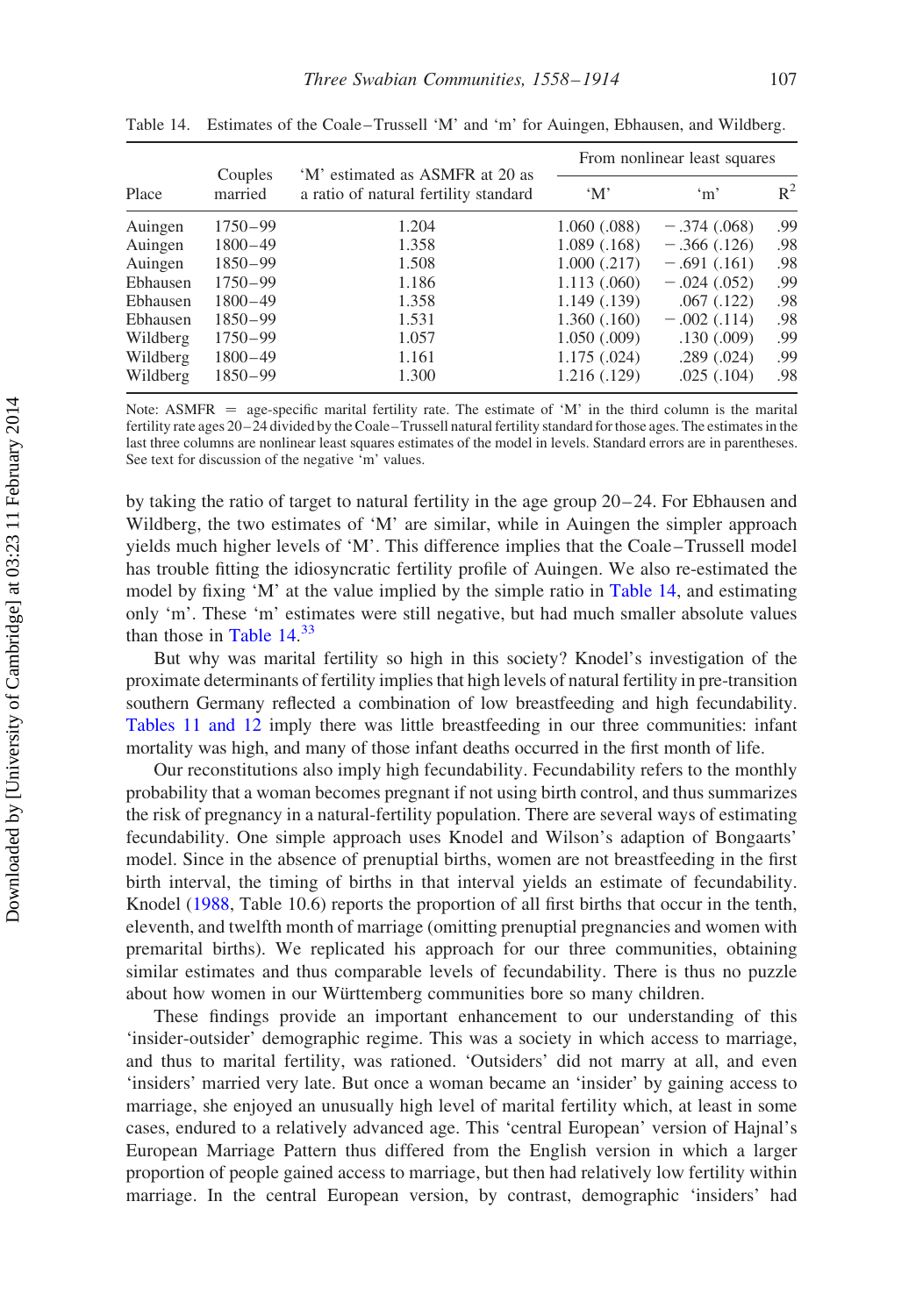extraordinarily high fertility while demographic 'outsiders' had extraordinarily low fertility. The net effect on population growth may have been similar, but the socioeconomic causes and consequences were very different.

## 7. The repeal of the politische Ehekonsens

The system of economic, social, and demographic controls on access to marriage (and thus to marital fertility) in Wu¨rttemberg was abolished in several steps in the second half of the nineteenth century. Wu¨rttemberg abolished guilds, one of the institutional underpinnings of the marriage controls, in 1864. Other changes, including the right to migrate freely within Germany, only came with the Reich in 1870. The *politische Ehekonsens* was repealed in two stages. Württemberg relaxed the marriage controls starting in 1862, but this resulted in a long struggle between proponents and opponents that ended with the death of King Wilhelm I in 1864 (Matz (1980, Chapter 4)). The new King Karl I appointed liberal ministers who started the legislative process towards reform, and also used their influence to weaken the operation of the Ehekonsens while it still prevailed. From 1862 to 1871 the politische Ehekonsens was still the law, but a law whose hitherto severe local implementation was increasingly weakened by oversight at the national level. When Württemberg joined the Reich, it had harmonized its law with the pre-existing law of the North German confederation, and the *politische Ehekonsens* in Württemberg came to a complete end on January 1, 1871 (Matz 1980, pp. 139–140).<sup>[34](#page-38-8)</sup>

We have already seen the large fluctuations in demographic behavior in our communities which coincided with abolition of the marriage controls. It may therefore be surprising to learn that there is some dispute in the historiography over whether the rules implicit in the *Ehekonsens* were ever applied, at least with enough consistency and force to create real impediments to marriage. Some of the disagreement arises from the widely held view, perhaps most forcefully put forward by Jürgen Schlumbohm, that pre-modern states, particularly in German-speaking central Europe, did not enforce most of their laws, ordinary people did not comply with them, and hence the legal system did not affect people's choices. Instead, Schlumbohm argues, we should adopt Michel Foucault's view that medieval and early modern legal systems were not functional, but rather served a purely symbolic purpose: they amounted to the assertion of sovereignty by a 'theatre state'.<sup>[35](#page-38-9)</sup> In the specific context of the Ehekonsens, Knodel ([1967](#page-40-0), p. 293) shows that the German marriage restrictions affected marriage and illegitimacy rates. This is different from the question of whether they impeded population expansion: because the *Ehekonsens* apparently increased illegitimate fertility, it had less effect on population overall. Matz ([1980](#page-40-1), p. 233) expresses doubt about the effectiveness of the marriage laws on the grounds that only about 6% of the marriage applications he analyzed were rejected. Schraut ([1989](#page-41-2), p. 137) interprets evidence from the Württemberg city of Esslingen as 'an expression of the low degree of effectiveness of the legal obstacles to marriage.' Ehmer [\(1991,](#page-39-0) p. 74) speculates that the marriage restrictions may have been more effective as an instrument of social control against the lower strata than as a tool for influencing actual demographic behavior.

Some of the disagreement reflects the source material available and the fact that the demographic implications of the Ehekonsens were complex. People denied the right to marry might simply leave the community or even the entire country; certainly the nineteenth-century period which saw the highpoint of the marriage restrictions also saw epidemic emigration from Württemberg to America and eastern Europe. For this reason, the restrictions on marriage might not have much impact on observable celibacy rates. Furthermore, while it seems likely that the *Ehekonsens* would lead to later first marriages,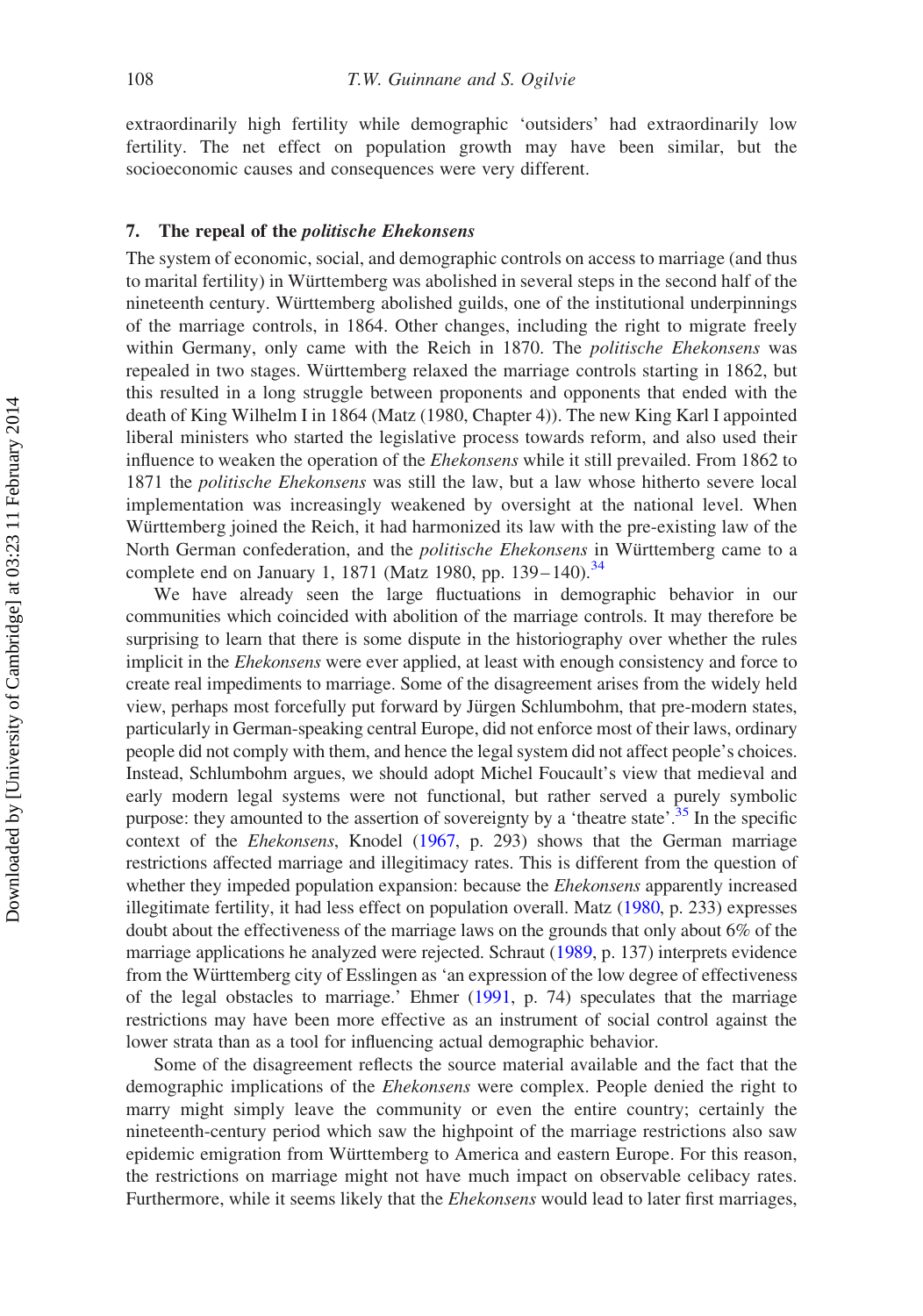that is not necessarily so: people deemed unfit to marry would not necessarily become more fit just by waiting, and those forced by the regulation to wait might instead just emigrate.

Efforts to determine the effects of the politische Ehekonsens empirically have remained inconclusive. The challenge can be seen in Matz's careful tabulations of administrative reports on the number of marriages prevented in Wu¨rttemberg in the mid-nineteenth century. He reports the number of marriages prevented as a percentage of marriages permitted. The resulting estimates display huge cross-sectional variation. In Stuttgart the figure is 0.35%, while in some rural Kreisen it exceeds 9% (Matz 1980, pp. 204– 206). But what does this mean? We do not know whether the 9% include couples applying for a second time, or couples who were denied permission the first time but were approved the next. We do not know how many people denied the right to marry in their home community simply migrated to another jurisdiction which they hoped might be more liberal. The 9% could over-estimate the number of couples who actually never married because of the politische Ehekonsens. Probably most important was the law's deterrent effect: we cannot know how many couples looked at the 9%, concluded that they themselves would also be denied the right to marry, and consequently never even applied.

A different way to approach the question is to ask what happened when the marriage restrictions were abolished. If they were binding constraints, we should see at least some immediate impact: a rise in marriage and a fall in illegitimate fertility. Knodel [\(1967](#page-40-0)) takes this approach. His study implicitly uses 'differences in differences' to compare German states that had abandoned the politische Ehekonsens before 1871 to those, like Württemberg, that still had it when the Reich abolished the restrictions. His strategy only really shows how effective the *Ehekonsens* was in the years just prior to its repeal; marriage restrictions might have exercised a much lesser (or greater) effect in the eighteenth century. Knodel concludes that around the time of its abolition the *Ehekonsens* had measurable effects on both proportions married and illegitimacy rates. Knodel's pioneering study relied on published, state-level data. Thus Wu¨rttemberg is a single observation, one that implicitly averages large cities (where we know the politische Ehekonsens was enforced less strictly) with small communities of fewer than 2,000 inhabitants such as Auingen, Ebhausen, and Wildberg – the size of community in which a majority of the German population still lived into the late nineteenth century.<sup>[36](#page-38-10)</sup>

Our sources allow us to examine how the repeal affected behavior within an individual community, thus relying on a much sharper 'before and after' design: we are looking at the same community under two different institutional regimes. Consider [Figure 3](#page-11-0) again. The repeal of the politische Ehekonsens was followed by marriage booms in all three of our communities. The number of marriages celebrated annually then fell to levels typical before the boom, suggesting that there was a stock of young people who had wanted to get married but could not do so because the of *Ehekonsens*. Once these people married, the volitional (i.e. informal) controls on marriage that Hajnal emphasized returned annual marriage counts to a lower level.

[Figure 5](#page-12-0) shows that the marriage boom also created a brief baby boom. This is the expected consequence of a large number of new marriages in a natural-fertility population. With age-specific marital fertility rates exceeding 500 for women in their twenties, we would expect every new marriage to produce a child every other year, over and above the births attributable to couples married before the end of the Ehekonsens. This baby boom also soon subsided, as the age-structure of the married population trended back toward what it had been under the pre-abolition regime.

One interesting feature of [Figures 3 and 5](#page-11-0) is the difference between Auingen on the one hand and Ebhausen and Wildberg on the other. All three communities exhibited sharp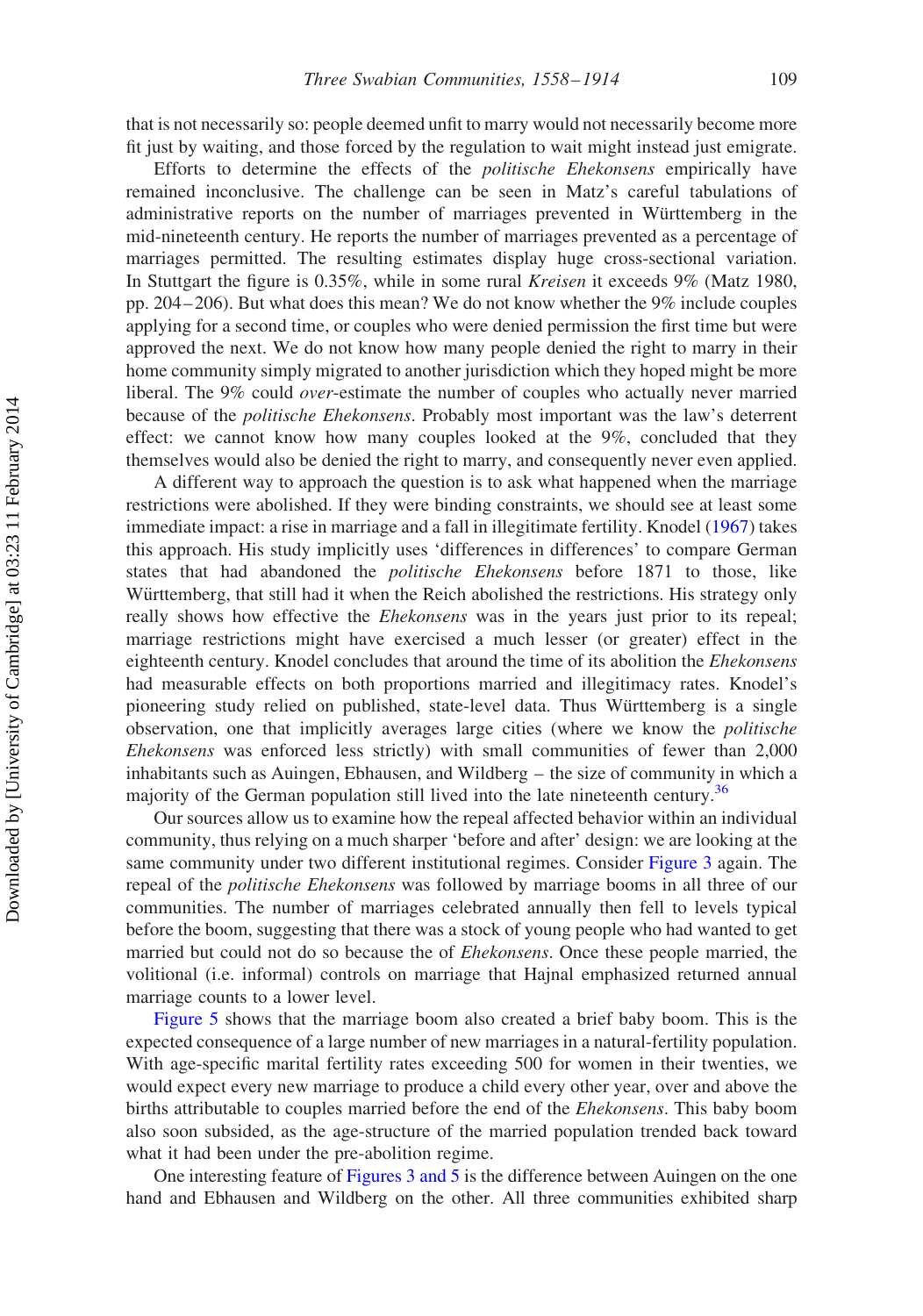reactions to the end of the politische Ehekonsens, but the effect seems more muted in Auingen. There are several potential explanations for the difference. The restrictions may have been enforced differently in Auingen before repeal; the outside opportunities for those prevented from marrying may have differed; or Auingen may have had a different local economic situation after repeal. The contrasting amplitude of the response to abolition of the marriage controls in different local contexts opens up intriguing avenues for deeper research.

A long tradition holds the marriage restrictions responsible for the unusual ubiquity of illegitimacy in south German societies. Indeed, Württemberg was a more moderate case than Bavaria, where Matz (1980, [Figure 2](#page-4-1)) reports that  $20-25\%$  of all births in the mid-nineteenth century were illegitimate. In Württemberg as a whole, the figure was more like 12% in the 1830s and 1840s, rising to 16% in the late 1850s. In Bavaria, the marriage controls were more severe, were explicitly retained in that territory after it joined the Reich, and were not abolished until 1916 (Ehmer, [1991](#page-39-0), p. 55). The historiography proposes several direct connections between illegitimacy and the politische Ehekonsens. One suggests that demographic 'outsiders' who were denied the right to marry had little reason to respect the norms of family life espoused by 'insiders'; such women might bear illegitimate children with several different men because controlling their sexual urges would not in any case allow them to enjoy the settled family life and secure economic situation that such control offered 'insiders.' Another argument implies that 'outsiders' simply replicated the lives of 'insiders' as best they could: often a couple that was denied the right to marry formed a 'consensual union' and had a brood of children who would have been, had their parents lived elsewhere, legitimate.<sup>[37](#page-38-11)</sup> Other women bore children before marrying; sometimes the husband was these children's father, sometimes not.

The marriage restrictions were accompanied by an increase in illegitimacy in our three communities. [Figure 11](#page-34-0) displays how illegitimacy developed during the period of the politische Ehekonsens. [\(Figure 11](#page-34-0) is identical to the period 1820–1914 reported in [Figure 9](#page-14-0)). The percentage of children born illegitimate increased up to c. 1870, declined by about one-half immediately upon repeal, and stayed at a lower level for the rest of the nineteenth century. The immediate reduction in illegitimacy evident in [Figure 11](#page-34-0) does not support, on its own, any particular interpretation of the relationship between the Ehekonsens and non-marital fertility, but the existence of the relationship cannot be denied.<sup>[38](#page-38-12)</sup>

<span id="page-34-0"></span>

Figure 11. Proportion illegitimate during the repeal of the *politische Ehekonsens*. Note: Figures are centered seven-year moving averages.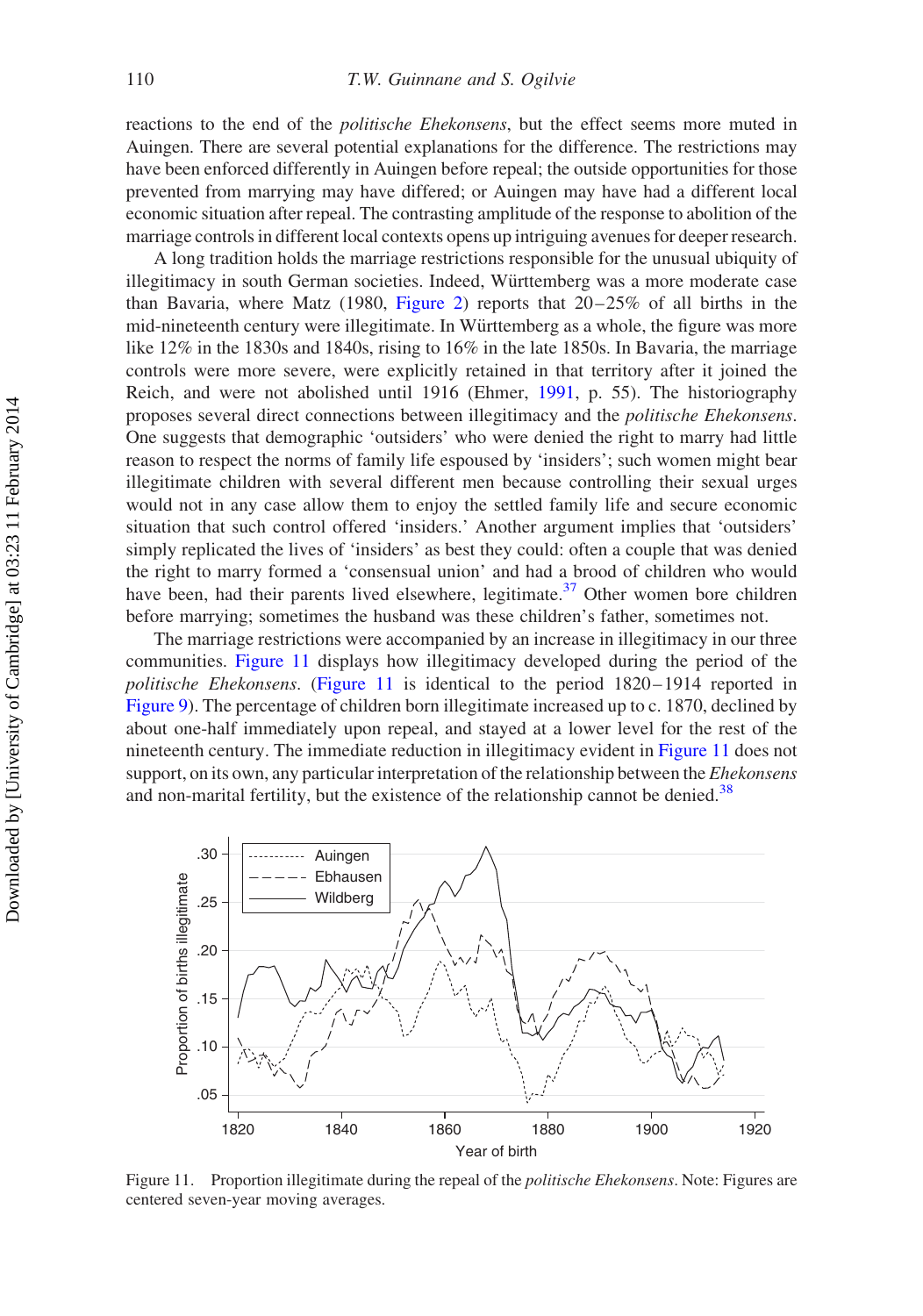## 8. Conclusion

This paper provides an initial overview of a distinctive demographic regime observable in three Wu¨rttemberg communities over a period of about three centuries ending in 1914. The populations we study are of particular interest because they lived under a set of economic, social, and demographic controls that were quite typical for central Europe but unknown in France, the Low Countries, or England, the European societies that have been the focus of most historical demographic research. These controls shaped demographic behavior both indirectly and directly, in ways that show up clearly even in these early results.

The pervasive regulation by local elites of the economic and demographic decisions of the lower social strata made Württemberg – including our three communities – poorer than other parts of western Europe, and less able to take advantage of the new opportunities offered by the growth of the European economy in the eighteenth and nineteenth centuries. This stagnant economy meant more out-migration and less opportunity to marry and form new households in one's community, or even one's country, of birth. Economic and demographic regulation in these central European communities effectively divided the population into 'insiders' and 'outsiders,' forcing the latter to attempt to evade the pervasive restrictions on the life-choices they were allowed to make.

These controls also exercised a direct impact on demographic behavior, with implications that show up starkly even in the simple measures we report here. The politische Ehekonsens had long required that couples wishing to marry obtain permission from local authorities. Permission was often denied, meaning that many young adults faced a choice between remaining single or leaving for other places. Some who remained had children anyway, but fewer than if they had been married. When these restrictions were removed between 1862 and 1870, an immediate marriage boom ensued, followed by an increase in the total number of births and a sharp reduction in the proportion of all children born to unwed mothers.

This dramatic reaction to the end of the state demographic controls in the late nineteenth century strongly suggests that the various precursor controls exercised on the local level over the entire earlier period exerted important and as yet unappreciated effects on demographic behavior. The regulations created a two-tiered demographic system. The upper tier consisted of those who could marry and enjoy full adulthood while continuing to live in this society: these 'insiders' followed a demographic pattern characterized by high marital fertility but also unusually high mortality of their offspring, for reasons which we suspect to be economically endogenous but which require deeper investigation. The lower tier consisted of those who were denied access to marriage and the right to practise an occupation independently: these 'outsiders' followed a demographic pattern characterized by epidemic emigration (for males), rising illegitimate fertility (for females), and high mortality among extra-marital 'outsider' infants. The deeper operation of this 'two-tiered' system in these German villages, and its implications for demographic and economic development in central Europe over the three centuries before and during the transition to modern economic growth, open up perspectives for wider comparative analysis.

### Acknowledgements

We gratefully acknowledge financial support from the Economic and Social Research Council of Great Britain; the Leverhulme Trust; and the Economic Growth Center (Yale University). Markus Küpker and Janine Maegraith provided excellent research assistance. We are grateful to Adèle Rossouw and Marian Schmidt for additional help. For comments and suggestions we thank seminar participants at INED, Queen's University (Kingston), UCLA, the University of Copenhagen, and Williams College. This paper is part of a larger ongoing project; for detailed background information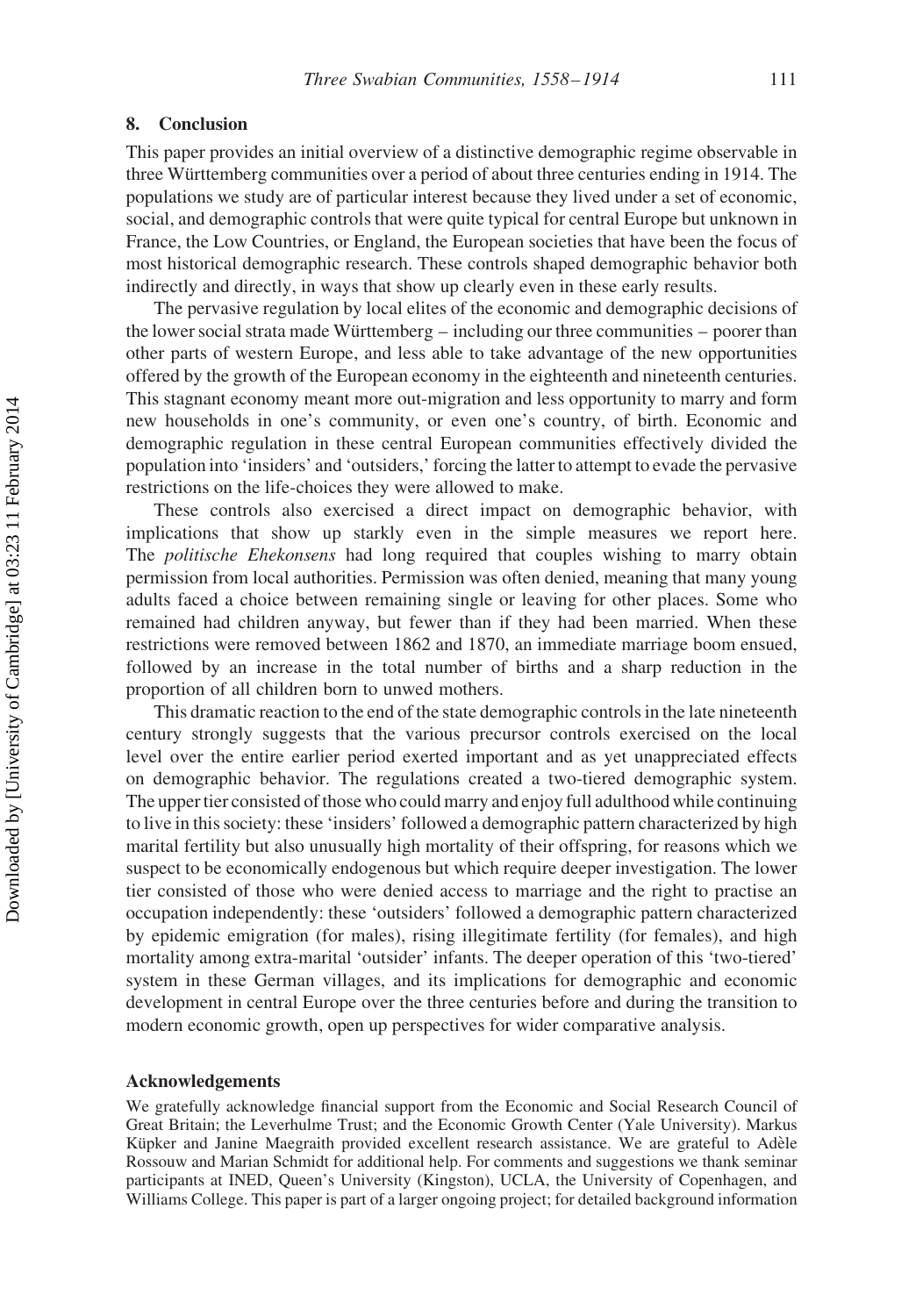on the communities in question, see Ogilvie et al. [\(2009\)](#page-41-6); for a more formal treatment of population and economic shocks, see Guinnane and Ogilvie [\(2008](#page-39-7)). We thank Cambridge University Press for permission to reproduce the map in Figure 1.

## Notes

- <span id="page-36-0"></span>1. Galor and Weil [\(2000](#page-39-14)) is the key reference in 'unified growth theory,' the most influential strand of recent theoretical work on long-run growth. Galor ([2011\)](#page-39-15) discusses more recent contributions. Guinnane ([2011\)](#page-39-16) discusses the demographic transition, stressing weaknesses in the way the growth-theoretical literature interprets the historical evidence.
- <span id="page-36-1"></span>2. For suggestive evidence to this effect, see Ogilvie [\(2003](#page-41-1)), 196–200; Medick [\(1996](#page-40-7)), 359–360, 368– 369.
- <span id="page-36-2"></span>3. Examples of that literature include our own, earlier effort (Guinnane and Ogilvie ([2008\)](#page-39-7)), which uses two of the three sets of registers discussed here; Weir ([1984\)](#page-42-5); and Galloway ([1988\)](#page-39-17). The two volumes of the 'Eurasia project' (Bengtsson et al. [\(2004](#page-38-13)) and Tsuya et al. [\(2010\)](#page-42-6)) include references to more recent studies of this type. The most famous project in this tradition is Wrigley & Schofield ([1981\)](#page-42-7).
- <span id="page-36-3"></span>4. For Wildberg we have two distinct estimates for 1818 (1593 and 1594 persons) as well as for 1821 (1560 and 1786 persons). We use the average of the two totals, although the differences are too small to affect the results reported here. We discuss the sources underlying [Figure 2,](#page-4-1) and the rest of the paper, in section 2 below.
- <span id="page-36-4"></span>5. For more detail on the economic history of Wildberg, Ebhausen, and the immediate region, see Ogilvie ([1997,](#page-40-11) [2003\)](#page-41-1); Troeltsch [\(1897](#page-42-2)); Mantel [\(1974](#page-40-14)); Klaß [\(1987\)](#page-40-15); Königliches Statistischtopographisches Bureau [\(1862](#page-40-16)).
- <span id="page-36-6"></span><span id="page-36-5"></span>6. For a more complete discussion of these demographic sources, see Ogilvie et al. (2009).
- 7. See Ogilvie et al. (2009), pp. 85 86, p. 65. Catholics in Auingen remained under the pastoral care of the priest in nearby Magolsheim.
- <span id="page-36-7"></span>8. That is, the value reported for 1750 is the sum of the counts for 1747– 1753, divided by seven. [Figure 3](#page-11-0) includes all marriages. Below we discuss differences between first and higher-order marriages. Guinnane and Ogilvie [\(2008](#page-39-7)) report econometric analysis of marriages, deaths and births as reactions to economic 'shocks,' using the techniques employed by Weir [\(1984](#page-42-5)).
- <span id="page-36-8"></span>[Figure 5](#page-12-0) includes both illegitimate births and stillbirths. The dividing line between stillbirths and live births is not always clear-cut, but the range of error is small relative to the levels in [Figure 5](#page-12-0). We discuss the issue in more detail in section 7 below.
- <span id="page-36-10"></span><span id="page-36-9"></span>10. We discuss legitimacy and illegitimacy below.
- 11. See Wrigley and Schofield ([1981\)](#page-42-7). Wrigley et al. ([1997\)](#page-42-3) undertake this with family reconstitutions.
- <span id="page-36-11"></span>12. The year given on the horizontal axis in each graph is the beginning-year of the quarter-century in question: thus '1700' indicates the quarter-century 1700– 1724. Exceptionally, '1875' indicates the period 1875– 1914. To facilitate comparison to other studies, we present the raw numbers underlying Figures 6–8 in Appendix 2.
- <span id="page-36-12"></span>13. The idea of marriage as central to demographic behavior goes back to Malthus. Hajnal [\(1965](#page-39-8), [1982](#page-39-9)) argued that a distinctive 'western European marriage pattern' was central to population patterns in that region. Wrigley and Schofield [\(1981](#page-42-7)) is just one study that views nuptiality as the primary control in a pre-modern population.
- <span id="page-36-13"></span>14. Guinnane [\(1997](#page-39-13)) focuses on post-Famine Ireland, but includes comparative discussion for much of Europe.
- <span id="page-36-14"></span>15. One way to think about the *politische Ehekonsens* is to recall Malthus' objections to 'early and improvident marriages' and the English Poor Laws' supposed role in fostering such marriages. Malthus objected to some marriages and many of his contemporaries doubtless felt the same way. But they had no legal right to forbid them, in contrast to the right possessed and exercised by the Württemberg state and devolved by it to the local communities. On the legal framework and concrete implementation of the *politische Ehekonsens* in Württemberg, see Matz, [1980,](#page-40-1) esp. 44 – 5, 120– 121, 181, 191; Borscheid, [1982,](#page-38-0) esp. 243– 260; Kaschuba & Lipp, [1982](#page-40-9), esp. 312– 362; Schraut, [1989](#page-41-2), esp. 91 –121; Ehmer, [1991](#page-39-0), esp. 53 – 55; Ogilvie, [1997,](#page-40-11) 61 –63; Ogilvie, [2003,](#page-41-1) 51 – 54.
- <span id="page-36-15"></span>16. [Tables 3–5](#page-16-0) include a bride or groom if she or he has a valid birthdate; that is, the number of events recorded from a given marriage need not be equal. For the seventeenth century, especially in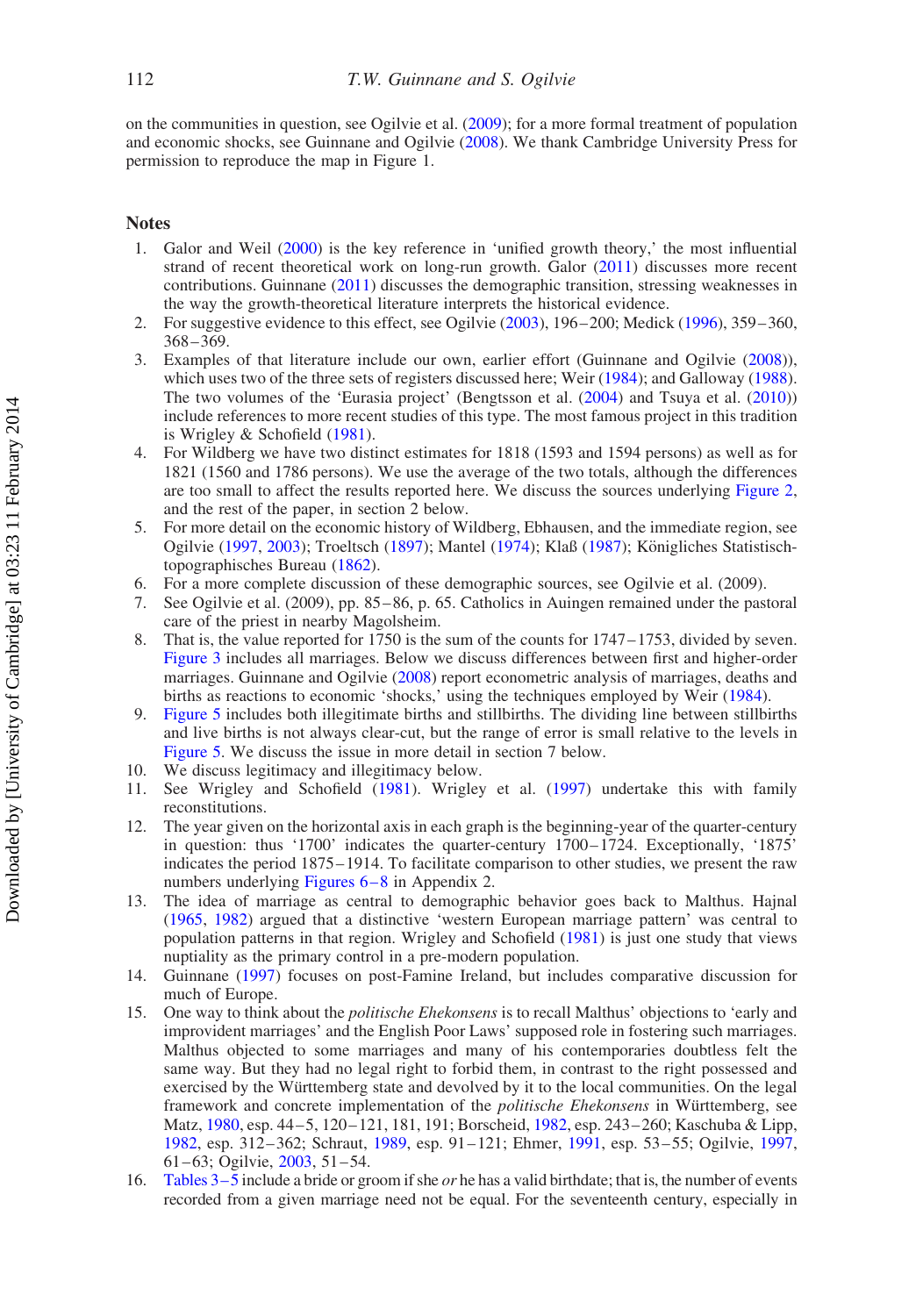Ebhausen, the register did not record prior marital status at marriage for some brides and grooms. Based on the conventions governing how individuals were identified in written documents in this society, however, brides of unrecorded marital status can be assumed to be unmarried in almost all cases, while grooms of unrecorded marital status can be assumed to be widowers. The ages at marriage reported in our tables are not sensitive to variations in treatment of this problem. If we simply exclude all brides and grooms of unrecorded marital status, the sample becomes smaller without appreciable changes in the mean or median age at marriage reported in the tables.

- <span id="page-37-0"></span>17. Flinn, [1981](#page-39-10) (Appendix 7) and Dennison & Ogilvie, [2013](#page-39-11) ([Table 1\)](#page-8-0) report only a handful of studies with a female mean age at first marriage outside the range observed in our three communities. These two surveys do not report male age at marriage. Medick, [1996](#page-40-7), Table 4.3, reports a similar pattern for Laichingen, with female ages at first marriage peaking at a mean of  $27.4$  in  $1850-74$ . Knodel,  $1988$ ,  $122-123$  (Table 6.1), finds the same pattern for Öschelbronn, with female marriage age peaking at 27.4 in 1850–74. Kaschuba & Lipp, [1982,](#page-40-9) 331 (Table II.5), find a very similar pattern but even female higher marriage ages in Kiebingen, with a peak of 30.8 in 1850– 54. A similarly high marriage age, typically peaking in the period 1850– 70, is reported by Schomerus, [1976,](#page-41-0) 175 [\(Table 1](#page-8-0)) for women marrying factory workers in Esslingen and by Borscheid, [1982](#page-38-0), 260 [\(Table 1\)](#page-8-0), for brides of craftsmen in Nürtingen.
- <span id="page-37-1"></span>18. The figure cited in the text includes stillbirths and covers the entire period of Knodel's study, roughly the eighteenth, nineteenth, and early twentieth centuries. Oschelbronn experienced a sharp fall in infant and child mortality in the late nineteenth century, similar to the decline we document below for our communities.
- <span id="page-37-2"></span>19. Medick's estimates apparently include illegitimate children, and he uses a different approach to dealing with children whose date of death is not known, so his figures are not directly comparable to ours.
- <span id="page-37-3"></span>20. Wrigley et al. (1997) estimate adult mortality from their family reconstitutions. The challenge for this type of analysis is to estimate the numbers and ages of adults at risk of death, which in a mobile population requires potentially heroic assumptions. A second approach is to rely on model life tables to infer adult mortality from the mortality levels estimated for children. We prefer this approach, like Knodel ([1988](#page-40-5)), and return to it at the end of this section.
- <span id="page-37-4"></span>21. In Ebhausen we lack death dates for 2225 of 9779 (or 23%) of the children linked to a birth. Of those, 686 were born after 1850. In Wildberg we have 11,377 births, of which 34% are not linked to a death. Of these 3942 births missing a death date, 1202 were born after 1850.
- <span id="page-37-5"></span>22. One might be tempted to infer that a child remained in the community on the basis of information concerning the birth or death of siblings. We deliberately do not use such information, as it would definitely be selecting on individuals whose parents had more births and perhaps higher rates of infant mortality.
- <span id="page-37-6"></span>23. A similar late-nineteenth-century decline in infant mortality is observed for the Württemberg village of Kiebingen by Kaschuba & Lipp, [1982](#page-40-9) (Table II.93).
- <span id="page-37-7"></span>24. Illegitimate children were approximately twice as likely as legitimate ones to be marked as stillborn in all three communities. This difference probably reflects both conditions of pregnancy (since unmarried women were even more likely to have to keep working late in pregnancy than married ones) and the conditions under which such children were born (since unmarried pregnant women were more likely to be poor and 'outsiders' to the mainstream community).
- <span id="page-37-8"></span>25. [Table 11](#page-26-0) excludes stillbirths. In the next section we report very high fertility rates early in marriage, another indicator of low breastfeeding rates.
- <span id="page-37-9"></span>26. The table reports only the proportion of children born in a given month who died in the first month of life. The basic patterns shown in [Table 12](#page-27-0) are similar to the patterns shown by the proportion that died within the first week or the first year of life. In discussing seasonality we focus on mortality up to the age of one month in order to reduce ambiguity concerning which 'season' the child experiences.
- <span id="page-37-10"></span>27. The historical demography literature uses the term 'endogenously' differently. See Bourgeois-Pichat ([1951\)](#page-39-18).
- <span id="page-37-11"></span>28. A simple summary is that in our communities infant mortality is higher relative to child mortality than the 'East' model life tables imply. Thus any estimate of adult mortality will depend on whether it is based on infant or on child mortality estimates.
- <span id="page-37-12"></span>29. Our estimates of mortality to age five imply somewhat less severe mortality, ranging between levels 4 and 10.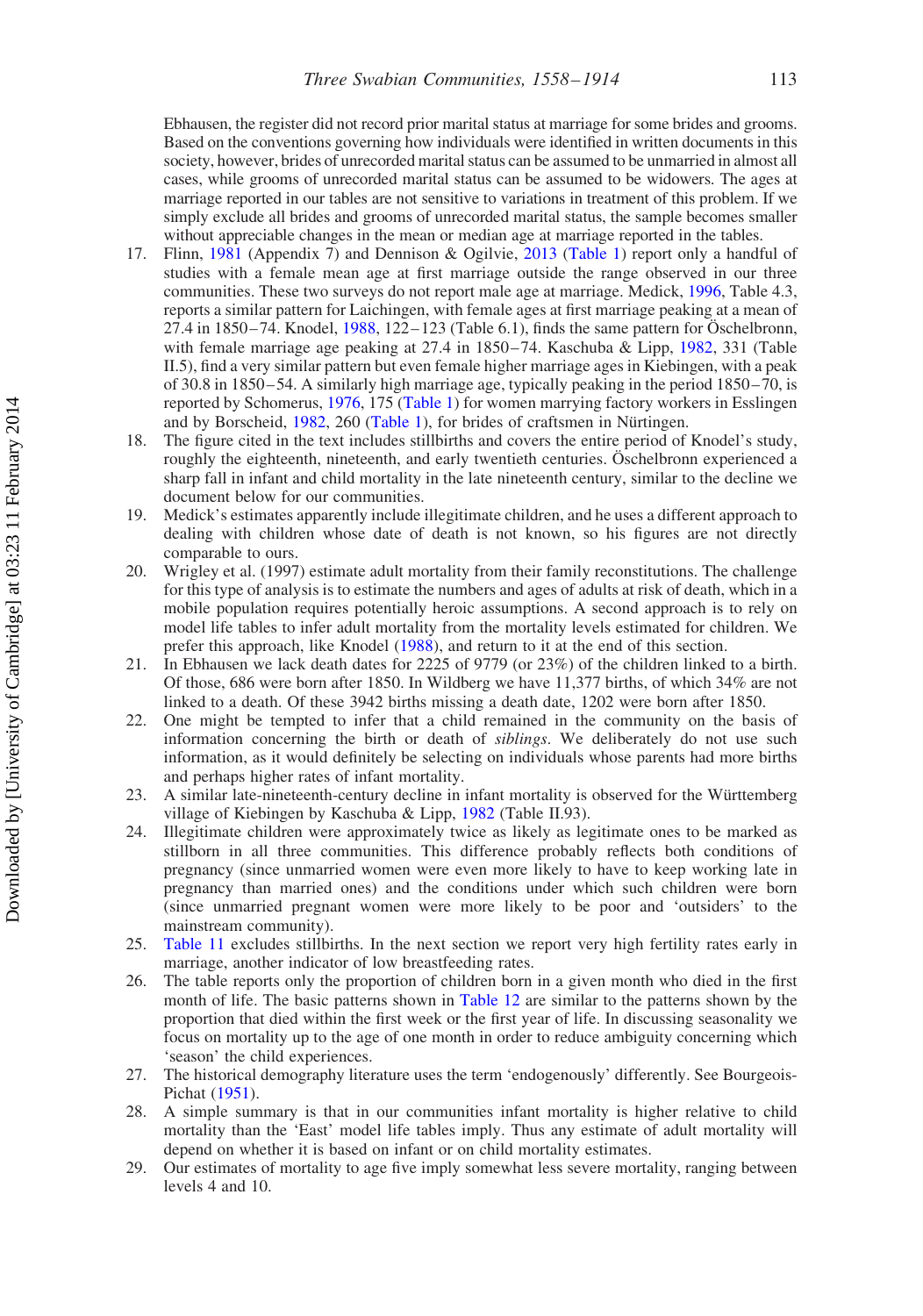- <span id="page-38-4"></span>30. Following Knodel and others, if the first birth interval is shorter than nine months, we 'back date' the marriage so that the first interval has the same length as the mean for first births that did not involve bridal pregnancy.
- <span id="page-38-5"></span>31. The estimates of age-specific fertility in [Figure 10](#page-29-0) and [Table 14](#page-31-0) exclude women who contribute less than one year of observation to a cell. This avoids the situation where, for example, a woman has a birth just before turning 25, thus producing a rate that is correct but misleadingly high.
- <span id="page-38-6"></span>32. Since 'm' measures the reduction of fertility at older ages, it is best viewed as an indicator of 'stopping.' Earlier studies estimated 'M' and 'm' by taking logs and fitting a straight line. The estimates we report are based on the preferred approach of estimating the model in 'levels' by nonlinear least squares. As a rule of thumb most demographers consider a Coale –Trussell 'm' greater than 0.2 as evidence of parity-dependent fertility control.
- <span id="page-38-7"></span>33. We also re-estimated 'M' and 'm' with weights for the number of woman-years of exposure in each cell. This did not yield appreciably different results.
- <span id="page-38-8"></span>34. Borscheid ([1982,](#page-38-0) p. 243ff and note 88) suggests a more precise periodization of the waxing and waning enforcement of the *politische Ehekonsens*. Building on his dating, we attempted a rough statistical test of the regulations' impact. For each community we estimated a separate AR(2) model of the number of marriages regressed on a fourth-degree polynomial in time plus dummies for every year in the range 1860– 80. For Ebhausen and Wildberg the results show strong (positive) departures from trend for the period from the early 1860s to the late 1870s, as suggested by the graph. For Auingen the results are less clear-cut, in part because of the mini-boom in the 1840s noted above. We also adapted this approach to the periods Borscheid suggests; the results suggest that the periodization he describes does not account for the data from any of our communities. We do not believe these econometric analyses (or visual inspection of graphs) are the proper way to test the effects of the *politische Ehekonsens*. At the top of our research agenda is the question of how the restrictions' repeal affected marriage ages and marriage chances as revealed by the micro-level reconstitution data.
- <span id="page-38-9"></span>35. Schlumbohm [\(1997\)](#page-41-14), 649– 650, 660– 661; referring to Foucault [\(1975](#page-39-19)).
- <span id="page-38-10"></span>36. In 1852, 67.3% of the German population lived in settlements under 2,000 inhabitants. See Twarog, [1997](#page-42-8), pp. 288-289.
- <span id="page-38-11"></span>37. The most famous version of this debate focused on Bavaria, but the same arguments are relevant for our communities. See Lee [\(1977b,](#page-40-17) [1978\)](#page-40-18) and Shorter [\(1971,](#page-41-15) [1973,](#page-41-16) [1978\)](#page-41-17).
- <span id="page-38-12"></span>38. One might expect the end of the politische Ehekonsens to result in a reduction in average ages at marriage. [Tables 3](#page-16-0)–5 actually suggest such a reduction, except for women in Auingen. But on closer examination the reduction in age at marriage during the quarter-century 1875– 99 took place long after the repeal of the politische Ehekonsens, and cannot properly be attributed to it. This is not the case in our reconstitutions; if anything, there is at first an increase in the number of older brides and grooms. This observation is consistent with the idea that the repeal's major effect was on a cohort of people in their twenties and early thirties who would not have been allowed to marry under the old regime, and who had been forced to wait to marry past the age when they would have preferred to do so.
- <span id="page-38-14"></span>39. At least this belief is persistent in the historical demography literature; for example, Kintner [\(1988](#page-40-19), p. 237) claims 'they [Catholics] tended to register stillbirths as infant deaths, thereby inflating the recorded infant mortality rate.'

### References

- <span id="page-38-3"></span>Bassler, G. P. (1974). Auswanderungsfreiheit und Auswandererfürsorge in Württemberg 1815–1855. Zur Geschichte der südwestdeutschen Massenauswanderung nach Nordamerika [Freedom of emigration and provision for emigrants in Württemberg 1815–1855: On the history of the southwest German mass emigration to North America]. Zeitschrift für Württembergische Landesgeschichte, 33, 117– 160.
- <span id="page-38-13"></span>Bengtsson, T., Campbell, C., Lee, J. Z., et al. (2004). Life under pressure: Mortality and living standards in Europe and Asia, 1700– 1900. Cambridge, MA: MIT Press.
- <span id="page-38-1"></span>Benz, E. (1999). Fertility, wealth, and politics in three southwest German villages 1650–1900. Boston: Brill.
- <span id="page-38-2"></span>Boelcke, W. A. (1987). Wirtschaftsgeschichte Baden-Württembergs von den Römern bis heute [The economic history of Baden-Württemberg from the Romans to the present]. Stuttgart, Theiss.
- <span id="page-38-0"></span>Borscheid, P. (1982). Lebensstandard und Familie. Partnerwahl und Ehezyklus in einer württembergischen Industriestadt im 19. Jahrhundert [Living standards and family: Partner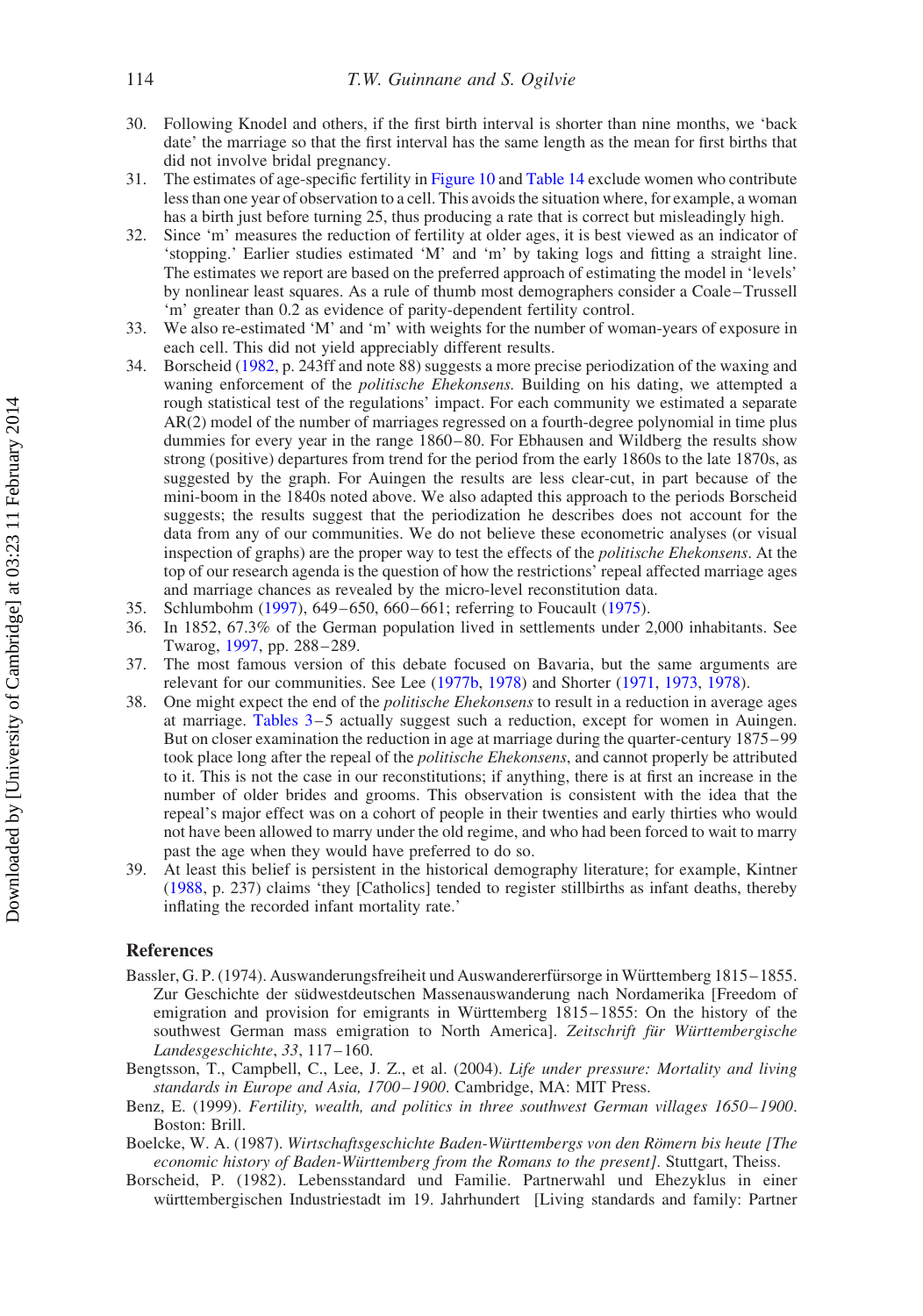choice and marriage cycles in a Württemberg industrial city in the nineteenth century]. Archiv für Sozialgeschichte, 22, 227–262.

- <span id="page-39-18"></span>Bourgeois-Pichat, J. (1951). La mesure de la mortalité infantile. I. Principes et méthodes [Measuring] infant mortality: Principles and methods]. Population (French Edition), 6, 233– 248, 459–480.
- Breschi, M., Fornasin, A., & Gonano, G. (2005). Short-term demographic changes in relation to economic fluctuations: The case of Tuscany during pre-transitional period. In R. C. Allen, T. Bengtsson, & M. Dribe (Eds.), Living standards in the past: New perspectives on well-being in Asia and Europe. (pp. 314–340) Oxford: Oxford University Press.
- Coale, A.J., & Trussell, T.J. (1978). Technical note: Finding the two parameters that specify a model schedule of marital fertility. Population Index, 44, 203-213.
- <span id="page-39-11"></span>Dennison, T., & Ogilvie, S. (2013). Does the European marriage pattern explain economic growth? CESifo Working Papers 4244.
- <span id="page-39-0"></span>Ehmer, J. (1991). Heiratsverhalten, Sozialstruktur und ökonomischer Wandel. England und Mitteleuropa in der Formationsperiode des Kapitalismus [Marriage behaviour, social structure, and economic change: England and Central Europe in the period of the development of capitalism]. Göttingen: Vandenhoeck und Ruprecht.
- <span id="page-39-12"></span>Feng, W., Campbell, C., & Lee, J. Z. (2010). Agency, hierarchies, and reproduction in northeastern China, 1789– 1840. In N. Tsuya, W. Feng, G. Alter & J. Z. Lee (Eds.), Prudence and pressure: Reproduction and human agency in Europe and Asia, 1700 –1900. (pp. 287– 316) Cambridge, MA: MIT Press.
- <span id="page-39-1"></span>Fertig, G. (2000). Lokales Leben, atlantische Welt. Die Entscheidung zur Auswanderung vom Rhein nach Nordamerika im 18. Jahrhundert [Local life, Atlantic world: The decision to emigrate from the Rhine to North America in the eighteenth century]. Osnabrück: Universitätsverlag Rasch.
- <span id="page-39-2"></span>Flik, R. (1990). Die Textilindustrie in Calw und in Heidenheim 1705– 1870. Eine regional vergleichende Untersuchung zur Geschichte der Frühindustrialisierung und Industriepolitik in Württemberg [The textile industry in Calw and Heidenheim, 1705–1870: A comparative regional investigation of the history of early industrialization and industrial policy in Württemberg]. Stuttgart: Steiner.
- <span id="page-39-10"></span>Flinn, M. W. (1981). The European demographic system, 1500– 1820. Baltimore: Johns Hopkins University Press.
- <span id="page-39-19"></span><span id="page-39-6"></span>Foucault, M. (1975). Surveiller et punir: naissance de la prison [Discipline and punish: The birth of the prison]. Paris: Gallimard.
- <span id="page-39-17"></span>Fritz, E. (1993). Die Kirche im Dorf [The church in the village]. Zeitschrift für Württembergische Landesgeschichte, 52, 155– 178.
- <span id="page-39-15"></span>Galloway, P. R. (1988). Basic patterns in annual variations in fertility, nuptiality, mortality, and prices in pre-industrial Europe. Population Studies, 42, 275– 303.
- <span id="page-39-14"></span>Galor, O. (2011). Unified growth theory. Princeton: Princeton University Press.
- <span id="page-39-4"></span>Galor, O., & Weil, D. N. (2000). Population, technology, and growth: From Malthusian stagnation to the demographic transition and beyond. American Economic Review, 90, 806–828.
- Grube, W. (1954). Dorfgemeinde und Amtsversammlung in Altwürttemberg [Village community and district assembly in Old Württemberg]. Zeitschrift für Württembergische Landesgeschichte, 13, 194– 219.
- <span id="page-39-16"></span><span id="page-39-13"></span>Guinnane, T. W. (1997). The vanishing Irish: Households, migration, and the rural economy in Ireland, 1850– 1914. Princeton: Princeton University Press.
- <span id="page-39-7"></span>Guinnane, T. W. (2011). The historical fertility transition: A guide for economists. Journal of Economic Literature, 49, 589-614.
- <span id="page-39-8"></span>Guinnane, T. W., & Ogilvie, S. (2008). Institutions and demographic responses to shocks: Württemberg, 1634–1870. Yale University Economic Growth Center Discussion Paper 962.
- <span id="page-39-9"></span>Hajnal, J. (1965). European marriage patterns in perspective. In D. V. Glass & D. E. C. Eversley (Eds.), Population in history: Essays in historical demography (pp. 101– 143). London: Edward Arnold.
- <span id="page-39-5"></span>Hajnal, J. (1982). Two kinds of preindustrial household formation system. *Population and* Development Review, 8, 449-494.
- <span id="page-39-3"></span>Hippel, W. V. (1984). Die Bauernbefreiung im Königreich Württemberg [The emancipation of the peasantry in the Kingdom of Württemberg]. Boppard am Rhein: Boldt.
- Hoffmann, L. (1905). Das württembergische Zunftwesen und die Politik der herzoglichen Regierung gegenüber den Zünften im 18. Jahrhundert [The Württemberg guild system and the policy of the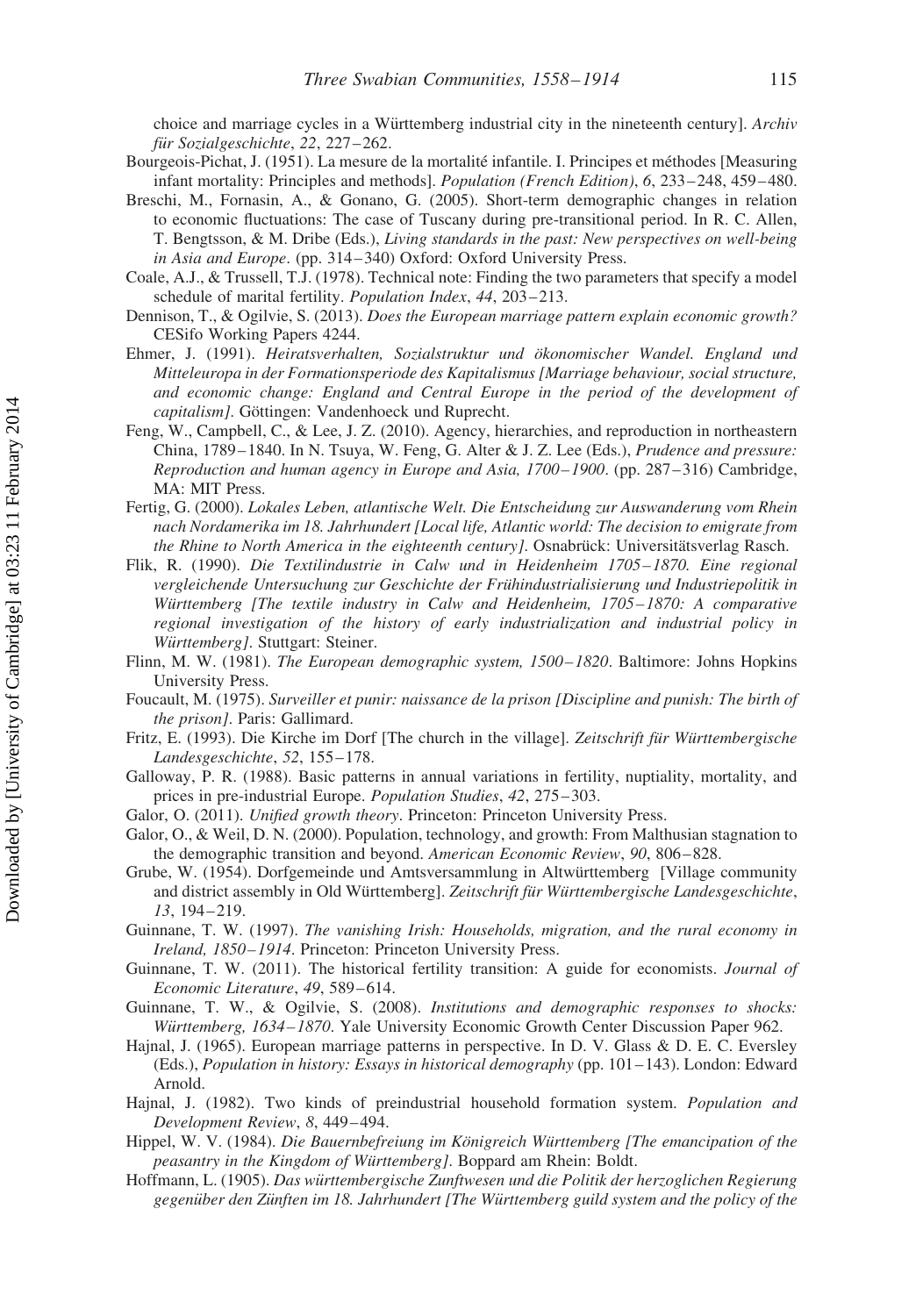ducal government towards the guilds in the eighteenth century] (Ph.D. dissertation). University of Tübingen.

- <span id="page-40-13"></span>Holtz, S. (1996). Vom Umgang mit der Obrigkeit. Zum Verhältnis von Kirche und Staat im Herzogtum Württemberg [Dealing with the authorities: The relationship between church and state in the duchy of Württemberg]. Zeitschrift für Württembergische Landesgeschichte, 55, 131– 159.
- <span id="page-40-9"></span>Kaschuba, W., & Lipp, C. (1982). Dörfliches Überleben. Zur Geschichte materieller und sozialer Reproduktion ländlicher Gesellschaft im 19. und frühen 20. Jahrhundert [Surviving in the village: The history of the material and social reproduction of rural society in the nineteenth and early twentieth century]. Tübingen: Tübinger Vereinigung für Volkskunde.
- <span id="page-40-19"></span>Kintner, H. J. (1988). L'impact des caractéristiques de l'allaitement sur les différences régionales de mortalité infantile en Allemagne vers 1910 [The impact of the characteristics of breast-feeding on regional differences in infant mortality in Germany around 1910]. European Journal of Population, 3, 233– 261.
- <span id="page-40-15"></span>Klaß, J. (1988). Wildberger Chronik. Effringen – Gültlingen – Schönbronn – Sulz am Eck – Wildberg, 1237–1988 [Wildberg chronicle: Effringen, Gültlingen, Schönbronn, Sulz am Eck, and Wildberg, 1237–1988]. Wildberg: Schönbronner Verlag.
- <span id="page-40-0"></span>Knodel, J. (1967). Law, marriage, and illegitimacy in nineteenth-century Germany. Population Studies, 20, 279-294.
- <span id="page-40-5"></span>Knodel, J. E. (1988). Demographic behavior in the past: A study of fourteen German village populations in the eighteenth and nineteenth centuries. Cambridge: Cambridge University Press.
- <span id="page-40-16"></span>Königliches Statistisch-topographisches Bureau. (1862). Beschreibung des Oberamts Nagold [Description of the District of Nagold]. Stuttgart: Kohlhammer.
- <span id="page-40-10"></span>Lee, W. R. (1977a). Population growth, economic development and social change in Bavaria, 1750– 1850. New York: Arno Press.
- <span id="page-40-17"></span>Lee, W. R. (1977b). Bastardy and the socioeconomic structure of south Germany. Journal of Interdisciplinary History, 7, 403-425.
- <span id="page-40-18"></span>Lee, W. R. (1978). Bastardy in south Germany: A reply. Journal of Interdisciplinary History, 8,  $471 - 476$ .
- <span id="page-40-6"></span>Maisch, A. (1992). Notdürftiger Unterhalt und gehörige Schranken: Lebenbedingungen und Lebensstile in württembergischen Dörfern der frühen Neuzeit [Makeshift livelihoods and appropriate constraints: Living conditions and life styles in Württemberg villages of the early modern period]. Stuttgart: Lucius & Lucius.
- <span id="page-40-14"></span>Mantel, J. (1974). Wildberg. Eine Studie zur wirtschaftlichen und sozialen Entwicklung der Stadt von der Mitte des sechzehnten bis zur Mitte des achtzehnten Jahrhunderts [Wildberg: A study of the economic and social development of the town from the mid-sixteenth to the mid-eighteenth century]. Stuttgart: Kohlhammer.
- <span id="page-40-2"></span>Mantl, E. (1997). Heirat als Privileg. Obrigkeitliche Heiratsbeschränkungen in Tirol und Vorarlberg 1820 bis 1920 [Marriage as a privilege: State marriage restrictions in the Tyrol and in Vorarlberg, 1820-1920]. Vienna/Munich: Verlag für Geschichte und Politik and R. Oldenbourg Verlag.
- <span id="page-40-3"></span><span id="page-40-1"></span>Mantl, E. (1999). Legal restrictions on marriage. The History of the Family, 4, 185–207.
- Matz, K.-J. (1980). Pauperismus und Bevölkerung. Die gesetzlichen Ehebeschränkungen in den süddeutschen Staaten während des 19 Jahrhunderts [Pauperism and population: Legal marriage restrictions in the south German states during the nineteenth century]. Stuttgart: Klett-Cotta.
- <span id="page-40-7"></span>Medick, H. (1996). Weben und Überleben in Laichingen,  $1650-1900$  [Weaving and surviving in Laichingen, 1650–1900]. Göttingen: Vandenhoeck und Ruprecht.
- <span id="page-40-8"></span>Müller, R. (2000). Von der Wiege zur Bahre: weibliche und männliche Lebensläufe im 19. und frühen 20. Jahrhundert am Beispiel Stuttgart-Feuerbach [From cradle to grave: Female and male life courses in the nineteenth and early twentieth century, based on the example of Stuttgart-Feuerbach]. Stuttgart: Hohenheim.
- <span id="page-40-12"></span>Ogilvie, S. (1992). Germany and the seventeenth-century crisis. The Historical Journal, 35,  $417 - 441$ .
- <span id="page-40-4"></span>Ogilvie, S. (1995). Population growth and state policy in central Europe before industrialization. Centre for History and Economics working papers. Retrieved from [http://www.econ.cam.ac.uk/](http://www.econ.cam.ac.uk/faculty/ogilvie/Population-and-State-in-Central-Europe-1995.pdf) [faculty/ogilvie/Population-and-State-in-Central-Europe-1995.pdf](http://www.econ.cam.ac.uk/faculty/ogilvie/Population-and-State-in-Central-Europe-1995.pdf)
- <span id="page-40-11"></span>Ogilvie, S. (1997). State corporatism and proto-industry: The Württemberg Black Forest 1590– 1797. Cambridge: Cambridge University Press.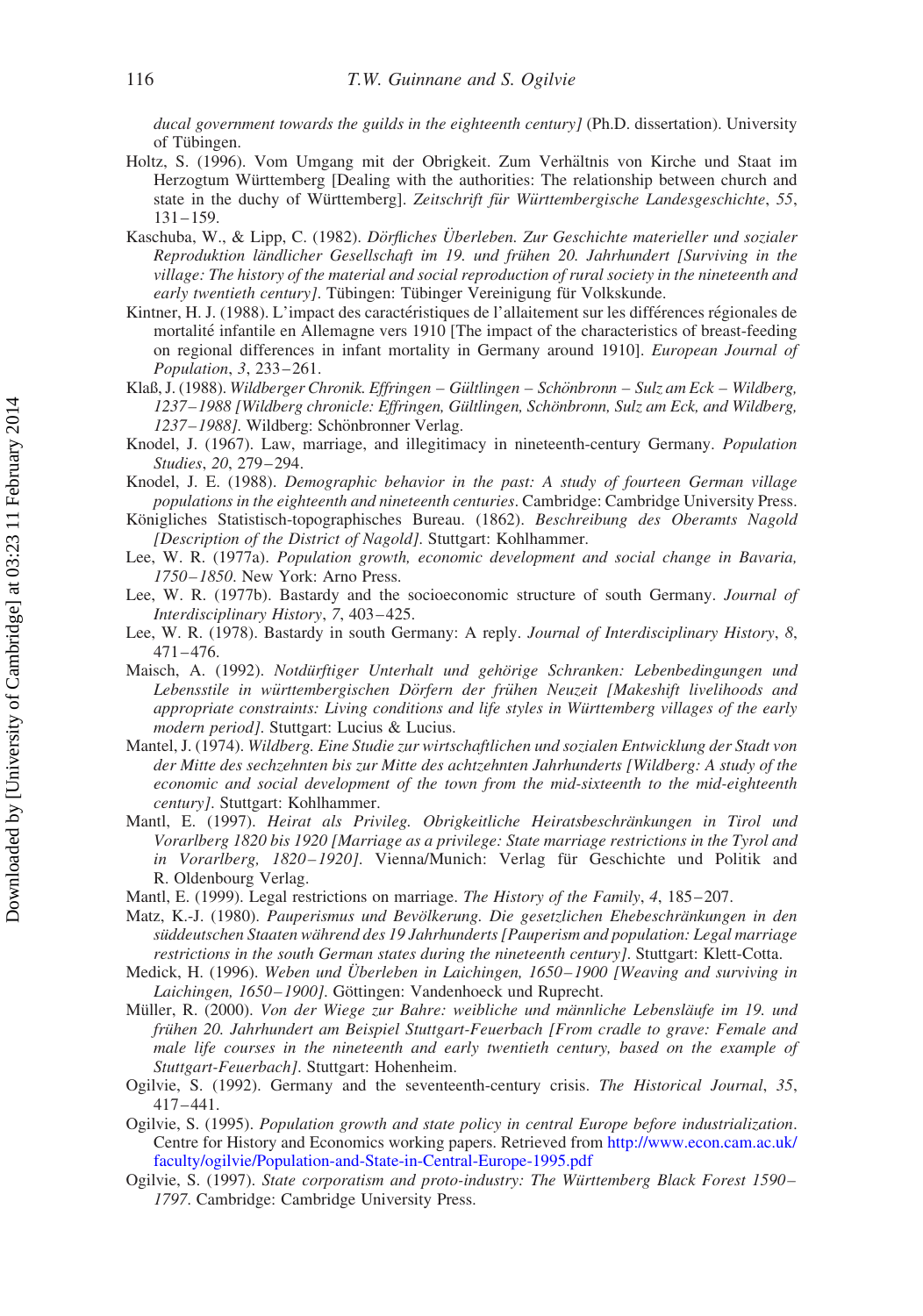- <span id="page-41-4"></span>Ogilvie, S. (1999). The German state: A non-Prussian view. In E. Hellmuth & J. Brewer (Eds.), Rethinking Leviathan: the eighteenth-century state in Britain and Germany (pp. 167–202). Oxford: Oxford University Press.
- <span id="page-41-1"></span>Ogilvie, S. (2003). A bitter living: Women, markets, and social capital in early modern Germany. Oxford: Oxford University Press.
- <span id="page-41-11"></span>Ogilvie, S. (2004a). Guilds, efficiency, and social capital: Evidence from German proto-industry. The Economic History Review, 57, 286-333.
- <span id="page-41-12"></span>Ogilvie, S. (2004b). How does social capital affect women? Guilds and communities in early modern Germany. The American Historical Review, 109, 325– 359.
- Ogilvie, S. (2006). 'Eine sauere Nahrung'. Frauen, Märkte, und soziales Kapital im frühmodernen Deutschland [A bitter living: Women, markets, and social capital in early modern Germany]. Jahrbuch für Regionalgeschichte, 24, 13-36.
- Ogilvie, S. (2010). Consumption, social capital, and the 'Industrious Revolution' in early modern Germany. The Journal of Economic History, 70, 287-325.
- <span id="page-41-6"></span>Ogilvie, S., Küpker, M., & Maegraith, J. (2009). Community characteristics and demographic development: Three Württemberg communities, 1558–1914. Cambridge Working Papers in Economics 0910.
- <span id="page-41-8"></span>Ogilvie, S., Küpker, M., & Maegraith, J. (2012). Household debt in early modern Germany: Evidence from personal inventories. The Journal of Economic History, 72, 134– 167.
- <span id="page-41-9"></span>Raiser, G. H. (1978). Die Zünfte in Württemberg. Entstehung und Definition, interne Organisation und deren Entwicklung, dargestellt anhand der Zunftartikel und der übrigen Normativbestimmungen seit dem Jahre 1489 [The guilds in Württemberg: Their rise, definition, internal organization and development, presented on the basis of the guild ordinances and other normative provisions, from 1489 onwards]. Tübingen: Eberhard-Karls-Universität zu Tübingen.
- <span id="page-41-5"></span>Reininghaus, W. (1990). Gewerbe in der frühen Neuzeit [Industries in the early modern period]. Munich: Oldenbourg.
- <span id="page-41-7"></span>Sabean, D. W. (1990). Property, production and family in Neckarhausen, 1700– 1870. Cambridge: Cambridge University Press.
- <span id="page-41-13"></span>Scharf, H.-W., & Wollny, B. (1995). Die Eisenbahn im Nordschwarzwald, vol. 1: Historische Entwicklung und Bahnbau [The railway in the northern Black Forest, vol. I: The historical development and the building of the track]. Freiburg im Breisgau: Eisenbahn-Kurier-Verlag.
- <span id="page-41-3"></span>Schlumbohm, J. (1994). Lebensläufe, Familien, Höfe. Die Bauern und Heuerleute des Osnabrückischen Kirchspiel Belm in proto-industrieller Zeit, 1650–1860 [Life courses, families, farms: The peasants and Heuerleute of the Osnabrück parish of Belm in the protoindustrial period, 1650–1800]. Göttingen: Vandenhoeck & Ruprecht.
- <span id="page-41-14"></span>Schlumbohm, J. (1997). Gesetze, die nicht durchgesetzt werden – ein Strukturmerkmal des frühneuzeitlichen Staates? [Laws that were not enforced: a structural feature of the early modern state?] Geschichte und Gesellschaft, 23, 647-663.
- Schnabel-Schüle, H. (1990). Calvinistische Kirchenzucht in Württemberg? Zur Theorie und Praxis der württembergischen Kirchenkonvente [Calvinist church discipline in Württemberg? On the theory and practice of the Württemberg community church courts]. Zeitschrift für Württembergische Landesgeschichte, 49, 169–224.
- <span id="page-41-0"></span>Schomerus, H. (1976). Sozialer Wandel und generatives Verhalten. Diskussionsbeitrag zur branchespezifischen Untersuchung generativen Verhaltens [Social change and reproductive behaviour: A contribution to the debate on investigating industry-specific reproductive behaviour]. In W. Conze (Ed.), Sozialgeschichte der Familie in der Neuzeit Europas (pp. 173– 182). Stuttgart.
- <span id="page-41-2"></span>Schraut, S. (1989). Sozialer Wandel im Industrialisierungsprozeß. Esslingen 1800 –1870 [Social change in the process of industrialization: Esslingen, 1800– 1870]. Esslingen: Stadtarchiv Esslingen.
- <span id="page-41-15"></span>Shorter, E. (1971). Illegitimacy, sexual revolution, and social change in modern Europe. Journal of Interdisciplinary History, 2, 237–272.
- <span id="page-41-16"></span>Shorter, E. (1973). Female emancipation, birth control, and fertility in European history. The American Historical Review, 78, 605-640.
- <span id="page-41-17"></span>Shorter, E. (1978). Bastardy in south Germany: A comment. Journal of Interdisciplinary History, 8, 459– 469.
- <span id="page-41-10"></span>Staudenmeyer, W. (1972). Die soziale Lage der in der Calwer Zeughandlungs-Compagnie gebannten Zeugmacher [The social position of the worsted-weavers who were legally bound to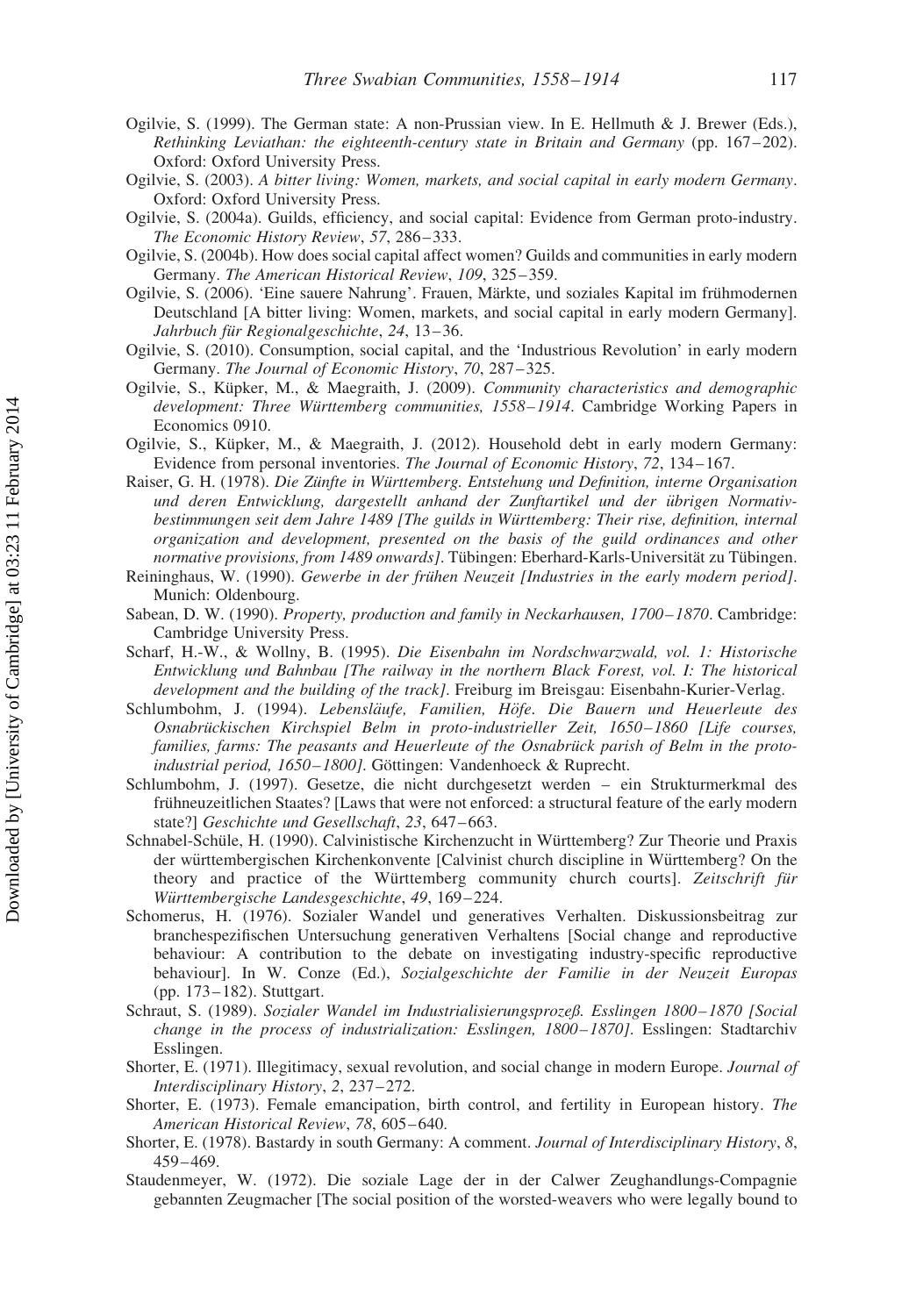the Calw Worsted Trading Company]. In E. Maschke & J. Sydow (Eds.), Städtische Mittelschichten (pp. 104– 119). Stuttgart: Kohlhammer.

- <span id="page-42-2"></span>Troeltsch, W. (1897). Die Calwer Zeughandlungskompagnie und ihre Arbeiter. Studien zur Gewerbe- und Sozialgeschichte Altwürttembergs [The Calw Worsted Trading Company and its workers: studies on the industrial and social history of Old Württemberg]. Jena: Fischer.
- <span id="page-42-6"></span>Tsuya, N., Feng, W., Alter, G., & Lee, J. Z. (Eds.). (2010). Prudence and pressure: Reproduction and human agency in Europe and Asia, 1700– 1900. Cambridge, MA: MIT Press.
- <span id="page-42-8"></span>Twarog, S. (1997). Heights and living standards in Germany, 1850–1939: The case of Württemberg. In R. H. Steckel & R. Floud (Eds.), *Health and welfare during industrialization* (pp. 285–330). Chicago: University of Chicago Press.
- <span id="page-42-0"></span>Vann, J. A. (1984). The making of a state: Württemberg, 1593–1793. Ithaca/London: Cornell University Press.
- <span id="page-42-4"></span>Veichtlbauer, O., Zeileis, A., & Leisch, F. (2006). The impact of interventions on a pre-industrial Austrian Alpine population. Collegium antropologicum, 30, 1-11.
- <span id="page-42-5"></span>Weir, D. R. (1984). Life under pressure: France and England, 1670–1870. The Journal of Economic History, 44, 27-47.
- <span id="page-42-1"></span>Wilson, P. H. (1995). War, state and society in Württemberg, 1677–1793. Cambridge: Cambridge University Press.
- <span id="page-42-3"></span>Wrigley, E. A., Davies, R. S., Oeppen, J. E., & Schofield, R. S. (1997). English population history from family reconstitution 1580-1837. Cambridge: Cambridge University Press.
- <span id="page-42-7"></span>Wrigley, E. A., & Schofield, R. S. (1981). The population history of England, 1541– 1871: A reconstruction. Cambridge: Cambridge University Press.

# Appendix 1. The definition of stillbirths

The definition of a stillbirth was probably neither standardized nor static in our communities, so some of the changes we observe may reflect changes in recording practices rather than (or in addition to) changes in the experience of late-term fetuses. There are two reasons for uncertainty about recording practices. First, religious concerns about the child's soul may have encouraged the baptism of children even if they were really stillborn. Lutherans (like Catholics) held that baptized children go to heaven, while unbaptized children do not. Adherents of such beliefs might baptize children who were actually stillborn.<sup>39</sup> Second, non-religious changes in the understanding of 'birth' might lead to different judgments about an individual child.

The registers of baptism and burial for our communities include various notations that we have sorted into binary categories of 'born alive' and 'stillborn.' Under 'stillborn' we include children listed as 'born dead', including the additional notation 'premature' or 'miscarriage', as well as 'died shortly after the birth.' Several other notations suggest that a child was weak at birth or died soon after, but we do not include these in the stillbirth designation. These include indications that the child was given emergency baptism (Gähtauf, Nottauf), but did not die immediately; that the child was baptized at home or by the midwife or father, implying emergency baptism; that the child died shortly after the birth or during an emergency baptism; or that the child was weak at birth (without there being any notation of death). Ours is a conservative parsing of the primary-source information, which is why we present results separately in the text using a broader definition of stillbirth. In practice, however, a more expansive reading of the primary sources would not give rise to appreciably different results. For example, we have coded children marked as 'nameless' as not stillborn. One could make a case for these instances being ambiguous, but there is a total of 10 such births in Wildberg (out of a total of 15,509) and 35 in Ebhausen (out of 12,005). They cannot be a major source of estimation error.